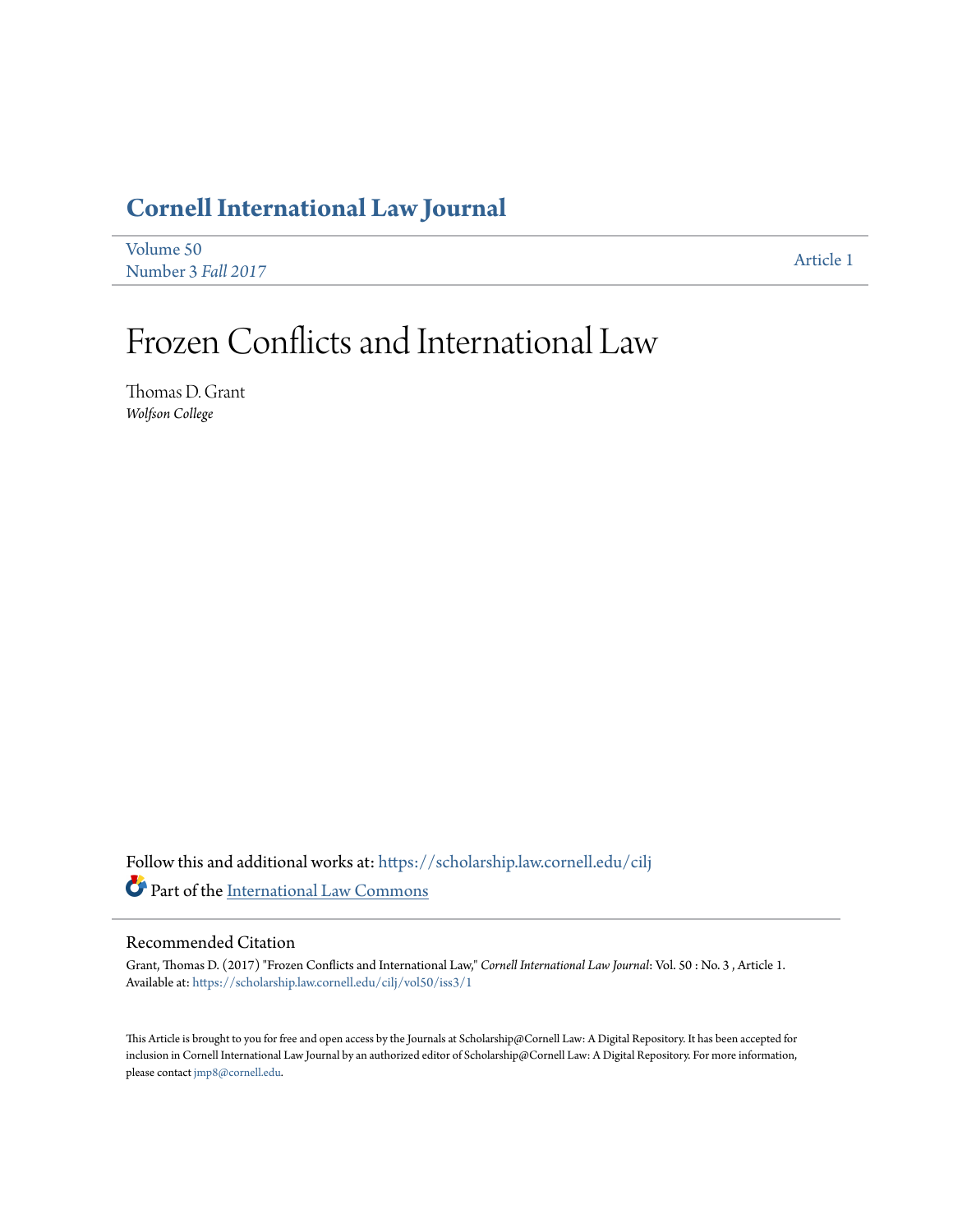## Frozen Conflicts and International Law

## Thomas D. Grant†

Scholars (mostly in international relations and politics) and policymakers (in various countries) have referred to a series of conflicts in the space of the former USSR as "frozen conflicts." Because some now speak of new "frozen conflicts" emerging, it is timely to ask what— if any— legal meaning this expression contains. Moreover, how we characterize these conflicts affects legal and other procedures the parties and others might apply to resolve them. Beyond the open questions of semantics and taxonomy, the so-called "frozen conflicts" merit attention because of their salience to the dispute settlement machinery that they so largely have frustrated.

|  |             |                                                                                                             | 362 |
|--|-------------|-------------------------------------------------------------------------------------------------------------|-----|
|  |             |                                                                                                             | 363 |
|  | A.          |                                                                                                             | 364 |
|  | B.          | International Organization Practice                                                                         | 366 |
|  |             | C. The Expression "Frozen Conflict" in Dispute Settlement                                                   |     |
|  |             |                                                                                                             | 368 |
|  | D.          | International Law Writers                                                                                   | 369 |
|  | E.          | International Relations Writers                                                                             | 373 |
|  |             |                                                                                                             | 376 |
|  |             |                                                                                                             | 377 |
|  |             | $\mathbf{1}_{\cdot}$                                                                                        | 377 |
|  |             | 2.                                                                                                          | 380 |
|  |             | 3.                                                                                                          | 383 |
|  |             | 4.<br>$Abkhazia \ldots \ldots \ldots \ldots \ldots \ldots \ldots \ldots \ldots \ldots \ldots \ldots \ldots$ | 386 |
|  | $B_{\cdot}$ | Seven Characteristics of the Frozen Conflict                                                                | 390 |
|  |             | Hostilities Between a State and Separatists<br>1.                                                           | 391 |
|  |             | Changes in Effective Control of Territory as a Result<br>2.                                                 |     |
|  |             |                                                                                                             | 391 |
|  |             | Lines of Separation with Effective Stability<br>3.                                                          | 391 |
|  |             | Lines of Separation with (Qualified) Juridical Stability<br>4.                                              |     |
|  |             |                                                                                                             | 393 |
|  |             | Self-Determination Claims Associated with the<br>5.                                                         |     |
|  |             | Establishment of a Putative State                                                                           | 394 |
|  |             | Non-Recognition of the Putative State<br>6.                                                                 | 395 |
|  |             | Settlement Process (Sporadic and Inconclusive)<br>7.                                                        | 396 |
|  |             | Legal Problems Associated with "Frozen Conflicts"                                                           | 397 |
|  |             |                                                                                                             |     |

<sup>†</sup> Senior Research Fellow, Wolfson College; Fellow, Lauterpacht Centre for International Law, University of Cambridge. The author thanks Rowan Nicholson, Ph.D. candidate, Cambridge, for assistance with this piece. The author also thanks Kristi Scogna and the World Affairs Council of Philadelphia for furnishing a transcript of Ambassador Alexander Vershbow's speech of Nov. 5, 2003. *See infra* note 22.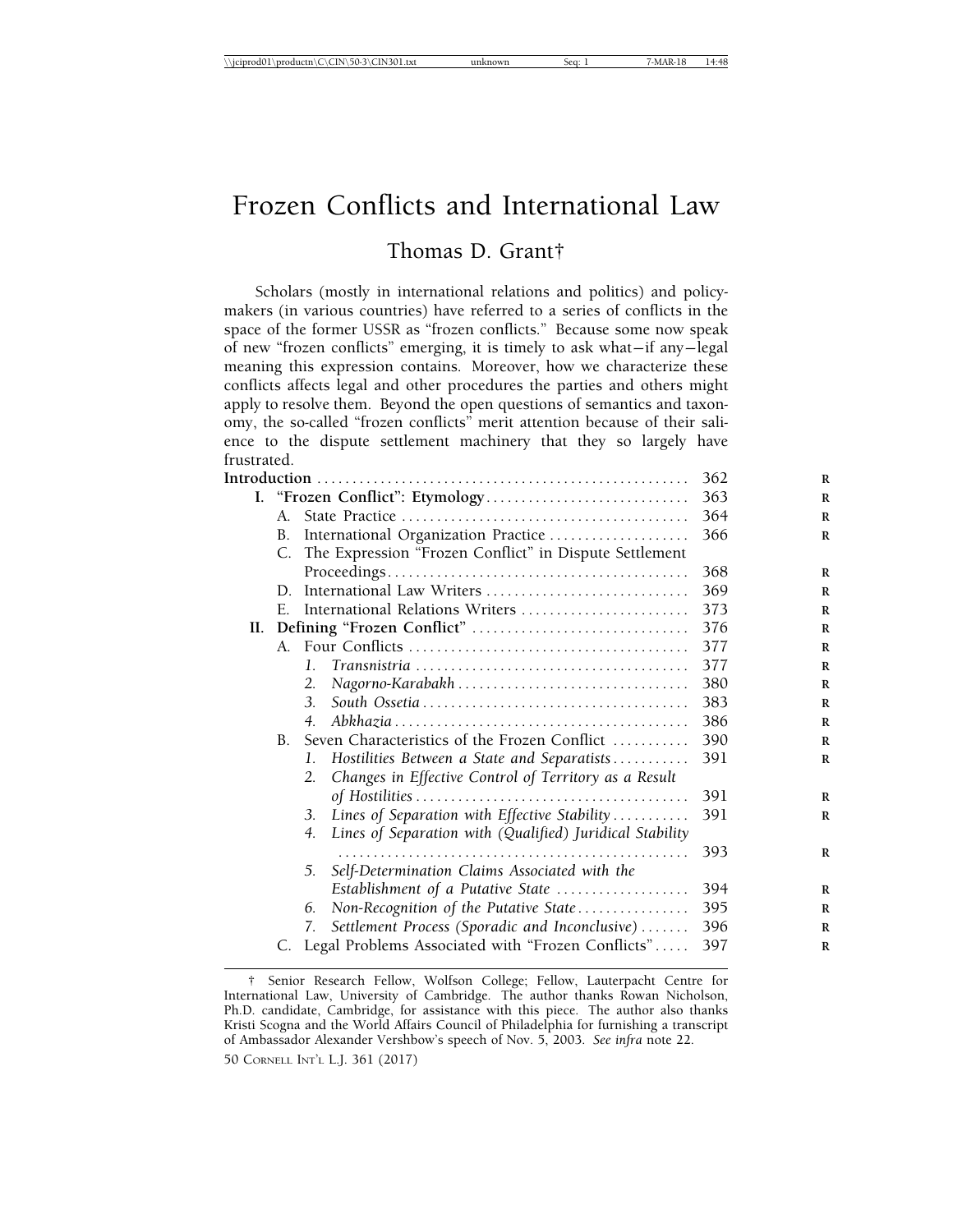| 1. | International Responsibility 398                         |       |
|----|----------------------------------------------------------|-------|
|    | International Responsibility of a State<br>a.            |       |
|    |                                                          |       |
|    | b. International Responsibility of the                   |       |
|    | Insurrectionists                                         | 399   |
|    |                                                          | -400  |
| 3. | Armed Bands and Mercenaries 402                          |       |
|    | 4. Accession to International Organizations              | 402   |
| 5. |                                                          |       |
| 6. | Human Rights Claims                                      | -404  |
|    |                                                          | 404   |
| 8. | Other Legal Problems Arising out of Frozen Conflicts.    | 404   |
|    | III. Eastern Ukraine and the Limits of "Frozen Conflict" | 405   |
|    |                                                          | 4 L L |
|    |                                                          |       |

#### **Introduction**

Political and international relations writers, and to a lesser extent international law writers, since the early 1990s have referred to certain situations, mostly in the space of the former USSR, as "frozen conflicts." What are the legal characteristics of these conflicts? Do they constitute a distinct international law phenomenon? The persistence of the ascription of the term "frozen conflicts" to both long-running and new conflicts justifies giving the term, its usage, and the conflicts a closer look.

Four situations are frequently referred to as frozen conflicts. Transnistria (in Moldova), Nagorno-Karabakh (in Azerbaijan), and South Ossetia and Abkhazia (both in Georgia) are regions in which separatists, with support from an external State sponsor, have functioned as local administrations against the wishes of the incumbent State.<sup>1</sup> Separatism alone does not distinguish these situations as a class. Separatist administrations exist in other places and are not typically called "frozen conflicts." Yet, as will be considered below, a number of legal characteristics are visible in these conflicts that taken together, possibly distinguish them as a type.

Where some have identified new, or possible, "frozen conflicts," these too are in the space of the former USSR. At about the same time as Russia annexed Ukraine's Crimean region, armed conflict erupted in eastern Ukraine.<sup>2</sup> The conflict in eastern Ukraine involved credible allegations of a substantial Russian intervention, both direct and in the form of material

<sup>1.</sup> Eur. Parl. Ass., *Implementation of Resolution 1633 (2008) on the consequences of the war between Georgia and Russia*, Res. No. 1647 para. 17 (2009); Eur. Parl. Ass., *The consequences of the war between Georgia and Russia,* Res. No. 1633 paras. 9, 32 (2008). Cf. Amanda Akçakoca, Thomas Vanhauwaert, Richard Whitman & Stegan Wolff, *After Georgia: conflict resolution in the EU's Eastern Neigbourhood*, 9 (Eur. Pol'y Ctr., Issue Paper No. 57, 2009).

<sup>2.</sup> *See* OFFICE OF THE PROSECUTOR (I.C.C.), REPORT ON PRELIMINARY EXAMINATION ACTIVITIES 2016 (Nov. 14, 2016), 36-38.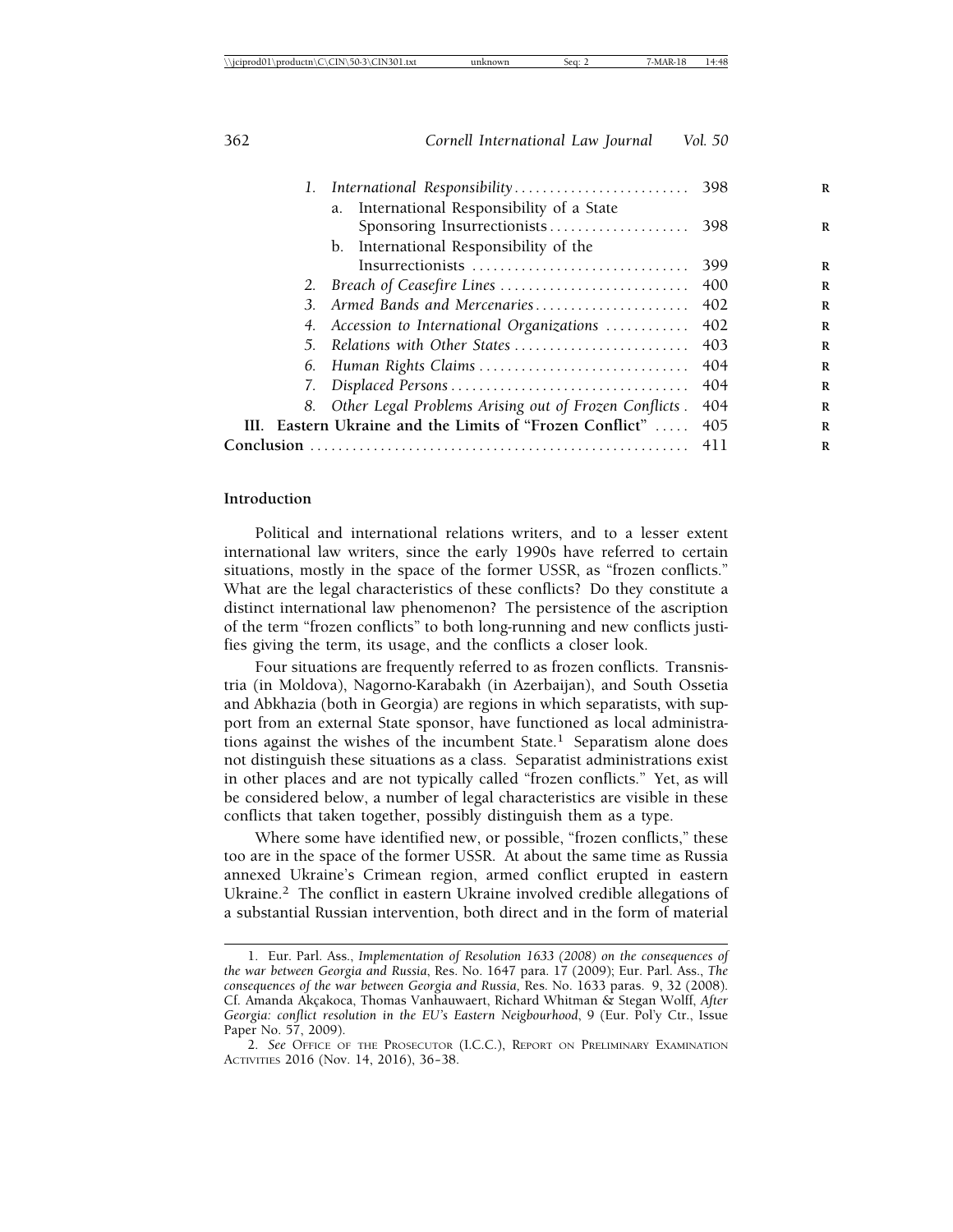aid to separatists.3 Two ceasefires adopted at Minsk have addressed the conflict, and an Organization for Security and Co-operation in Europe (OSCE) Special Monitoring Mission operates in the area; from time to time fighting has resumed.4 The eastern Ukrainian oblasts of Donetsk and Luhansk $<sup>5</sup>$  remain largely outside the control of the government of Ukraine,</sup> separatists having declared (though not completely maintained) independent administrations. Policy makers have suggested that the situation in eastern Ukraine in particular might be turning into a "frozen conflict."6

The present Article contains three parts. In Part I, with reference to dispute settlement proceedings, State practice, international organization practice, and legal and international relations writings, this Article considers the origin(s) of the expression "frozen conflict". In Part II, the Article recalls the factual background of the four situations most often referred to as "frozen conflicts" (Part II.A), and it identifies particular legal characteristics that we might use to define the expression (Part II.B) as well as legal problems that are concomitants of these situations (Part II.C). In addition, the Article considers the Donbas region of Ukraine (Donetsk and Luhansk), asking whether the situation falls within the scope of the expression "frozen conflict" as (tentatively) defined. The Article concludes with some general observations and a critical assessment.

#### **I. "Frozen Conflict": Etymology**

The expression "frozen conflict" is scarcely found in English language publications before the middle of the twentieth century. One of the earliest occurrences, and an isolated one at that, is contained in the 1911 literary review *Academy and Literature*, in a piece by one Wilfrid Randell entitled "The Hero as Baby." Randell wrote,

"It may be stated as an irrefutable axiom that the initiatory period of a hero's life . . . is rather uninteresting to the general reader, however suggestive and even enthralling it may be to the prophetic senses of his enthusiastic biographer . . . Picture . . . Napoleon weeping bitterly because he was compelled to go early to bed and to leave his leaden soldiers in a frozen conflict on the table . . . ."7

And so, too, may it be that little of general interest is to be found in the

<sup>3.</sup> *See Application of the International Convention for the Suppression of the Financing of Terrorism and of the International Convention on the Elimination of All Forms of Racial Discrimination (Ukr.* v. *Russ. Fed.),* Request for the Indication of Provisional Measures, Order, para. 25 (Apr. 19, 2017) (position of the government of Ukraine, as summarized by the I.C.J.). Cf. OFFICE OF THE U.N. HIGH COMMISSIONER FOR HUMAN RIGHTS, REPORT ON THE HUMAN RIGHTS SITUATION IN UKRAINE (Sept. 16, 2014) 4 n. 2.

<sup>4.</sup> *See, e.g.*, OFFICE OF THE U.N. HIGH COMMISSIONER FOR HUMAN RIGHTS, REPORT ON THE HUMAN RIGHTS SITUATION IN UKRAINE (June 3, 2016), 6-7, 11-12.

<sup>5.</sup> Transliterated from the Cyrillic Ëóãàíñê variously as "Luhansk" or "Lugansk."

<sup>6.</sup> *See e.g.*, 588 Parl. Deb. H.C. (6th ser.) (2014) col 159– 61 (referring to a "risk of a frozen conflict" in eastern Ukraine).

<sup>7.</sup> Wilfrid L. Randell, *The Hero as Baby*, 2022 ACAD. & LITERATURE 142, 142 (1911).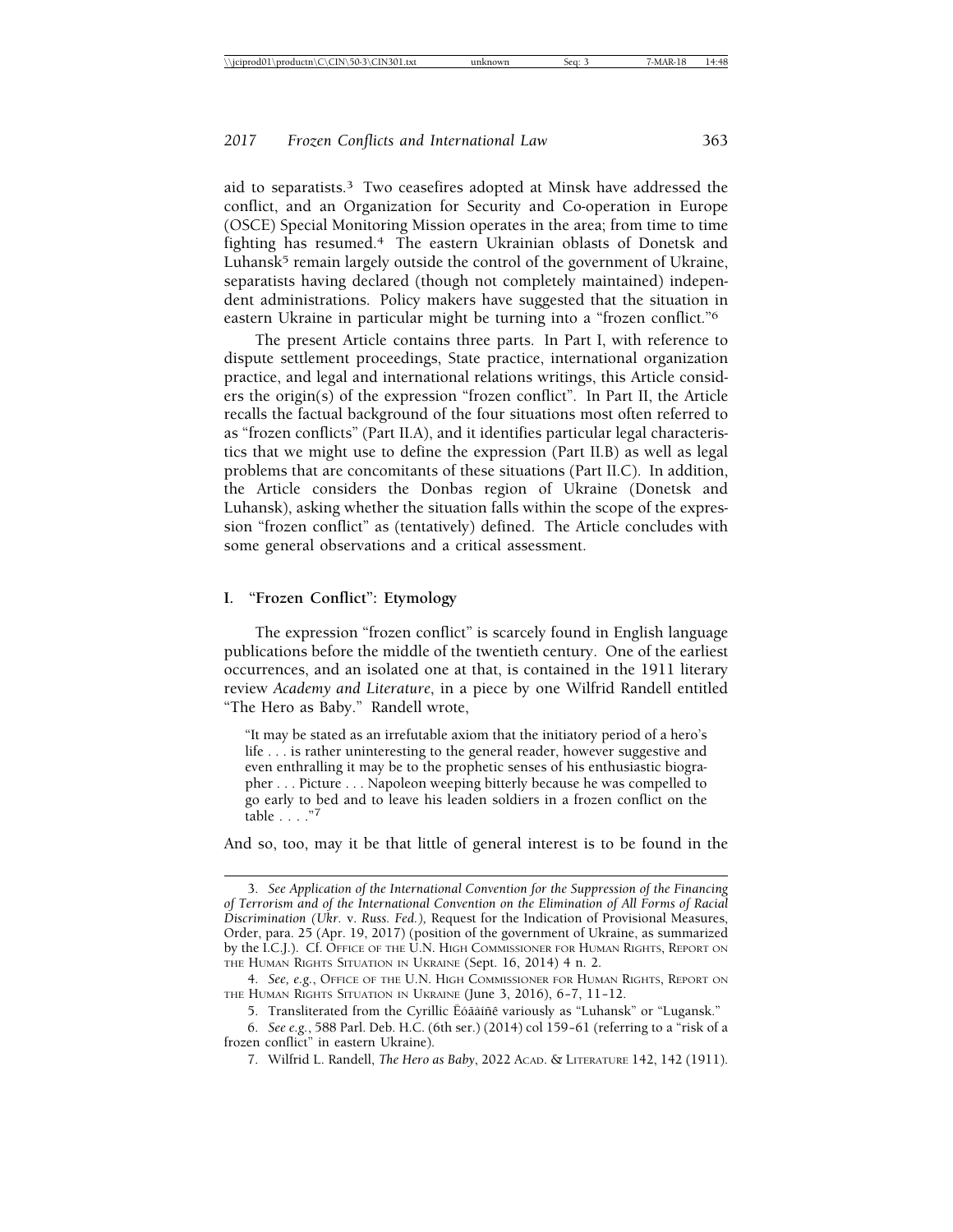initiatory period of the expression "frozen conflict."8 The question here is whether the expression "frozen conflict" might nevertheless have come in more recent times to hold an interest to the public international lawyer.

#### A. State Practice

The expression "frozen conflict" has acquired no definite meaning and was not heard at all in State practice before the end of the Cold War. To take United States practice as an example, the U.S. Department of State Bulletin, published from 1939 through 1989, contains no reference to "frozen conflicts."9 Nor does it appear in the Department of State Dispatch between 1990 and 1999, a publication that replaced the Bulletin after 1989.10 A diligent search (though by no means complete) found no use of the term in the practice of other States before 1989 either.

Legislators and other officials in a number of States since the end of the Cold War however have referred to four situations-Transnistria<sup>11</sup> in Moldova, Abkhazia and South Ossetia in Georgia, and Nagorno-Karabakh<sup>12</sup> in Azerbaijan-as "frozen conflicts."<sup>13</sup>

The Commander of the United States European Command, testifying to the Committee on Armed Services of the United States House of Representatives, referred to "frozen conflicts" in Russia's "so-called 'sphere of influence' or 'near abroad.'"14 General Breedlove appeared to consider the situation in Crimea to be distinct, albeit part of the same program by Russia "to exert and increase undue influence on the free will of sovereign nations."15 Members of the U.S. Senate, when addressing OSCE matters, have associated "frozen conflicts" with the former USSR as well.<sup>16</sup> The U.S. Assistant Secretary of State for European and Eurasian Affairs similarly appeared to think that the conflict in Donbas might turn into a "frozen conflict," but that it was not, at least yet, properly characterized that

- 10. *See* U.S. DEP'T ST., DEP'T ST. DISPATCH (1990– 1999).
- 11. Sometimes rendered "Transnistria."

15. *Id.*

<sup>8.</sup> Other examples before the end of the Cold War are scattered and not very numerous and relate for the most part to inner mental states and psychiatry. *See, e.g.,* Edmund Bergler, *On a Five-Layer Structure in Sublimation*, 14 PSYCHOANALYTIC Q. 76, 95 (1945) ("Thus, in every case the starting point in sublimation is the frozen conflict between id and superego.").

<sup>9.</sup> *See* U.S DEP'T ST., DEP'T ST. BULL. (1939– 1989).

<sup>12.</sup> Нагорный Карабах, transliterated from Cyrillic, variously, as "Nagorno-Karabakh," "Nagorno-Karabagh," "Nagorny-Karabakh," or "Nagorny-Karabagh."

<sup>13.</sup> Agnia Grigas, *How the US can confront Moscow's frozen conflicts*, THE HILL, (July 7, 2016), http://thehill.com/blogs/pundits-blog/international/286461-how-the-us-canconfront-moscows-frozen-conflicts [https://perma.cc/Q5D6-4PU5]; *see also* John O'Loughlin, Vladimir Kolossov & Gerard Toal, *Inside the Post-Soviet de Facto States: A Comparison of Attitudes in Abkhazia, Nagorny Karabakh, South Ossetia, and Transnistria*, 55 EURASIAN GEOGRAPHY & ECON., 423, 423– 24 (2014).

<sup>14. 114</sup> CONG. REC. H3067 (daily ed. May 14, 2015).

<sup>16.</sup> *See*, *e.g.*, 111 CONG. REC. S6585 (daily ed. Aug. 2, 2010) (statement of Sen. Cardin).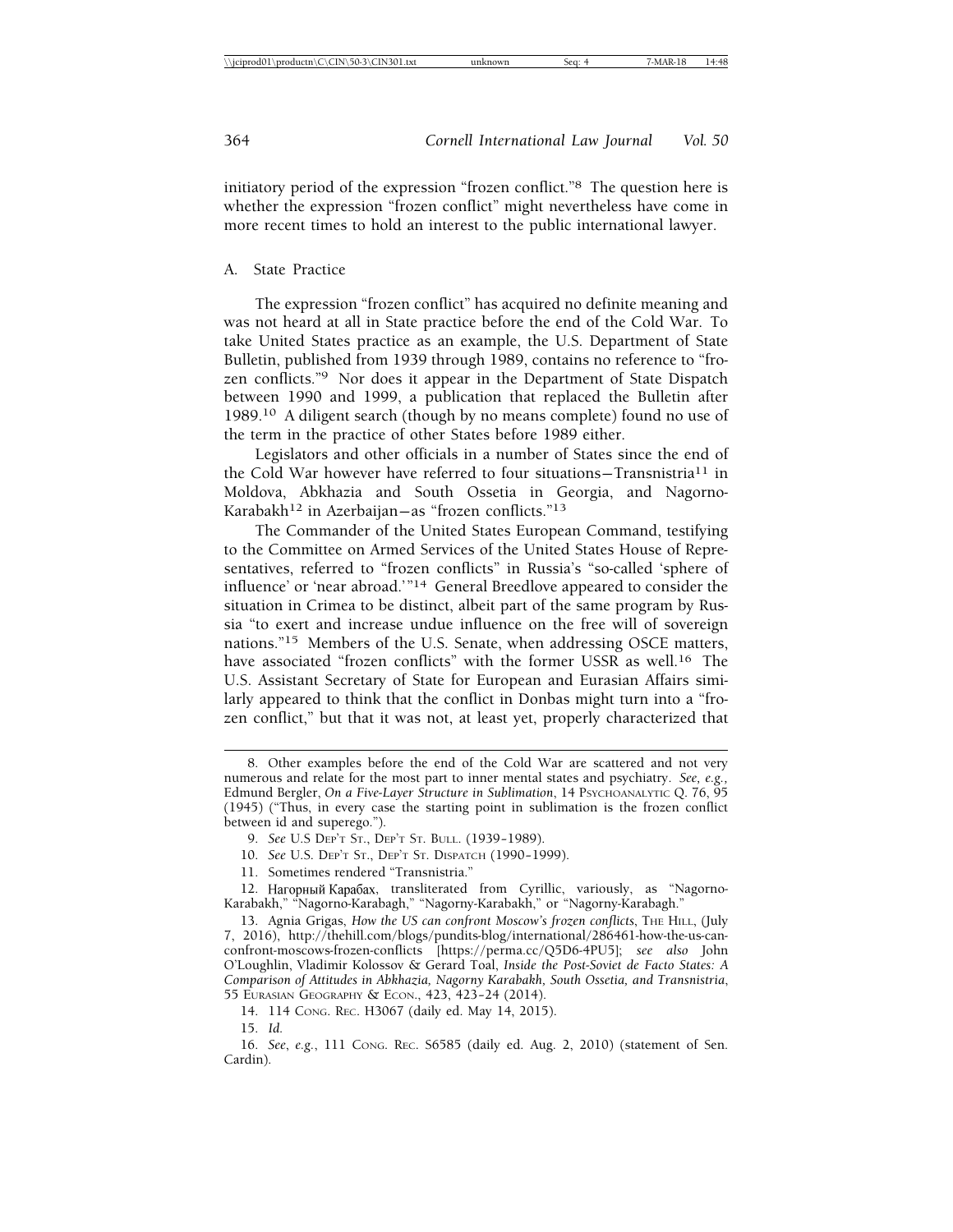way at this point in time.17 Nagorno-Karabakh, by contrast, "is a frozen conflict, as we call it,"<sup>18</sup> a characterization applied to Transnistria too.<sup>19</sup>

After the end of the Cold War, the expression began to be heard occasionally among diplomats and foreign policy makers. Condoleezza Rice, as Secretary of State of the United States, referred to "the longstanding frozen conflicts of South Ossetia and Abkhazia" in 2008.20 Few, if any, examples from United States practice at that level exist before the early 2000s.<sup>21</sup>

David Cameron, during his time as Prime Minister of the United Kingdom, suggested that the situations in Abkhazia and South Ossetia were frozen conflicts.22 The Foreign and Commonwealth Office has referred to "the so-called 'frozen conflicts' (involving Moldova (Trans-Dniester), Georgia (Abkhazia and South Ossetia), and between Armenia and Azerbaijan (Nagorno-Karabakh))."<sup>23</sup>

These situations have been noted in the French *Assembl´e Nationale* as well, where deputies have referred to them as "*conflits gelés*":

Les conflits gelés: je me suis tout particulièrement impliqué sur deux de ces conflits gelés, celui de la région séparatiste de Transnistrie et celui du Haut-Karabagh.24

In a *Rapport d'Information* in the French National Assembly in December 2015*,* the situations in Nagorno-Karabakh and Transnistria were described as "conflits gelés de longue date."<sup>25</sup> By contrast, the situations in the Georgian regions of Abkhazia and South Ossetia and in the Ukrainian regions of Crimea and Donbass were identified with "separatist tensions" but not

20. Press Release, Condoleezza Rice, Secretary of State, Remarks on Situation in Georgia (Aug. 12, 2008) (available at 2008 WL 3333956).

<sup>17.</sup> *Testimony on Ukraine,* Sen. Foreign Rel. Comm., 115th Cong. (2015) (statement of Victoria Nuland, Assistant Secretary of State, Bureau of European and Eurasian Affairs) ("But Minsk implementation remains a goal worth fighting for because the alternatives are bleak: at best, a frozen conflict in which Donbas becomes an unrecognized gray zone for the foreseeable future . . . .").

<sup>18.</sup> John Kerry, Secretary of State, Remarks with Azer. Foreign Minister Elmar Mammadyarov (June 3, 2013), http://youtu.be/EmCj2hkVZ1w [https://perma.cc/EZ4U-DNZC].

<sup>19.</sup> U.S DEP'T ST., BUREAU OF DEMOCRACY, HUMAN RIGHTS, & LABOR, MOLDOVA (2010).

<sup>21.</sup> For what seems to be one of the earliest, see Alexander Vershbow, U.S. Ambassador Russ. Fed., Speech to World Affairs Council of Philadelphia: *Challenges and Opportunities in U.S.-Russian Relations* (Nov. 5, 2003) (transcript on file with author) ("We need to work together . . . to resolve what we call the Frozen Conflicts— the secessionist problems in Georgia and Moldova.").

<sup>22. 596</sup> Parl. Deb. H.C. (6th ser.) (2015) col. 1195 (UK); Cf. 753 Parl. Deb. H.L. (5th ser.) (2014) col. 104 (UK) (including Abkhazia and South Ossetia as "frozen conflicts").

<sup>23.</sup> FOREIGN & COMMONWEALTH OFFICE, REPORT ON THE BLACK SEA SYNERGY INITIA-TIVE, 2015, (36655), 5598/15/ (SWD) 15 6, para. 15.10 (UK).

<sup>24.</sup> Compte rendu 42 du 27 février 2013 [Communication of Jean-Claude Mignon], Commission des Affaires Européennes [Commission of Euorpean Affaris], Assemblée Nationale France [French National Assembly], Feb. 27, 2013 (Fr.).

<sup>25.</sup> Joaquim Pueyo & Marie-Louise Fort, Rapport D'Information no. 3364 du 16 dêcembre 2015 par la commission des affaires européennes sur la nouvelle politique européene de voisinage [Report No. 3364 submitted to the Presidency of the National Assembly by the Commission of European Affairs], Dec. 16, 2015 (Fr.).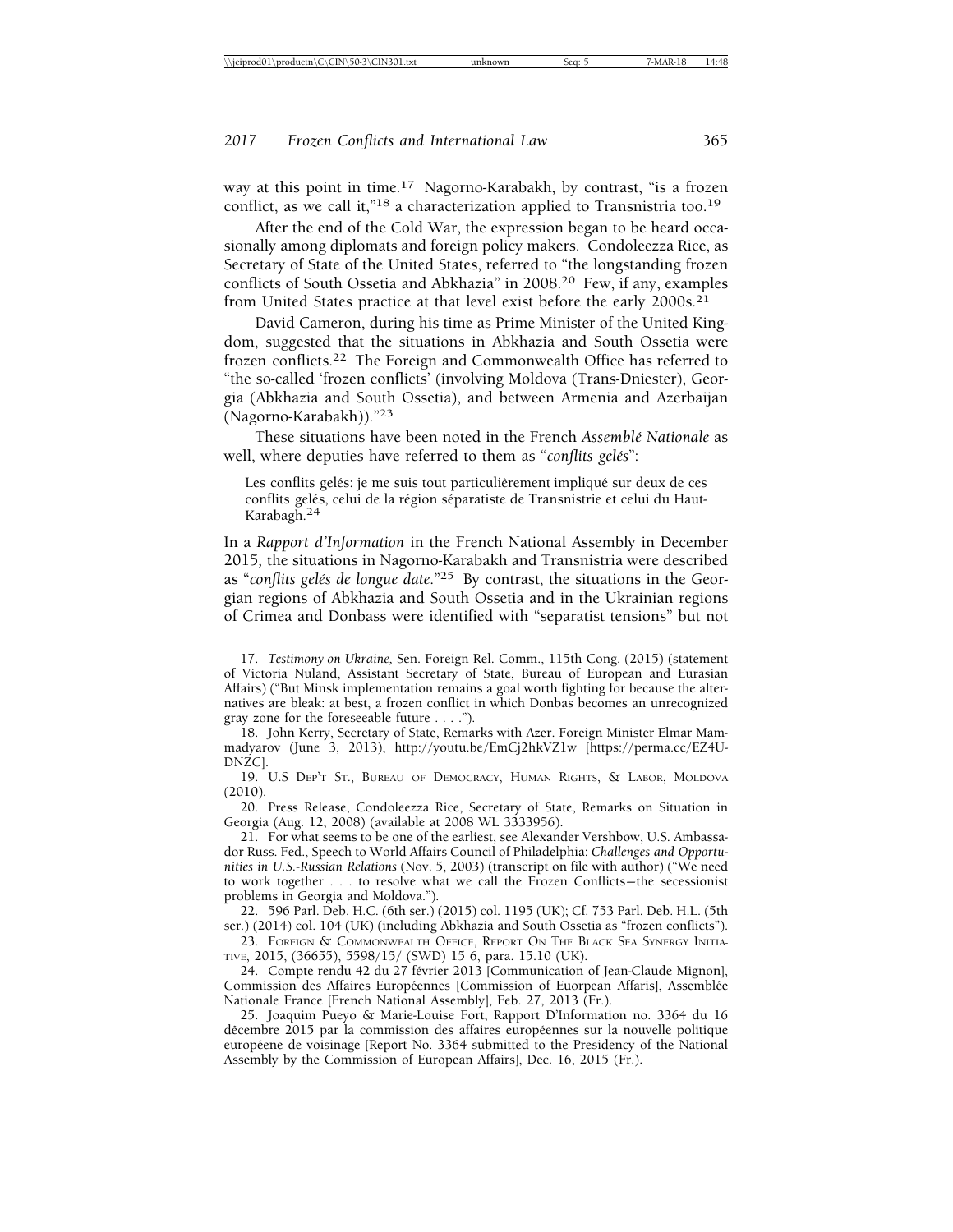referred to as "frozen conflicts."26

The States most directly concerned with Nagorno-Karabakh, Abkhazia, South Ossetia, and Transnistria have referred to those situations as "frozen conflicts." For example, Azerbaijan in 2004 referred to "that frozen conflict" between Armenia and Azerbaijan.27 Georgia in 2004 referred to "the frozen conflict in Abkhazia."28 Moldova referred with approval to the New York City Bar Association report on "Thawing a frozen conflict" in Transnistria.29

Interestingly, at least in the readily available communications of States at the United Nations, no instance is found of a State other than Moldova, Georgia, or Azerbaijan referring to a situation in its own territory as a "frozen conflict." This is not for lack of communications by States like Cyprus (in respect of the "TRNC") and Serbia (in respect of Kosovo); they have communicated many times about the conflicts in their territory (or claimed territory).30 They have not however, as far as readily comes to light, referred to those conflicts as "frozen."31

B. International Organization Practice

Persons or organs acting in a UN capacity seldom use the expression "frozen conflict." The UN Secretary-General's Representative on internally displaced persons, Francis M. Deng, appears to have been the first.<sup>32</sup> In 2000, Deng referred to the situations in Armenia, Azerbaijan, and Georgia as "frozen conflicts."33 Not counting verbatim records in which representatives of States used the expression, "frozen conflict" appears in very few UN documents.34 The *Repertoire of the Practice of the Security Council* does not contain the expression,35 nor does the *Repertory of Practice of United Nations Organs*. 36

29. Permanent Rep. of the Republic of Moldova to the U.N., Letter Dated Sept. 20, 2006 from the Permanent Rep. of Republic of Moldova to the U.N. Secretary-General, U.N. Doc. A/61/364 (Sept. 20, 2006).

30. E.g., U.N. Secretary-General, Report of the Secretary-General on the United Nations Interim Administration Mission in Kosovo, pg. 4, U.N. Doc. S/PV.6670 (Nov. 29,2011).

31. U.N. SCOR, 66th Sess., 6670th mtg. at 4, 11, U.N. Doc. S/PV.6670 (Nov. 29, 2011).

32. Francis Deng, *Specific Groups and Individuals: Mass Exoduses and Displaced Persons,* para. 5, U.N. Doc. E/CN.4/2001/5/Add.2 (July 3, 2000).

33. *Id.* at paras. 4, 5.

<sup>26.</sup> *Id*. at 6.

<sup>27.</sup> U.N. SCOR, 59th Sess., 4898th mtg. at 26, U.N. Doc. S/PV.4898 (Jan. 20, 2004).

<sup>28.</sup> Ravaz Adamia (Permanent Rep. of Georgia to the U.N.), Letter dated July 26, 2004 from the Permanent Rep. of Georgia to the President of the Security Council, U.N. Doc. S/2004/595 (July 26, 2004).

<sup>34.</sup> *See, e.g.*, Chaloka Beyani, Rep. of the Special Rapporteur on the Human Rights of Internally Displaced Persons, para. 65, U.N.Doc. A/HRC/29/34/Add.3 (Apr. 2, 2015).

<sup>35.</sup> *See generally* Repertoire of the Practice of the Security Council, UN http:// www.un.org/en/sc/repertoire/ [https://perma.cc/H68D-W776].

<sup>36.</sup> *See generally* Repertory of Practice of U.N. Organs, http://legal.un.org/repertory [https://perma.cc/WJR2-B7JL].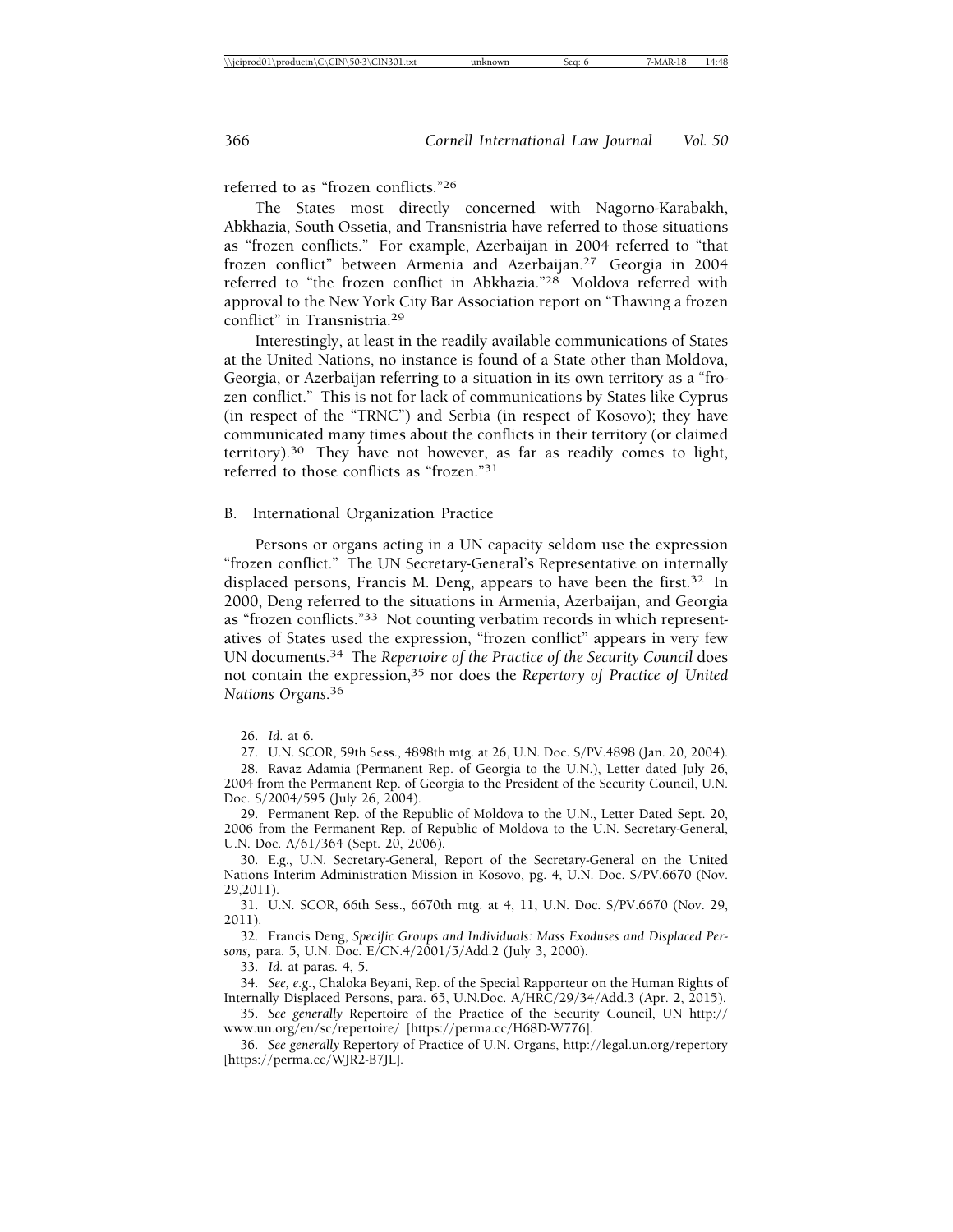It is to the regional organizations concerned with these situations that one must turn to see the expression in more frequent use. The Parliamentary Assembly of the Council of Europe (PACE) has used the expression in a number of recommendations and resolutions.37 These have addressed a range of matters, including displaced persons,<sup>38</sup> economic and institutional stabilization,<sup>39</sup> and women's rights.<sup>40</sup> PACE refers to the situations in Abkhazia, South Ossetia, Nagorno-Karabakh, and Transnistria as frozen conflicts.<sup>41</sup>

NATO does not play a role on the ground in the frozen conflicts, but its officials have referred to them from time to time.<sup>42</sup>

As for the multilateral organization most actively concerned with frozen conflicts, the OSCE, its officers have from time to time rejected the expression "frozen conflict." For example, the OSCE High Commissioner on National Minorities, in 2008, said,

First of all, there is no such thing as a "frozen conflict." Only the conflict resolution process can be frozen. We must therefore redouble . . . our efforts to find a resolution to the unresolved conflicts in the OSCE area.<sup>43</sup>

The OSCE itself nevertheless uses the expression, for example on its webpages,<sup>44</sup> and even when briefing the UN Security Council.<sup>45</sup> One writer says that the first use of the expression "frozen conflict" was by the OSCE in a report dated November 2, 1998.46 However, the *Yearbook of Polish Foreign Policy* suggests that the personal representative of the OSCE Chairman-in-Office in 1994 referred to the Transnistrian conflict as a frozen conflict.47

40. Eur. Parl. Ass., *Involving Women in the Prevention and Solution of Unresolved Conflicts in Europe*, Res. No. 1716 para. 2 (2010).

41. Eur. Parl. Ass., *Progress of the Assembly's Monitoring Procedure (October 2014– August 2015)*, Res. 2078 para. 9 (2015).

42. *See, e.g.*, Weekly Press Briefing, NATO, James Appathurai, NATO Spokesman (Feb. 10, 2010), https://www.nato.int/cps/ic/natohq/opinions\_61430.htm?selected Locale=EN [https://perma.cc/L434-DQ6A ("[Moldova] also has what some have called a frozen conflict on its own territory in Transnistria.").

43. Knut Vollebaek, Statement to the 742nd Plenary Meeting of the OSCE Permanent Council, at 1, O.S.C.E. Doc. HCNM.GAL/5/08 (Nov. 27, 2008).

44. *See, e.g.*, OSCE, *The Frozen Conflict in Transnistria*, http://www.osce.org/ moldova/66269 [https://perma.cc/P6WZ-LWPN].

<sup>37.</sup> See infra, notes 39-42.

<sup>38.</sup> Eur. Parl. Ass., *Europe's Forgotten People: Protecting the Human Rights of Long-Term Displaced Persons*, Recommendation No. 1877 para. 12 (2009).

<sup>39.</sup> Eur. Parl. Ass., *Activities of the European Bank for Reconstruction and Development (EBRD) in 2008: Reinforcing Economic and Democratic Stability*, Res. No. 1672 para. 6 (2009).

<sup>45.</sup> U.N. SCOR, 61st Sess., 5436th mtg. at 3, U.N. Doc. S/PV.5436 (Jan. 16, 2006).

<sup>46.</sup> Gaël Abline, *La doctrine de l'etranger proche et les conflits gelés*, 46 REVUE BELGE DE DROIT INTERNATIONAL 585, 587 n. 5 (2013) (citing CIO.GAL/75/98 (Nov. 2, 1998)).

<sup>47.</sup> The Polish Institute of International Affairs, *1994 Yearbook of Polish Foreign Pol.* 76.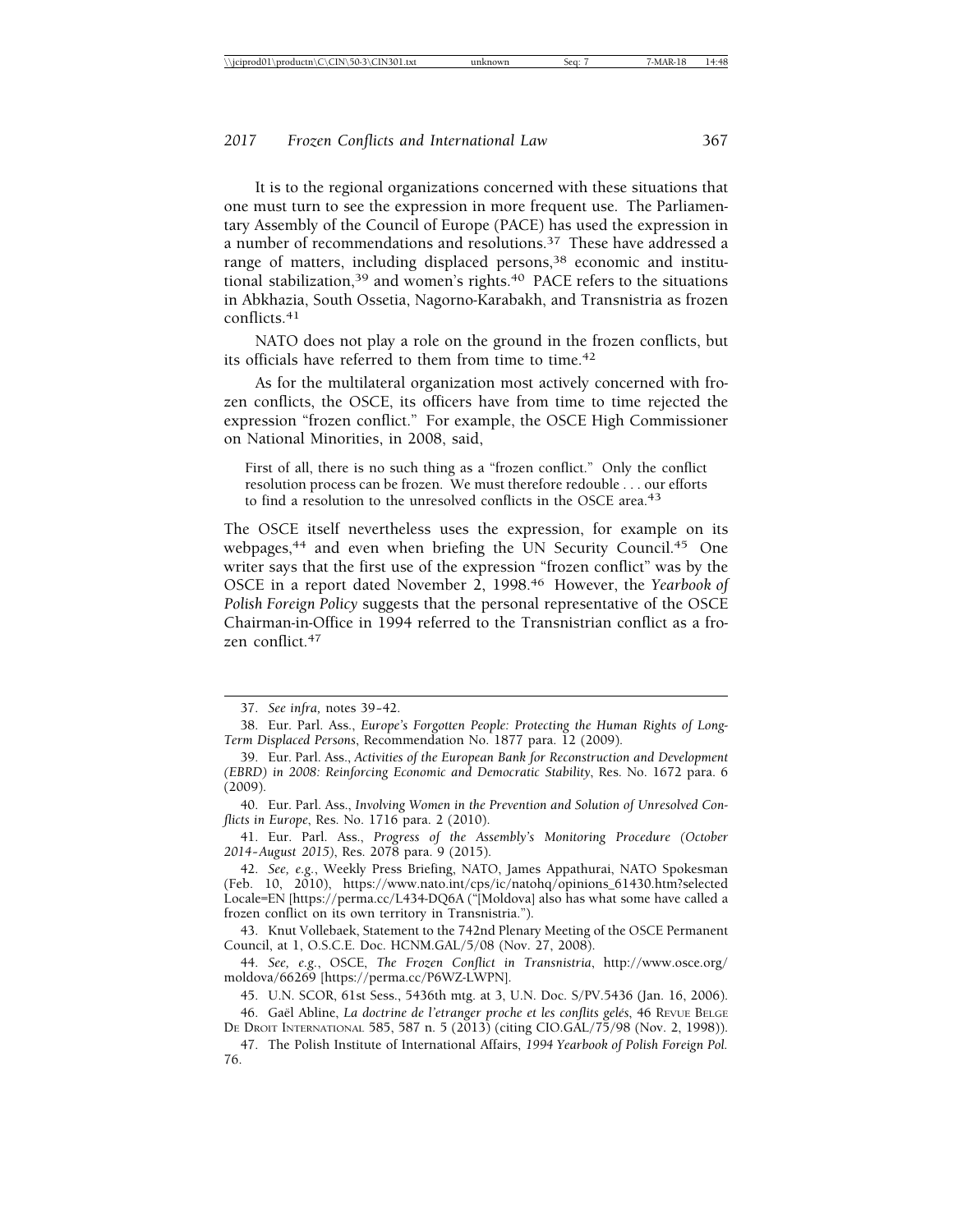#### C. The Expression "Frozen Conflict" in Dispute Settlement Proceedings

International lawyers serving as judges or arbitrators have not shown much interest in the expression "frozen conflict." It is not an expression found in any judgment or advisory opinion of the International Court of Justice (ICJ), nor has any judge of the Court used it in a separate or dissenting opinion.48 The expression does not appear in any decision published in the *Reports of International Arbitral Awards* between 1948 and 2013.49 It does not appear in the judgments of the main *ad hoc* international criminal tribunals.50 At least in the most readily searchable awards under ICSID and ICC rules, the expression is absent as well.<sup>51</sup>

One of the rare and perhaps the only example of an international proceeding in which the expression has appeared is the *South China Sea* arbitration.52 The Philippines used the expression "frozen conflict" in support of a jurisdictional argument. The Philippines' counsel stated as follows:

[I]f China remains determined to avoid any form of legally binding adjudication or arbitration of the boundary between Itu Aba and the Philippines, in full knowledge that its claim beyond 12 miles from that feature would be rejected by any tribunal hearing the case, the dispute in this part of the South China Sea would remain frozen in place, perhaps permanently. China, as the superior power, would continue to run roughshod over the Philippines . . . and the other coastal states, claiming and exercising all rights and jurisdiction for itself. And all this in regard to a tiny and uninhabitable feature whose sovereignty is in dispute . . . .

[T]he Philippines respectfully submits that the avoidance of such a frozen conflict is consistent with the Tribunal's mandate to promote the maintenance of legal order in respect of the relevant maritime areas, and the avoidance or reduction of threats to international peace and security that inevitably would emanate from a situation of such legal uncertainty, in accordance with the principles of the United Nations Charter and the object and purpose of the 1982 Convention.<sup>53</sup>

The Tribunal noted the point in its summary of the parties' positions,<sup>54</sup> but not in its reasoning on the interpretation and application of the relevant provision of the United Nations Convention on the Law of the Sea

<sup>48.</sup> International Court of Justice, ICJ, http://www.icj-cij.org/en/advanced-search [https://perma.cc/6268-BJZX] (searching for "frozen conflict" in document search engine of ICJ documents returns two results for use of the phrase).

<sup>49.</sup> *See generally* Reports of International Arbitral Awards, UN, http://legal.un.org/ riaa/dtSearch/Search\_Forms/dtSearch.html [https://perma.cc/GK3M-B4NH].

<sup>50.</sup> As disclosed by searches of the Thomas Reuters/Westlaw databases for the International Criminal Tribunal for the Former Yugoslavia and International Criminal Tribunal for Rwanda.

<sup>51.</sup> *See generally* International Centre for Settlement of Investment Disputes, ICSID, https://icsid.worldbank.org/en/Pages/ICSIDSearch.aspx?k=;International Criminal Court [https://perma.cc/S43E-7S24].

<sup>52.</sup> *See infra* notes 53– 59.

<sup>53.</sup> Transcript of Hearing on the Merits and Remaining Issues of Jurisdiction and Admissibility (Day 2) at 128-29, *South China Sea Arbitration (Republic of the Philippines v. People's Republic of China)*, PCA Case Repository 2013-19 (Nov. 25, 2015).

<sup>54.</sup> *South China Sea Arbitration (Republic of the Philippines v. People's Republic of China)*, PCA Case Repository 2013-19, Award of July 12, 2016, para. 421.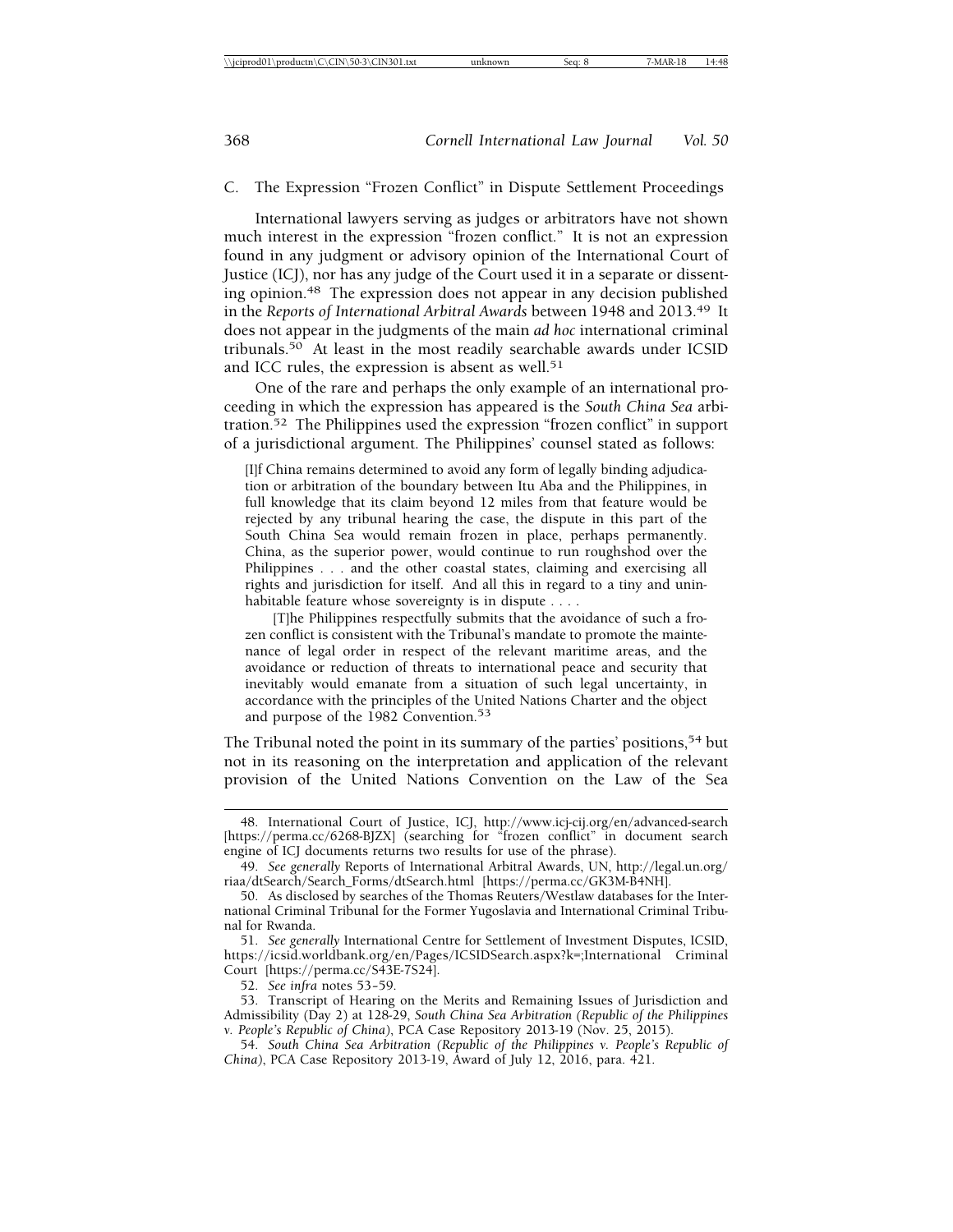(UNCLOS), Article 121.55 The Tribunal determined that none of the features in the Spratly area of the South China Sea generates a potential entitlement beyond twelve nautical miles and, therefore, no possible Chinese exclusive economic zone or continental shelf entitlement overlaps the Philippines' exclusive economic zone or continental shelf.<sup>56</sup> Because the entitlements do not overlap, no delimitation between China and the Philippines is entailed.

In reaching this determination, the Tribunal recalled that the Philippines had argued that "unilateral actions in the absence of a precisely defined legal order" may result in "chaos and insecurity."57 The Tribunal stated that this argument "is connected with the hypothetical situation of potentially overlapping entitlements to maritime zones and the absence of an interim regime pending the delimitation of a maritime boundary."58 The Tribunal went on to say that its "findings . . . and conclusion that there is no possible overlap of entitlements that would require delimitation, render [the Philippines' concern] purely hypothetical and no basis for further action by the Tribunal."59

As will be seen, in the primary situations referred to as "frozen conflicts" an "interim regime" is not absent. An interim regime exists with respect to each of those situations, typically in the form of a regional peace process, albeit a process that has accomplished little and has completely stalled for long periods. Frozen conflicts, though they are difficult to live with, display aspects of a *modus vivendi*. Moreover, the stated reason that a conflict has erupted in the first place is that separatists and the incumbent State have competing or "overlapping" claims as to the constitution of the State. The use of the expression "frozen conflict" in the *South China Sea* arbitration, which in any event was in passing only, referred to a situation that differed from the main examples in these respects.

D. International Law Writers

The expression "frozen conflict" is seldom seen in the writings of international law publicists. The International Law Commission (ILC) does not appear ever to have used it, nor its members in ILC discussions or special rapporteur reports.<sup>60</sup> A search of the reports of the International Law Association (ILA) discloses no occurrence of the expression.<sup>61</sup> It does

<sup>55.</sup> *Id.* at paras. 473– 648.

<sup>56.</sup> *Id.* at para. 1203.

<sup>57.</sup> Transcript of Hearing on the Merits and Remaining Issues of Jurisdiction and Admissibility (Day 3) at 98, *South China Sea Arbitration (Republic of the Philippines v. People's Republic of China)*, PCA Case Repository 2013-19 (Nov. 26, 2015).

<sup>58.</sup> *South China Sea Arbitration*, PCA Case Repository 2013-19, Award of July 12, 2016, para. 1199.

<sup>59.</sup> *Id*.

<sup>60.</sup> *See generally* INTERNATIONAL LAW COMMISSION, http://legal.un.org/ilc/dtSearch/ Search\_Forms/dtSearch.html [https://perma.cc/8YMD-JDFV ] (entering the search term "frozen conflict").

<sup>61.</sup> HeinOnline Database of International Law Association Reports, HEINONLINE, http://heinonline.org/HOL/Index?collection=ilarc&set\_as\_cursor=clear [https://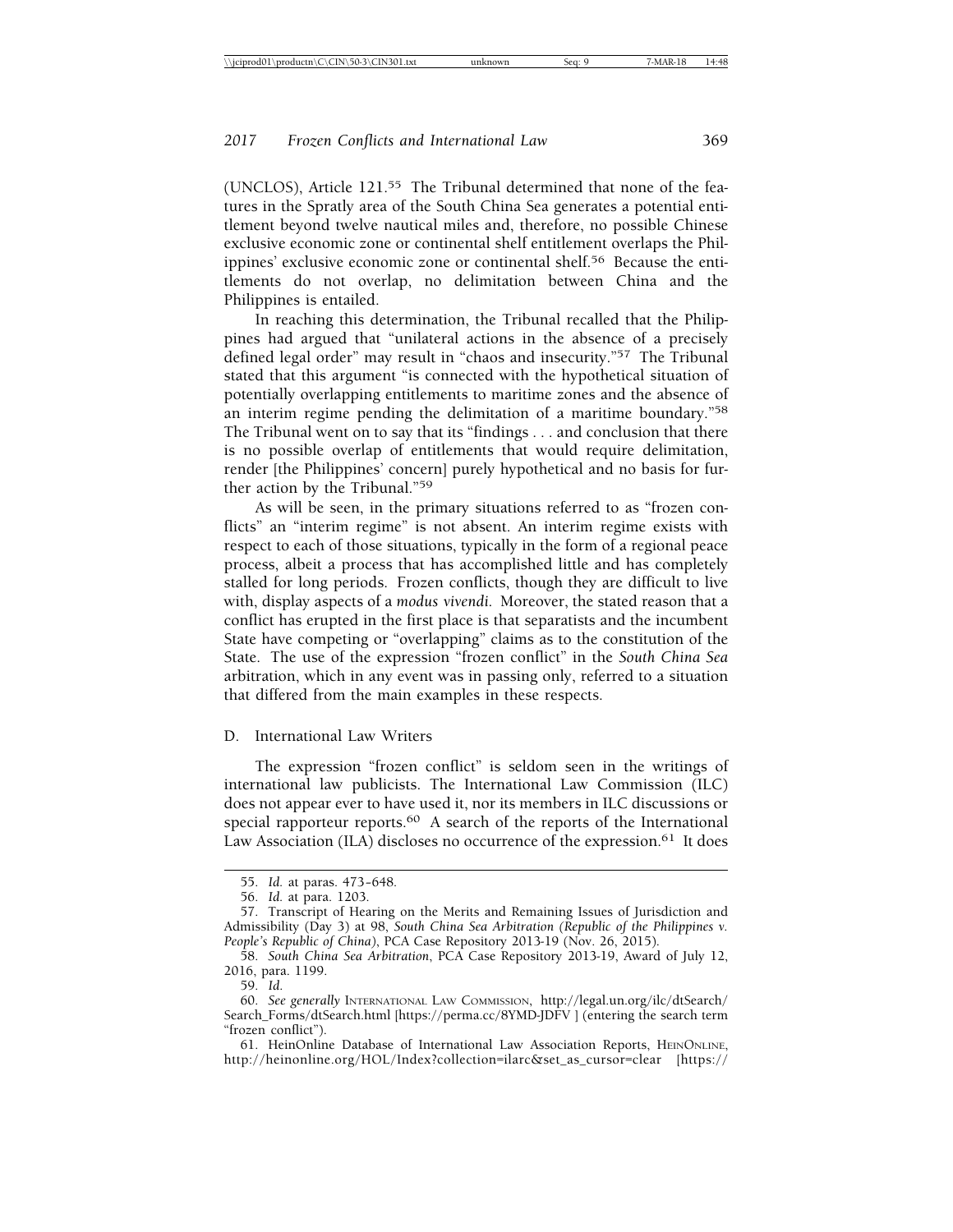not appear in the adopted declarations and resolutions of the *Institut de droit international*. It is absent from the *American Journal of International* Law and from the *Annuaire français de droit international*.<sup>62</sup> It appears only twice in the *European Journal of International Law* and, there, only in passing.63 The Hague Collected Courses do not contain any example of the expression either.64

Leaving aside references to "frozen" financial assets, which are many, one turns to 1973 to find the term "frozen" being used in a sense at least broadly similar to that in which it is used in the phrase "frozen conflict."65 In his Hague lectures of 1973, Robert Guyer addressed the effects of Article IV of the Antarctic Treaty on conflicting State claims on the southern continent:

It has been said that this Article has 'frozen' the claims of the parties. In reality, what it does is freeze the consequences of conflicting positions. The conflicting positions as such are left as they are. Every party maintains its original stand. What this Article does is to guarantee all parties that their positions will not be hampered or diminished by the Treaty.66

The point is that Article IV allowed States to continue the effective manifestations of claims that they had maintained *in situ*, while making clear that the Treaty did not derogate those claims— or, Guyer might have added, affirm them.67 This is far from a precise analogue to the main cases of "frozen conflict." For one thing, in a "frozen conflict," the sovereignty of an existing State enjoys widespread recognition against the competing claim of the separatist group.68 The "frozen" character of such a conflict does not entail equality of legal merit between the competing claims, nor does it entail neutrality between them. The early appearance of the term "frozen" in connection with the Antarctic sovereignty claims perhaps nevertheless presages the use of the term in connection with other unsettled questions.

67. *See* Guyer, *supra* note 65.

68. Pierre Jolicoer & Aurélie Campana, *Introduction: Conflits gelés de l'ex-URSS*: *débats théoriques et politiques*, 40(4) ÉTUDES INTERNATIONALES 501, 509 (2009).

perma.cc/U7CT-MBKB] (searching for "frozen conflict in the database with no matching results).

<sup>62.</sup> Westlaw database of American Journal of International Law, WESTLAW, https:// 1.next.westlaw.com/Search/Results.html [https://perma.cc/J8E9-6FGF] (searching for "frozen conflict" in the database with no matching results). PERSEE, http://www.persee. fr/search?q=%22conflits+gelés%22&taarticle&c=afdi [https://perma.cc/N3DZ-B784] (searching for "frozen conflict" in the database with no matching results).

<sup>63.</sup> Arman Sarvarian, *Codifying the Law of State Succession: A Futile Endeavour?* 27(3) EUR. J. INT'L L. 789, 806 (2016); Marc Weller, *Settling Self-Determination Conflicts: Recent Developments*, 20(1) EUR. J. INT'L L. 111 (2009).

<sup>64.</sup> BrillOnline Reference Works, BRILLONLINE http://referenceworks.brillonline. com/search?s.q=%22frozen+conflict%22&s.f.s2\_parent=s.f.book.the-hague-academycollected-courses&search-go=search [https://perma.cc/8334-8AVN] (searching for "frozen conflict" in the database with no matching results).

<sup>65.</sup> Roberto E. Guyer, *The Antarctic System*, 139 RECUEIL DES COURS 148, 181 (1973- II).

<sup>66.</sup> *Id.* Lachs borrowed the same word when referring to the Washington Treaty on Antarctica in 1980. Manfred Lachs, *The Development and General Trends of International* Law in our Time: The Peaceful Settlement of Disputes, 169 HAGUE REC. 217, 218 (1981).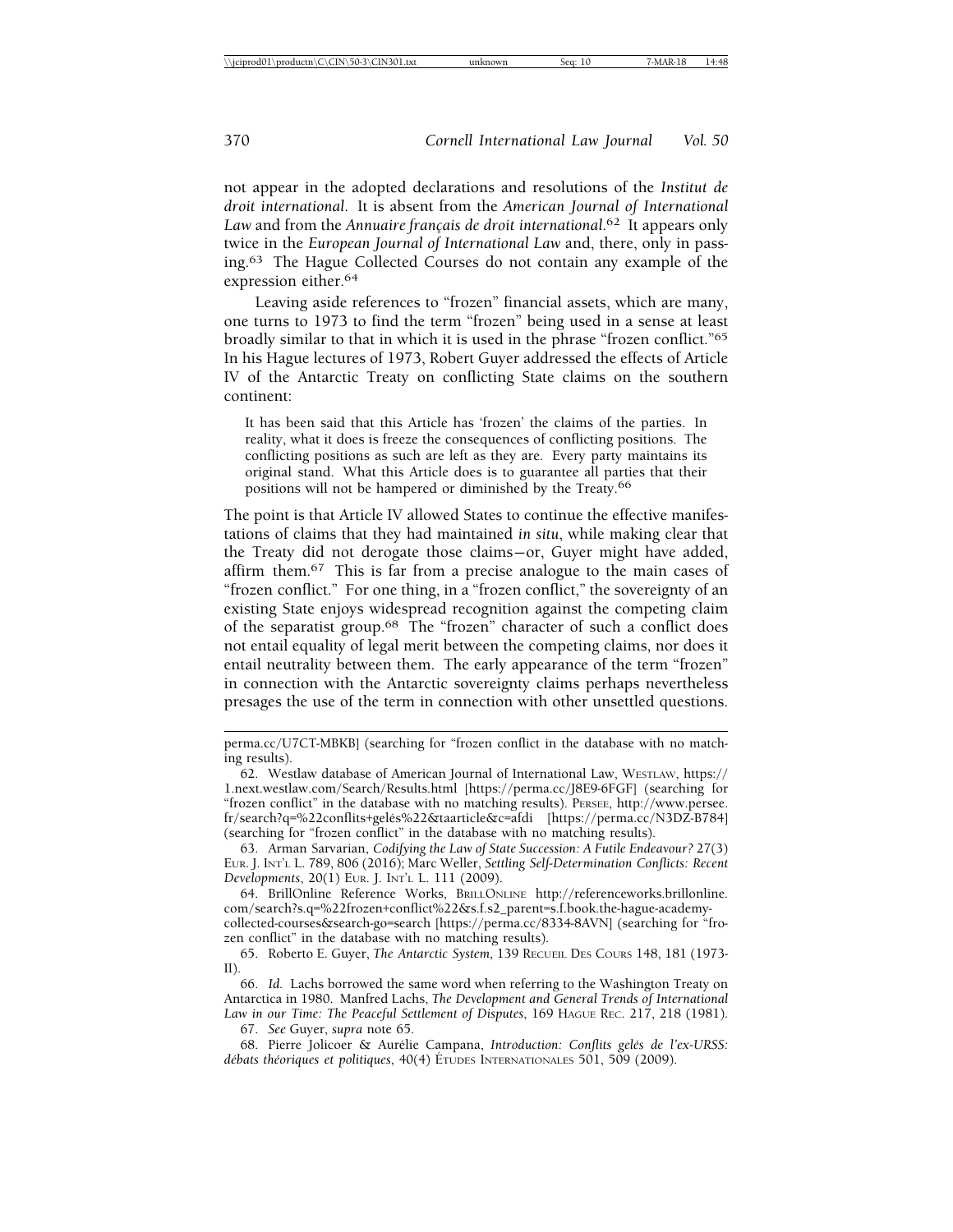Three occurrences of the expression appear in the *British Yearbook of International Law* to date*.* Two of these are in the United Kingdom Materials on International Law section (for 2014), one a quotation from the UK Foreign Secretary,<sup>69</sup> the other an extract from the UK representative's statement in the Security Council,70 both identifying a risk that the conflict in Ukraine might turn into a frozen conflict. The latter referred to the situations in Moldova and Georgia as examples of frozen conflicts. The one reference in the *British Yearbook* outside the State practice section is in a book review.71 The book under review posited a "sort of 'pseudo-legal theory'" under which the establishment of new self-determination entities depends on the political will of the "great powers."72 This is not to say that the expression "frozen conflict" is itself "pseudo-legal." It does, however, suggest that writers use the expression more often with a political connotation than a legal one.

At least one writer has referred to Greco-Turkish maritime boundary questions in the Aegean Sea as a "frozen conflict" as well.73 As with the Philippines' use of the expression in the *South China Sea* proceedings, this was to describe a situation that was rather different from the main cases of frozen conflicts.

The *Max-Planck Encyclopedia of Public International Law* contains no entry dedicated to "frozen conflicts."<sup>74</sup> The term is mentioned in association with irredentism.75 In that association, three of the main examples of frozen conflicts are given— Abkhazia, South Ossetia, and Nagorno-Karabakh.<sup>76</sup> The two categories-irredentist claims and frozen conflictsare not coterminous. Not all irredentist claims involve frozen conflicts. It seems however that all or most frozen conflicts involve irredentist claims. The entries for Nagorno-Karabakh<sup>77</sup> and South Ossetia<sup>78</sup> refer to those conflicts as "frozen."

Looking more widely at the legal literature, one finds the occasional reference to "frozen conflicts." Christopher Borgen, writing in the *Oregon*

73. Nilufer Oral, *Non-Ratification of the 1982 Law of the Sea Convention: An Aegean Dilemma of Environmental and Global Consequence,* 1(1) PUBLICIST 53, 57 (2009).

74. MAX PLANCK ENCYCLOPEDIA OF PUBLIC INTERNATIONAL LAW, http://opil.ouplaw. com/search?sfam=&q=%22frozen+conflict%22&prd=EPIL&searchBtn=Search [https:// perma.cc/49TU-XYYV] (searching for "frozen conflict" in the database with no matching dedicated pages).

75. *Id.* (searching for "frozen conflict" in the database and found "irredentism, Nagorny-Karabakh, South Ossetia, Yugoslavia, Dissolution of").

76. Francesco Palermo, *Irredentism*, *in* 6 MAX PLANCK ENCYCLOPEDIA OF PUBLIC INTER-NATIONAL LAW 385, 386 (2012).

77. Andriy Y. Melnyk, *Nagorny-Karabakh*, *in* 7 MAX PLANCK ENCYCLOPEDIA OF PUBLIC INTERNATIONAL LAW 451, 455 (2012).

78. Angelika Nuberger, *South Ossetia*, *in* 9 MAX PLANCK ENCYCLOPEDIA OF PUBLIC INTERNATIONAL LAW 322, 324 (2012).

<sup>69.</sup> Jacques Hartmann et al., *United Kingdom Materials on International Law 2014*, 2014 BRIT. Y.B. INT'L L. 301, 372 (2014).

<sup>70.</sup> *Id.* at 371.

<sup>71.</sup> P. Sean Morris, *Book review*, 83 BRIT. Y.B. INT'L L. 197, 198 (2013).

<sup>72.</sup> *Id.*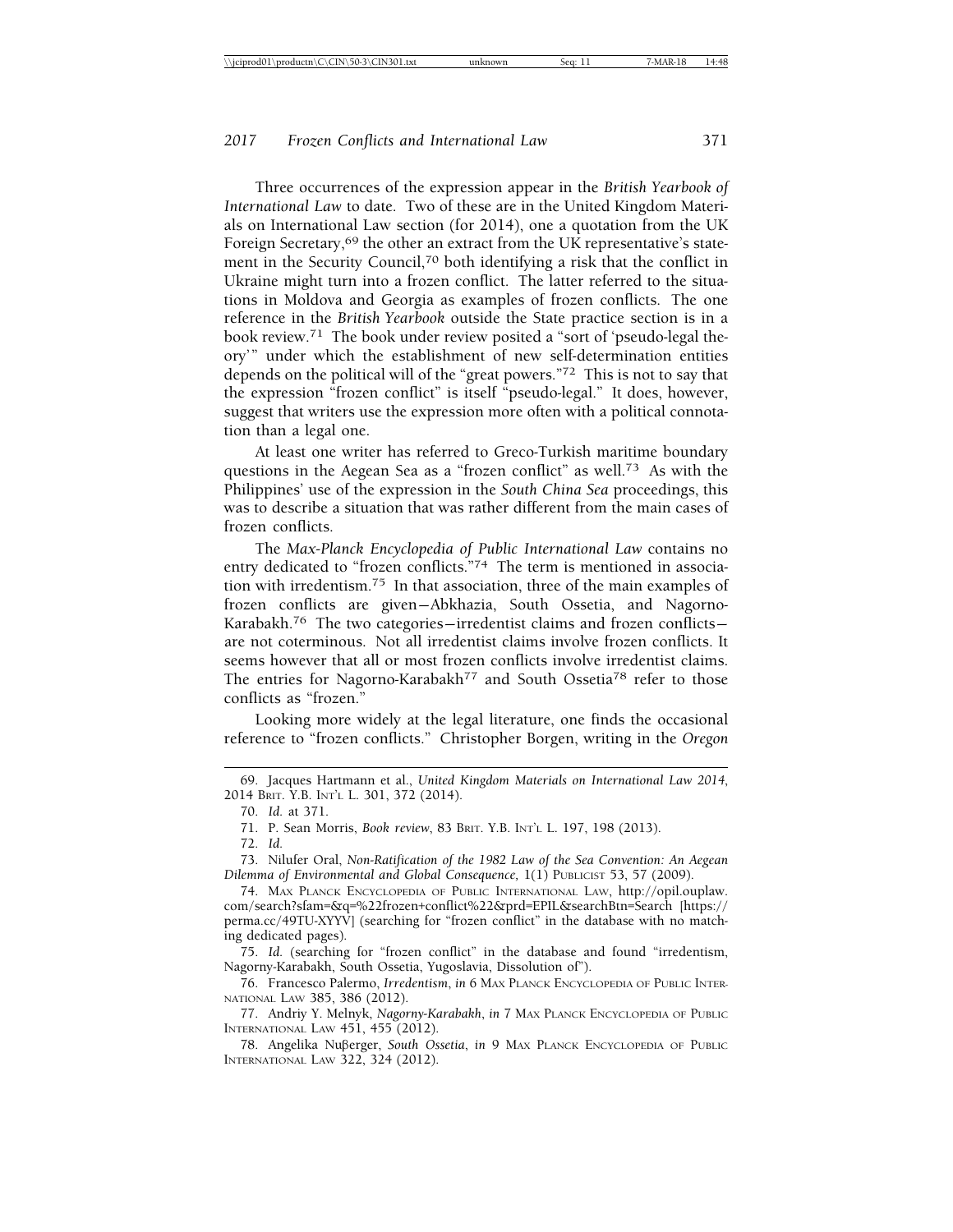*Review of International Law,* used the term in connection with Transnistria in Moldova:

The result of the Russian intervention was that Transnistria became effectively partitioned from the rest of Moldova. The fighting cooled, and was replaced by a frozen conflict.79

Borgen participated in one of the few rigorous examinations of the legal aspects of a frozen conflict. This was a report by a mission of the Special Committee on European Affairs of the Association of the Bar of the City of New York, comprising a U.S. Court of Appeals Judge, two practicing lawyers (one of whom earlier had served as Attorney General of New York), Borgen, and another law professor.80 The report was entitled *Thawing a* Frozen Conflict: Legal Aspects of the Separatist Crisis in Moldova.<sup>81</sup> The purpose of the report was to consider "three main legal issues: (a) whether the TMR [separatist entity of Transnistria in Moldova] has a right under international law to autonomy or possibly sovereignty; (b) what the legal concerns are regarding the transfer of property located in Transnistria by the TMR leadership; and, (c) what role 'third party' States have in the ongoing conflict and, in particular, the international legal implications of Russian economic pressure and military presence in the TMR."82

The report placed emphasis on the legal limits that constrain an occupation regime: "[a]ny economic activities undertaken jointly with the separatists or insurgents by another party are at the peril of that party. There is no comfort that such activities will be sanctioned after the final resolution of the separatist conflict and they may, in fact, by 'unwound.'"83 The report rebuked Russia's intervention in Moldova.84 The report drew attention to the existence of a separatist regime lacking general recognition and the degree of entrenchment of that regime in fact.85

The report did not propose a definition of "frozen conflict." It did suggest some of the legal characteristics of the situations that are described as frozen conflicts.86 These conflicts are not totally unchanging, but their basic outlines remain largely static and, so, they present a long-term problem for individuals, States, and other entities that have to deal with them.<sup>87</sup> The report was mentioned by the European Court of Human Rights in *Ivan¸toc* v. *Moldova and Russia*, the Government of Moldova having made

86. *See generally id.*

87. Borgen, supra note 79, at 495 (citing DOV LYNCH, ENGAGING EURASIA'S SEPARATIST STATES: UNRESOLVED CONFLICTS AND DE FACTO STATES 42 (2004)).

<sup>79.</sup> Christopher J. Borgen, *Imaging Sovereignty, Managing Secession: The Legal Geography of Eurasia's "Frozen Conflicts,"* 9 OR. REV. INT'L L. 477, 499 (2007).

<sup>80.</sup> Judge Barrington D. Parker, Jr. (U.S. Court of Appeals, 2d Cir.); Robert Abrams, Mark A. Meyer, Christopher Borgen, and Elizabeth Defeis.

<sup>81.</sup> Special Committee on European Affairs, *Thawing a Frozen Conflict: Legal Aspects of the Separatist Crisis in Moldova: A Report from the Association of the Bar of the City of New York,* 61(2) REC. ASS'N BAR CITY N.Y. (2006). A summary is attached as an Annex to the Moldova letter (U.N.Doc. A/61/364), *supra* note 29. **R**

<sup>82.</sup> *Id.* at 202.

<sup>83.</sup> *Id.* at 209.

<sup>84.</sup> *Id.* at 209– 10.

<sup>85.</sup> *Id.* at 209.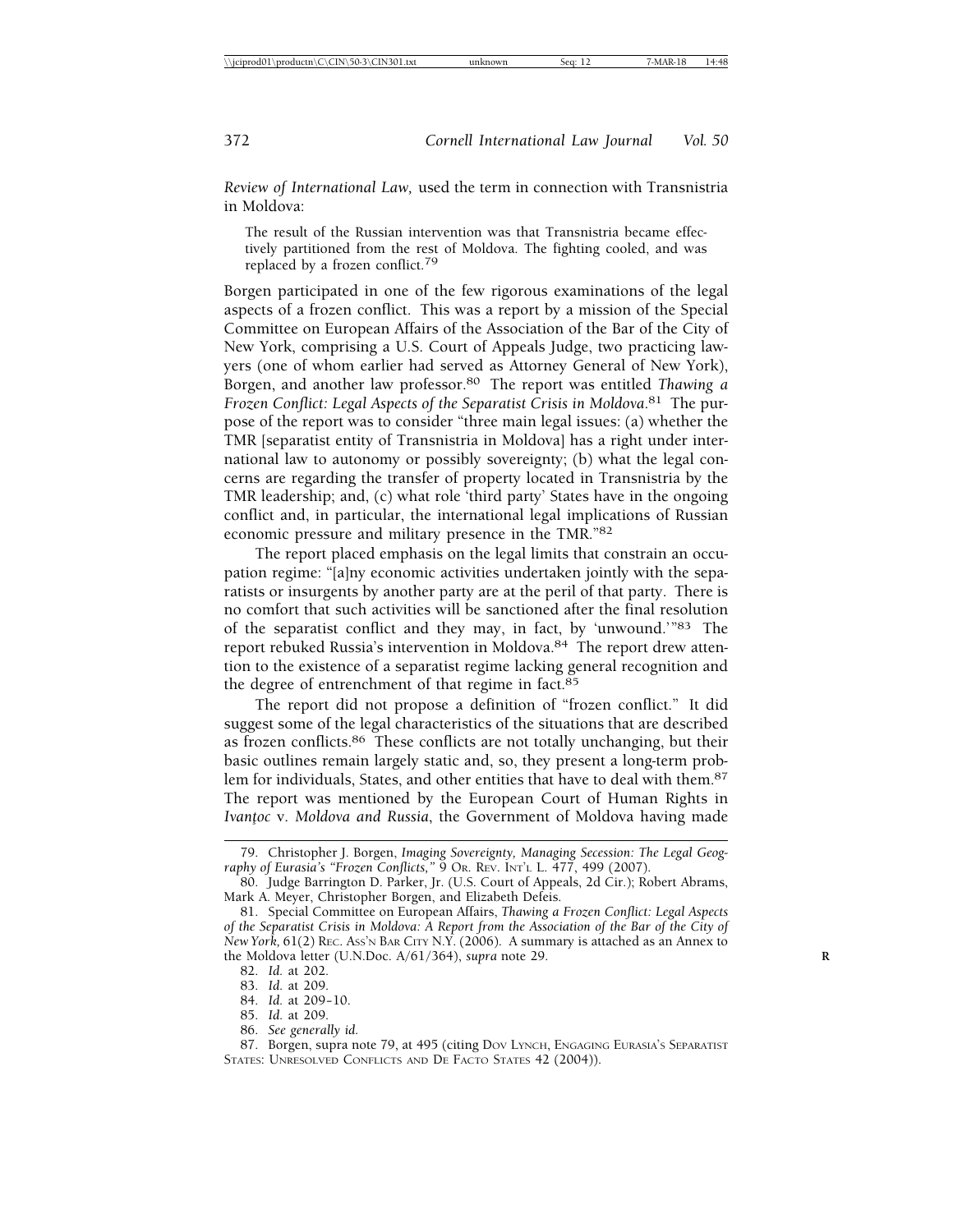#### reference to it in pleadings.<sup>88</sup>

The survey here of the literature and practice suggests, on balance, that the expression "frozen conflict" has held little interest for international lawyers. Legal analysis of the expression, accordingly, is sparse. Part of the problem is that the expression "frozen conflict" and terms belonging to the international law lexicon operate in different spheres. Marc Weller referred to the "establishment of the term 'frozen conflicts' *in the diplomatic vocabulary*,"89 which rightly indicates the locus in which the term more often is heard. Before taking a closer look at the situations typically referred to as "frozen conflicts" with a view to identifying the legal content of the expression, if any, a brief word is in order about the use of the expression in international relations writings.

#### E. International Relations Writers

In 1968, Louis Kriesberg, a Professor of Sociology at Syracuse University, defined a category of what he called "frozen" disputes. According to Kriesberg,

The category of "frozen" dispute refers to those conflicts in which both sides have remained fully committed to their incompatible positions but where neither has yet dared to attempt resolution through accommodation, withdrawal, or military conquest.<sup>90</sup>

In 1971 Edwin H. Fedder, a political science professor at the University of Missouri-St. Louis referred to "frozen conflict of the Cold War type that may or may not erupt in military confrontations."91 As will be seen below, neither of these definitions fits the type of situation that is today typically referred to as a frozen conflict. Kriesberg's definition is under-inclusive: the situations that are often described as "frozen conflicts" have been subject to attempts at resolution, but Kriesberg would exclude these ("neither has yet dared to attempt resolution. . ."). Kriesberg's definition is also overinclusive; not all intractable disputes are referred to today as "frozen conflicts." Fedder's definition is over-inclusive as well: as will be seen, the conflicts that are today typically described as "frozen" present some risk of military confrontation, even if that risk has receded significantly since the conflict's start.92 In any event, neither scholar considered the situations that concern writers, diplomats, or policymakers when they have referred in recent years to frozen conflicts. There is little, if any, continuity between these early examples and present-day usage.

The first examples of present-day usage appear in the early 1990s. To give one example, Gregory Copley, in a 1994 edition of the *Defense & For-*

<sup>88.</sup> Ivantoc v. Moldova, App. No. 23687/05, § 28, Eur. Ct. H.R. (Nov. 15, 2011), http://hudoc.echr.coe.int/eng?i=001-107480 [https://perma.cc/E7Z5-9GE9].

<sup>89.</sup> Marc Weller, *Settling Self-determination Conflicts: Recent Developments*, 20(1) EUR. J. INT'L L*.* 111, 137 (2009) (emphasis added).

<sup>90.</sup> LOUIS KRIESBERG, SOCIAL PROCESSES IN INTERNATIONAL RELATIONS: A READER 553 (1968).

<sup>91.</sup> EDWIN H. FEDDER, THE UNITED NATIONS: PROBLEMS AND PROSPECTS 35 (1971).

<sup>92.</sup> *See infra* notes 98– 106 and accompanying text.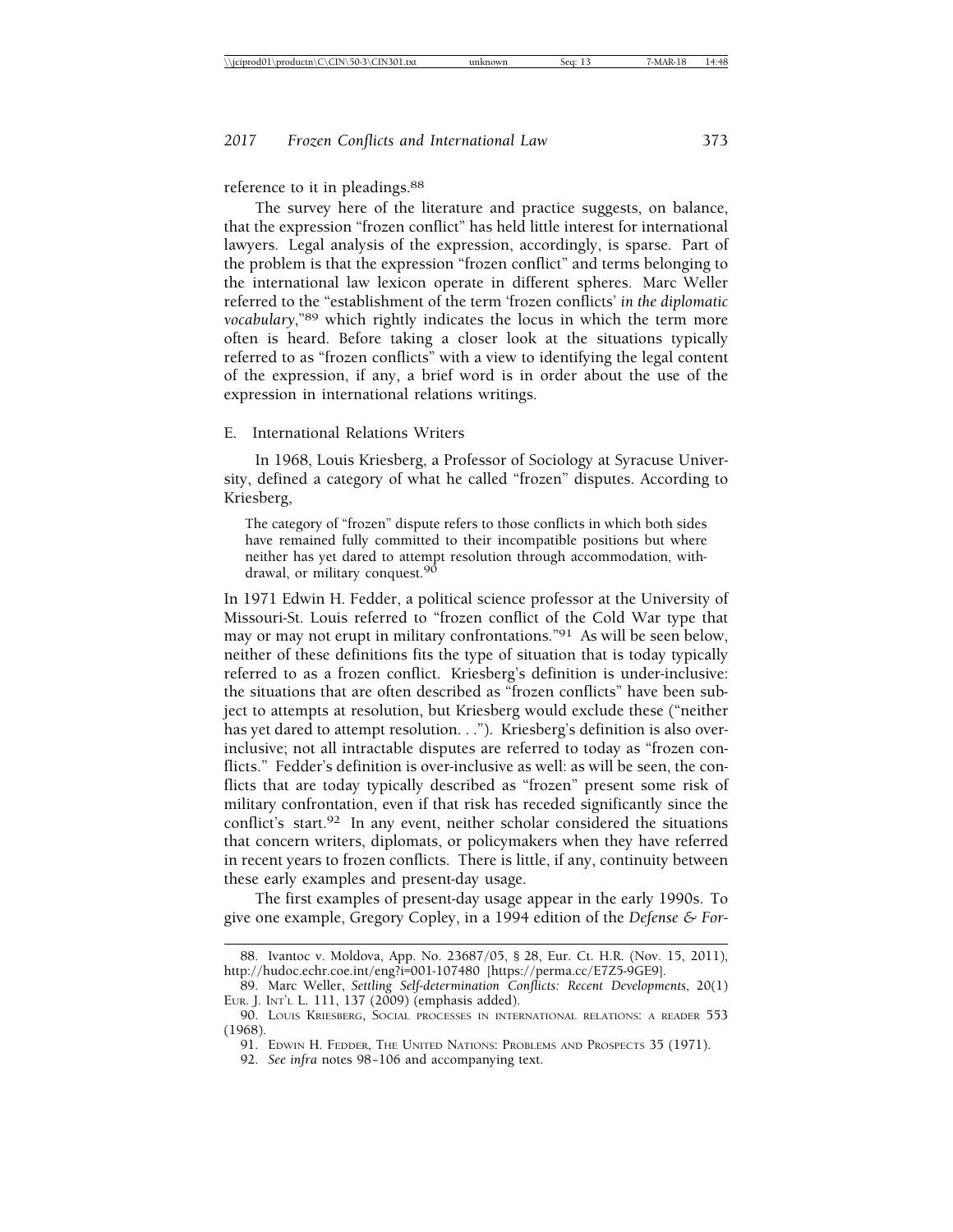*eign Affairs Handbook,* said that "the Nagorno-Karabakh conflict had become a virtual 'frozen' conflict militarily."93

Another early occurrence of the term, in reference to Abkhazia, appeared in an article in *Trud,* the former newspaper of the All-Union Central Council of Trade Unions of the USSR.94 The relevant passage was as follows:

On the whole . . . the introduction of Russian peacemaking forces in the Inguri River region is accepted in Abkhazia calmly . . . People here realize that the peacemakers will not eliminate the causes which made the war flare out. According to Abkhazian politicians*, the unrecognized republic will have to live for a long time to come in conditions of frozen conflict and uncertain political status*. But this is of course better than existing on the brink of death.<sup>95</sup>

The Foreign Broadcast Information Service (FBIS) published the English translation as set out here.96

Though today mainly applied to situations in States that were once part of the Soviet Union, the expression "frozen conflict" has been applied to situations in other parts of the world as well. Writers have referred to "frozen conflicts" in Western Sahara, 97 Kosovo, 98 Bosnia and Herzegovina,99 Sudan,100 Cyprus,101 Korea,102 Gaza,103 and even more loosely to

97. Anouar Boukhars, *Simmering Discontent in the Western Sahara, in* PERILOUS DESERT: INSECURITY IN THE SAHARA 165– 84 (2013) (Frederic Wehrey & Anouar Boukhars eds., 2013); Yahia H. Zoubir, *The United States and Maghreb-Sahel security*, 85(5) INT'L AFF. 977, 986 (2009).

98. Tim Judah, *Making Moves*, 62 THE WORLD TODAY, Dec. 2006, 17, at 18; Dušan Janjiæ, *Solving the Issue of Northern Kosovo and Regional Cooperation*, *in* Civic AND UNCIVIC VALUES IN KOSOVO: HISTORY, POLITICS, AND VALUE TRANSFORMATION 221, 225– 26 (Sabrina P. Ramet et al. eds., 2015). And not just by writers: see Karel de Gucht, *Statement of the OSCE Chairman-in-Office to the United Nations Security Council*, at 11, U.N.Doc. S/PV/5346 (Jan. 16, 2006).

99. Valery Perry, *At Cross Purposes? Democratization and Peace Implementation Strategies in Bosnia and Herzegovina's* '*Frozen Conflict*,' 10 HUM. RTS. REV. 35, 36 (2009).

100. Alex de Waal, *Darfur, Sudan: Prospects for Peace*, 104 AFR. AFF. 127, 133 (2005); Nathan P. Kirschner, *Still Waiting: Securing Basic Human Rights for 'Residents' in an Eventual Abyei Area Referendum*, 33 WIS. INT'L L.J. 512, 520 (2015).

101. Etain Tannam, *Cyprus and the Annan Plan Negotiations: An Organisational Model*, 27 IRISH STUD. INT'L AFF. 189, 189 (2016).

102. Scott Snyder, *'Intractable' Confrontation on the Korean Peninsula: A Contribution to Regional Stability?*, *in* GRASPING THE NETTLE. ANALYZING CASES OF INTRACTABLE CONFLICT 319, 322 (Chester A. Crocker et al. eds., 2005).

103. Ana¨ıs Antreasyan, *Gas Finds in the Eastern Mediterranean: Gaza, Israel, and Other Conflicts*, 42 J. PALESTINE STUD. 29, 42 (2013).

<sup>93.</sup> GREGORY R. COPLEY, DEFENSE & FOREIGN AFFAIRS HANDBOOK 1201 (1994).

<sup>94.</sup> *See Trud*, WIKIPEDIA, https://en.wikipedia.org/wiki/Trud\_ [https://perma.cc/ R644-CPHH] (Russian\_newspaper).

<sup>95.</sup> *Russian Peacemakers in Abkhazia Eyed*, MOSCOW TRUD, June 14, 1994, at 1 (emphasis added).

<sup>96. 116– 26</sup> FBIS DAILY REPORT*,* CENTRAL EURASIA 69, 70 (1994). The author thanks Professor Michael A. Reynolds, Department of Near Eastern Studies, Princeton, for the FBIS references.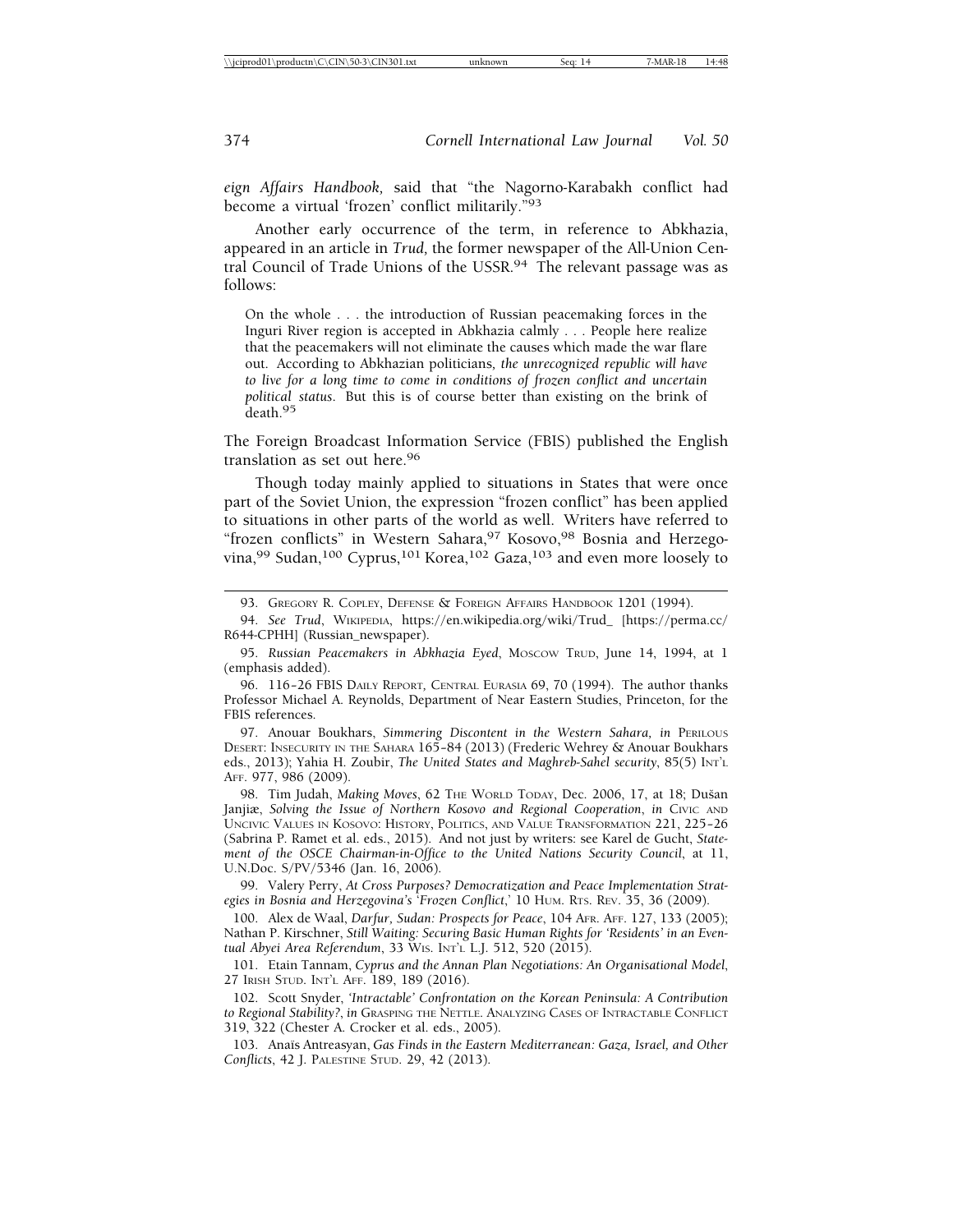relations between Iran and the United States<sup>104</sup> and relations between the European Union, Russia, and the United States.105

The widespread use of the expression is largely socio-political. This is reflected in the definitions that international relations writers and political scientists have proposed. Mary Alice Clancy and John Nagle, for example, writing in 2009, referred to frozen conflicts as "those in which violent ethno-political conflict over secession has led to the establishment of a *de facto* regime that is recognized by neither the international community nor the rump [S]tate from which the secession occurred."106

Another attempt at a definition appeared in a special edition of *Etudes ´ internationales* in 2009. The authors, Jolicoer and Compana, identified four elements:

-naissance à la suite d'un mouvement sécessionniste dans le context du démembrement d'un État communiste de type fédéral;

-suspension des hostilités par l'établissement d'un cessez-le-feu, généralement renforcé par une opération de maintien de la paix;

-victoire de la partie sécessionniste et formation d'un État de facto, dont certains ont évolué au gré des transformations de ces conflits vers des entités étatiques au statut ambigu;

-non-reconnaissance du vainqueur par la communauté internationale ou, depuis septembre 2008 pour l'Ossétie du Sud et l'Abkhazie, reconnaissance très partielle au terme de processus évolutifs à la fois endogènes et exogènes par rapport au conflict.<sup>107</sup>

-birth of a secessionist movement in the context of the dismemberment of a communist State of federal type

-suspension of hostilities by the establishment of a ceasefire, generally reinforced by a peacekeeping operation

106. Mary Alice C. Clancy & John Nagle, Frozen Conflicts, Minority Self-Governance, Asymmetrical Autonomies— In Search of a Framework for Conflict Management and Conflict Resolution 14 (2009) (unpublished working paper) (on file with the International Conflict Research Institute).

107. Pierre Jolicoeur & Aurélie Campana, *Conflits gelés de l'ex-URSS: débats théoriques et politiques*, 40 ÉTUDES INTERNATIONALES 501, 509 (2009). See also the review of typologies of conflict that are congeners of "frozen conflicts": *id.* at 502– 04. Jolicoer & Campana suggest that a proposed definition is also found in Iris Kempe & Kurt Klotzle, *The Balkans and the Black Sea Region. Problems, Potentials, and Policy Options*, 2 C.A.P. 9 (2006). Kempe & Klotzle say that these conflicts "remain 'frozen'— neither active nor resolved— and thereby continually threaten to reescalate into hot violence." *Id.*

<sup>104.</sup> Nils Jordet, The Frozen Conflicts Between the United States and Iran: Causal Patterns Prior to the Coup d'etat of 1953 and the Contemporary Attitudes of Hostility (2002) (unpublished Ph.D. dissertation, Tufts University).

<sup>105.</sup> Interview with David Fouquet, *EU Faces tests as Great Powers in 'Frozen Conflict:' Expert*, GLOBAL TIMES (Dec. 26, 2016), http://www.unpan.org/PublicAdministration-News/tabid/116/mctl/ArticleView/ModuleID/1469/articleId/52836/Default.aspx [https://perma.cc/H3CN-X2M2].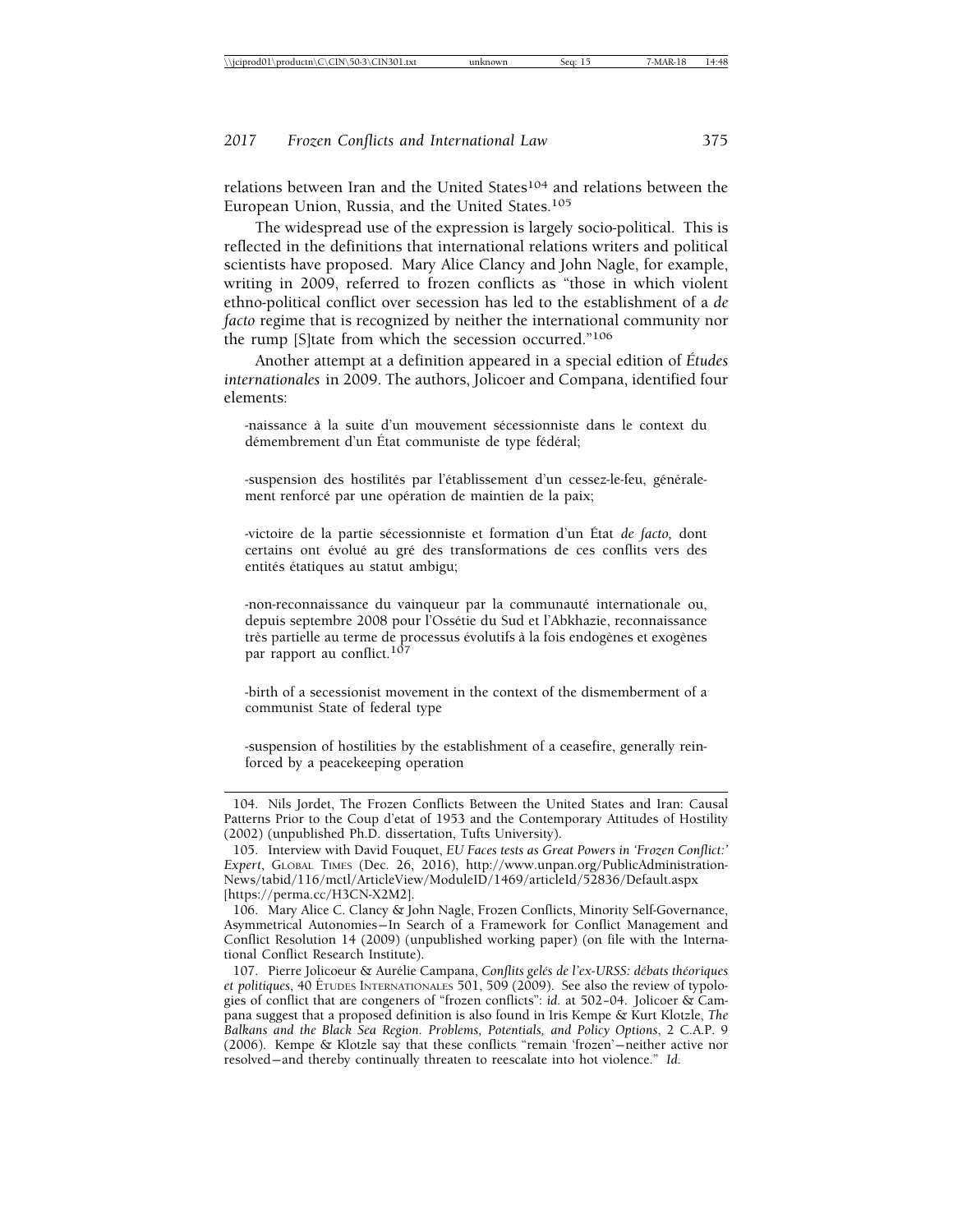-victory of the secessionist party and the formation of a *de facto* State, which in some cases have evolved with the transformation of these conflicts into State entities with ambiguous status

-non-recognition of the victor by the international community or, since September 2008 for South Ossetia and Abkhazia, very limited recognition at the end of evolutionary processes both endogenous and exogenous in relation to the conflict."]

This definition, with its reference to the "dismemberment of a communist State of federal type," would be time-limited. To this extent, it is reminiscent of the definition of self-determination territories for purposes of Chapter XI of the UN Charter, as territories "which were then known to be of the colonial type";108 the definition is limited to a particular geopolitical episode, and therefore, on its terms, it is not applicable to others. It would seem to exclude *a priori* much later developments in a non-communist State.

As will be suggested further below, separatism and a degree of internationalization of ceasefires are core elements of the concept of "frozen conflict." Refinements are also needed to complete the definition, particularly with regard to the effectiveness of ceasefire lines, territorial control, and recognition by a State of the separatist entity.

**\*\*\***

In summary, writers in international relations, area studies, and political science, by and large, have not asked what legal dimensions, if any, the expression "frozen conflict" might have. Moreover, States, international organizations, and legal writers have not agreed to a legal definition for the expression. The above situations described as frozen conflicts are diverse, so much so that it is difficult to formulate a definition that is both concise and all-inclusive. If, instead of creating a definition that encompasses every situation, one only considers the main conflicts-i.e., those in Moldova, Georgia, and Azerbaijan, which writers in the early 1990s began referring to as "frozen conflicts," and that those States themselves have referred to in the same way— then one can perhaps arrive at a useful definition. The starting point is to identify the international law characteristics that distinguish these main examples from other situations.

#### **II. Defining "Frozen Conflict"**

To identify international law characteristics that distinguish frozen conflicts from other situations, each characteristic, taken in isolation, need not be unique to frozen conflicts. Instead, needed is a set of characteristics that, if taken as a whole, pertains to all "frozen conflicts"— and does not describe any situation that is not a frozen conflict. Recalling the emergence of the use of the expression "frozen conflict," and the use of the expression by international and regional organizations, parliamentarians,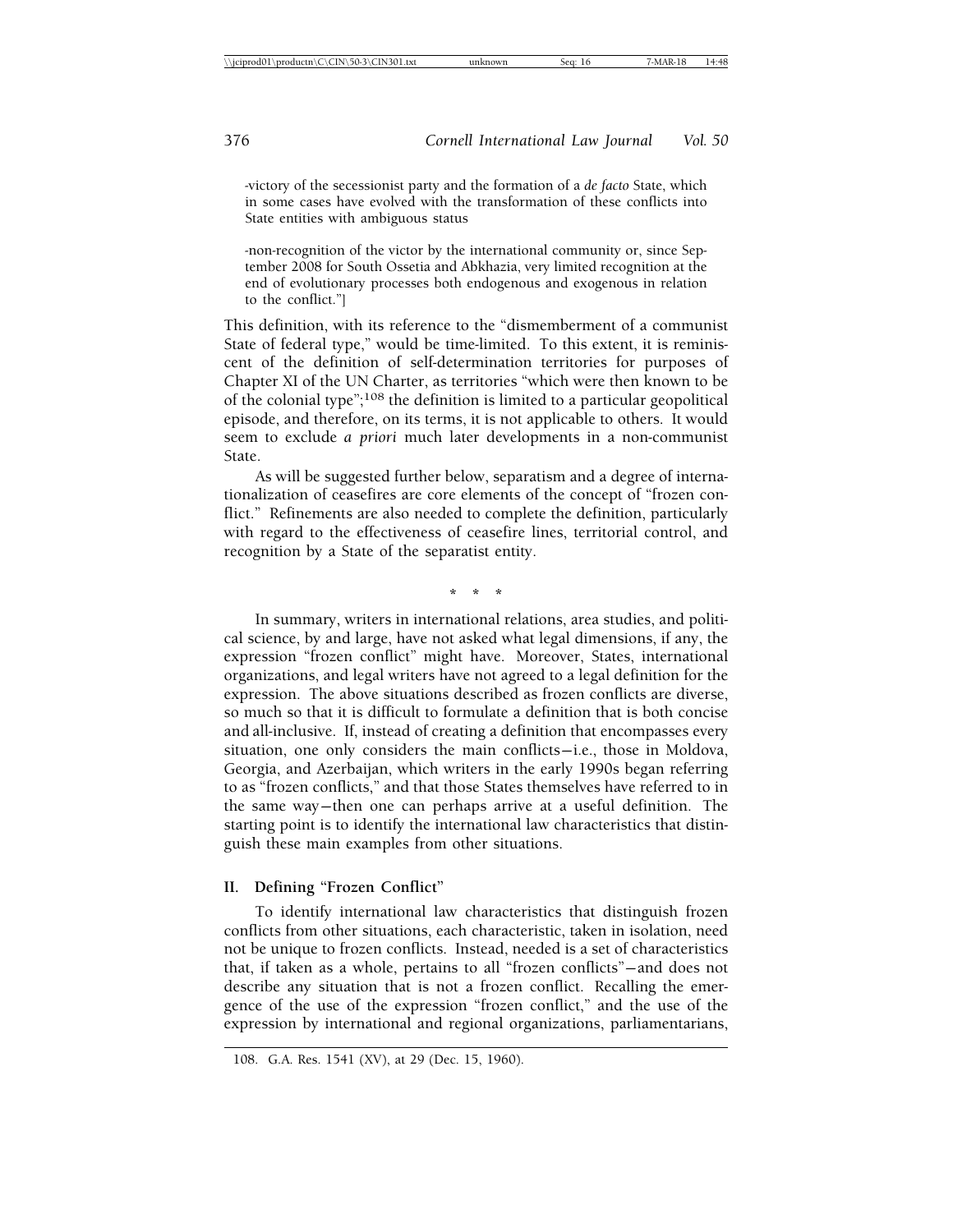and, to some extent, the foreign policy organs of States— especially the States in which such conflicts exist— today, two situations are widely understood to be frozen conflicts: Transnistria in Moldova and Nagorno-Karabakh in Azerbaijan. In addition, two further situations, also in the territory of States formerly part of the USSR, are widely understood to be or to have been— frozen conflicts: South Ossetia and Abkhazia, both in Georgia. As noted above, these situations are sometimes identified as no longer belonging to the category of frozen conflicts. Reasons for excluding them are suggested below.

Transnistria and Nagorno-Karabakh— and South Ossetia and Abkhazia before 2008— are the core examples of frozen conflicts, and, from these examples, the distinguishing characteristics of frozen conflicts as a category may be identified. It is not the purpose of the present Article to narrate the extremely complex and lengthy course of events in each region. Extensive accounts of these conflicts have been given elsewhere, particularly in European Court of Human Rights (ECtHR) judgments<sup>109</sup> and in the Independent International Fact-finding Report prepared after the August 2008 conflict between Russia and Georgia.<sup>110</sup> The purpose here instead is to (A) recall salient developments up to the period when the expression "frozen conflict" emerged and then, with those developments in view, (B) distill distinguishing juridical features. Finally (C), some legal problems will be considered that tend to arise with frozen conflicts.

#### A. Four Conflicts

#### *1. Transnistria*

Moldova proclaimed its sovereignty from the USSR on June 23, 1990.111 The "Moldovian Republic of Transnistria" declared itself a separate territorial unit on September 2, 1990 and its independence as the "MRT" on August 25, 1991.<sup>112</sup> The separatists claimed control over former Soviet military forces and various government organs. Armed clashes began between the separatists and the Moldovan government's forces in November 1990.113 Russian Federation forces evidently helped arm the Transnistrian separatists,  $114$  a matter that Moldova brought to the attention of the UN Security Council.<sup>115</sup> Fighting at the end of 1991 and beginning of 1992 was particularly intense, resulting in several hundred deaths.116 Through the first half of 1992, forces from the Russian Federa-

<sup>109.</sup> *See id.*

<sup>110. 2</sup> INDEPENDENT INTERNATIONAL FACT-FINDING MISSION ON THE CONFLICT IN GEORGIA REPORT, at 61-124 (Sept. 2009).

<sup>111.</sup> Ila¸scu & others v. Moldova and Russia, 2004-VII Eur. Ct. H.R. 179, 199 (2004). The facts related to Transnistria's emergence and the armed conflict are spelled in this case, as well. *Id.*, at 196– 212; *see also* Bill Bowring, *Transnistria*, *in* SELF DETERMINATION AND SECESSION IN INTERNATIONAL LAW 157 (Christian Walter et al. eds., 2014).

<sup>112.</sup> Ila¸scu v. Moldova, 2004-VII Eur. Ct. H.R. 199.

<sup>113.</sup> *See id.* at 201*.*

<sup>114.</sup> *See id*. at 202.

<sup>115.</sup> *See id.* at 203.

<sup>116.</sup> *See id*.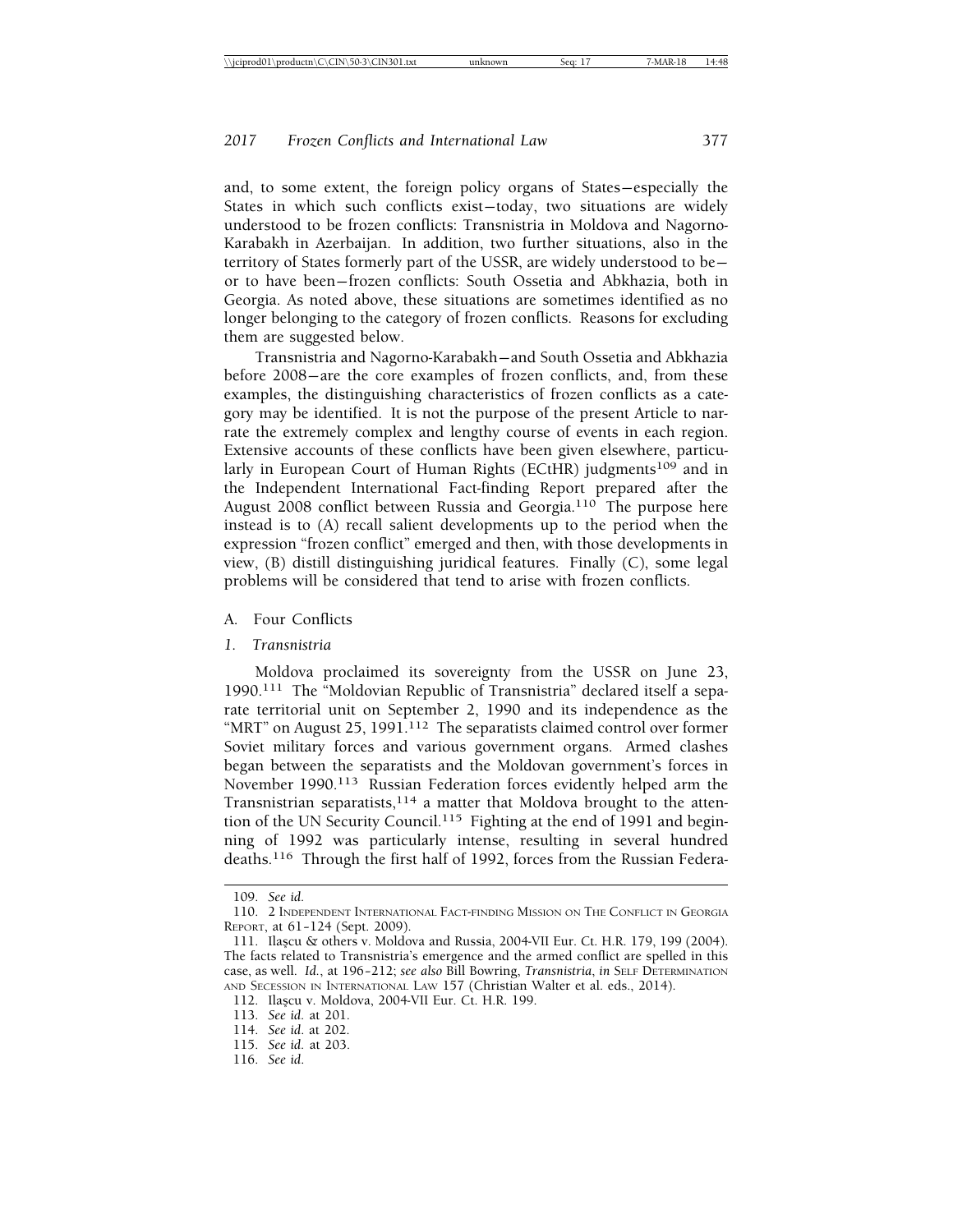tion in "large numbers . . . went to Transnistria to fight in the ranks of the Transnistrian separatists against the Moldovan forces."117 The Russian Federation denied that its forces were involved in the conflict and asserted that they had "remained neutral."118 By March 1992, "the Moldovan army was in a position of inferiority that prevented it from regaining control of Transnistria."119

Judge Kovler, dissenting in *Ila¸scu & others* v. *Moldova and Russia,* identified Transnistria's separatism as a self-determination claim.120 Judge Kovler also credited accounts that described separatism as a reaction against a plan by Moldovan nationalists to unify the country with Romania.121 Many States and scholars doubt that separatism in Transnistria arose from indigenous sources. They draw attention to the reliance of the separatists on support from Russia.<sup>122</sup>

The Ministers for Foreign Affairs of Moldova, Russia, Romania, and Ukraine, met in Helsinki on March 23, 1992, and set up a Quadripartite Commission and a group of military observers to supervise observance of an eventual ceasefire in Transnistria.123 The Ministers adopted principles for a peaceful settlement of the Transnistrian conflict.<sup>124</sup> On July 6, 1992, the Commonwealth of Independent States (CIS), decided to offer a CIS peacekeeping force, which would have been comprised of Russian, Ukrainian, Belorussian, Romanian, and Bulgarian troops.125 Moldova accepted the offer, but the CIS agreement fell apart before the peacekeeping force was deployed.126

On July 21, 1992, Moldova and Russia adopted an agreement on principles for the friendly settlement of the armed conflict in the Transnistrian region of Moldova.<sup>127</sup> Article 1, paragraph 1, of the agreement provided for a ceasefire. Article 1, paragraph 2, provided for a "security zone" between the parties to the conflict, the "exact boundaries [of which] will be determined in a special protocol agreed between the parties on implementation of the present agreement."128 Article 2 called for a control commission consisting of representatives of Moldova, Russia, and the separatists.<sup>129</sup> Article 4 provided for the neutrality of Russia's forces in Moldova (the 14th Army) and provided that modalities and timing for the

127. *Id.* at 21.

128. The text of the agreement on principles is contained in *Ila¸scu* at 61. *See also* Agreement on the Principles for a Peaceful Settlement of the Armed Conflict in the Dniester Region of the Republic of Moldova, Mold.-Russ., July 21, 1992, U.N. Doc. S/24369 (Aug. 6, 1992).

129. *Id.*

<sup>117.</sup> *Id.* at 205. 118. *Id.* at 207. 119. *Id.* 120. *Id.* at 146. 121. *Id.* at 146-47. 122. *See, e.g.,* Bowring, *supra* note 111, at 157, 165. 123. *See* Ila¸scu v. Moldova, 2004-VII Eur. Ct. H.R. 17. 124. *Id.*

<sup>125.</sup> *See id.* at 20.

<sup>126.</sup> *See id.*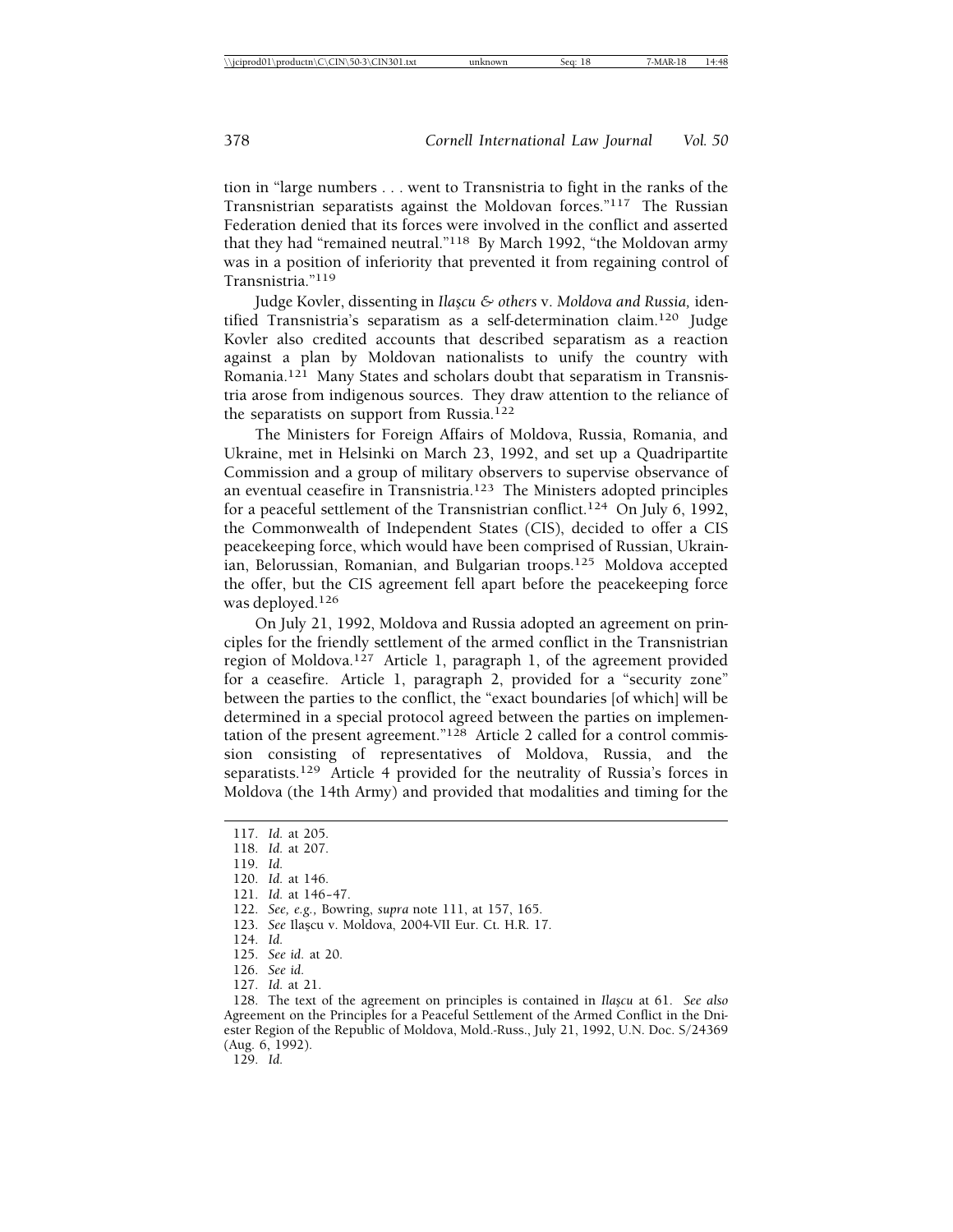withdrawal of those forces were to be "settled by negotiations" between Russia and Moldova.130 Article 5 provided for a lifting of blockade against the separatist region and for return of displaced persons and the movement of humanitarian aid.131 A ceasefire agreement was signed on July 21, 1992 "on the basis of the status quo."132

When Moldova deposited its instrument of ratification for the European Convention on Human Rights on September 12, 1997, it indicated that it was unable to ensure compliance with the Convention in the area "under the effective control of the organs of the 'self-proclaimed Trans-Dniester republic.'"133 The European Court of Human Rights accepted that "the Moldovan Government, the only legitimate government of the Republic of Moldova under international law, does not exercise authority over part of its territory, namely that part which is under the effective control of the 'MRT.'"134 The Court noted that, after the ceasefire of July 21, 1992, "Moldova tended to adopt an acquiescent attitude, maintaining over the region of Transnistria a control limited to such matters as the issue of identity cards and customs stamps."135 On May 16, 2001, for example, the President of Moldova and the leader of Transnistria signed agreements on the mutual recognition of documents issued by their respective authorities and on foreign investment promotion.136 At least for a time, the Moldovan government operated the customs posts between the Transnistrian part of Moldova and Ukraine.<sup>137</sup>

A Memorandum of May 8, 1997 set out bases to "normalize" the situation.138 The parties to the Memorandum were the central government of Moldova and the Transnistrian authorities. Russia and Ukraine signed as Guarantor States. The parties agreed to refrain from use or threat of force in their mutual relations (para.  $1$ ).<sup>139</sup> They also agreed to seek a settlement to allocate government competences between them (para. 2).140 The Memorandum indicated that Transnistria has the right to enter into international "contacts" in respect of economic, scientific-technical, and cultural matters, but that the parties are to "build their relations in the framework of a common state within the borders of the Moldavian SSR as of January of the year 1990" (i.e. within the borders of Moldova as internationally

<sup>130.</sup> *Id.*

<sup>131.</sup> *Id.*

<sup>132.</sup> Ila¸scu v. Moldova, 2004-VII Eur. Ct. H.R. 76.

<sup>133.</sup> *Id.*

<sup>134.</sup> *Id.*

<sup>135.</sup> *Id.*

<sup>136.</sup> *Id.* at 229.

<sup>137.</sup> *Id.* at 230.

<sup>138.</sup> *See* Memorandum on the Bases for Normalization of Relations Between the Republic of Moldova and Transnistria MOSCOW MEMORANDUM (May 8, 1997), https:// peacemaker.un.org/sites/peacemaker.un.org/files/MD\_970508\_Memorandum%20on% 20the%20Basis%20for%20Normalization%20of%20Relations%20between%20the%20 Republic%20of%20Moldova%20and%20Transdniestria.pdf [https://perma.cc/Y86T-3YBM].

<sup>139.</sup> *Id.* at 2.

<sup>140.</sup> *See id.*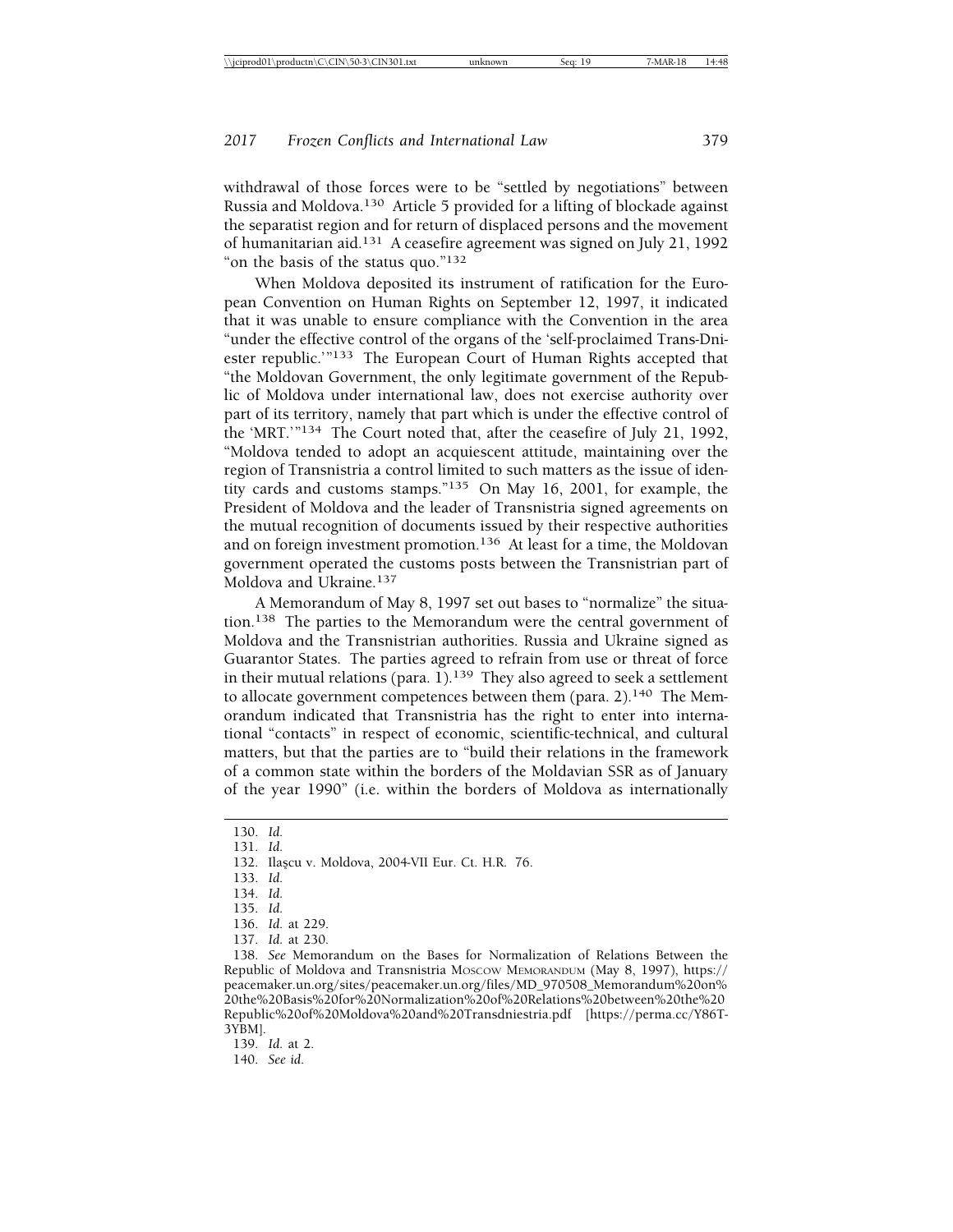recognized) (para.  $10$ ).<sup>141</sup> The parties agreed that Moldova is "a subject of international law" (para. 3).142 The parties requested Russia, Ukraine, and the OSCE to "continue their mediating efforts" (para. 4).143 In 2004, Moldova rejected a proposal by the Russian Federation to re-organize the country under a federal constitution.144

#### *2. Nagorno-Karabakh*

Nagorno-Karabakh was an autonomous oblast of Azerbaijan, the latter being a Union Republic of the USSR. Some seventy-seven percent of the inhabitants of Nagorno-Karabakh were of Armenian ethnicity.145 In 1988, which is to say before the breakup of the USSR but at a time when autonomy movements were afoot in many parts of the country, Nagorno-Karabakh's inhabitants requested to separate from Azerbaijan and join Armenia.146 The USSR government and the Azerbaijan government rejected the request while the Armenian government accepted it.<sup>147</sup> Armenia and Nagorno-Karabakh proceeded with steps to unify the latter with the former; clashes broke out between Armenians and Azeris.<sup>148</sup> The fighting between the two groups escalated, and the Soviet army placed Nagorno-Karabakh under a state of emergency.149 Azerbaijan declared independence from the USSR on August 30, 1991.150 Nagorno-Karabakh declared its separation from Azerbaijan on September 2, 1991.<sup>151</sup> The separatists fashioned the territory as the "Nagorno-Karabakh Republic" (NKR).152 Soviet forces withdrew, and Armenian forces gained the upper hand in the separatist territory.<sup>153</sup>

Noting the extreme violence in the region, the Presidents of Russia and Kazakhstan attempted to mediate the conflict.154 However, the resultant Zheleznovodsk Declaration of September 23, 1991<sup>155</sup> did not lead to a cessation of hostilities.

146. *See Chiragov*, at 4.

154. *See id.* at 24.

<sup>141.</sup> *Id.* at 3.

<sup>142.</sup> *Id.* at 2.

<sup>143.</sup> *Id.*

<sup>144.</sup> Louis Balmond, *Chronique des Faits Internationaux*, 108 REVUE GÉNÉRALE DE DROIT INTERNATIONAL PUBLIC 207 (2004).

<sup>145.</sup> Chiragov v. Armenia*,* App. No. 13216/05, Eur. Ct. H.R. 1, 3– 4 (2015). The facts of the conflict in Nagorno-Karabakh are set out *id*. at 5-7. See also Heiko Krüger, *Nagorno-Karabakh, in* SELF DETERMINATION AND SECESSION IN INTERNATIONAL LAW, *supra* note 111, at 214; Melnyk, *supra* note 77; Romain Yakemtchouk, *Les conflits de territoire* **R** *et de frontières dans les états de l'ex-URSS*, 39 ANNUAIRE FRANÇAIS DE DROIT INTERNATIONAL 393, 411– 22 (1993) (discussing the early stage of the conflict).

<sup>147.</sup> *See id.*

<sup>148.</sup> *See id.*

<sup>149.</sup> *See id.*

<sup>150.</sup> *See id.* at 4-5.

<sup>151.</sup> *See id*.

<sup>152.</sup> *See id.*

<sup>153.</sup> *See id.*

<sup>155.</sup> *See* Zheleznovodsk Declaration, PEACEMAKER U.N. (Sept. 23, 1991), http://peacemaker.un.org/sites/peacemaker.un.org/files/Azerbaijan\_ZheleznovodskDeclaration19 91.pdf [https://perma.cc/T6U4-CH75].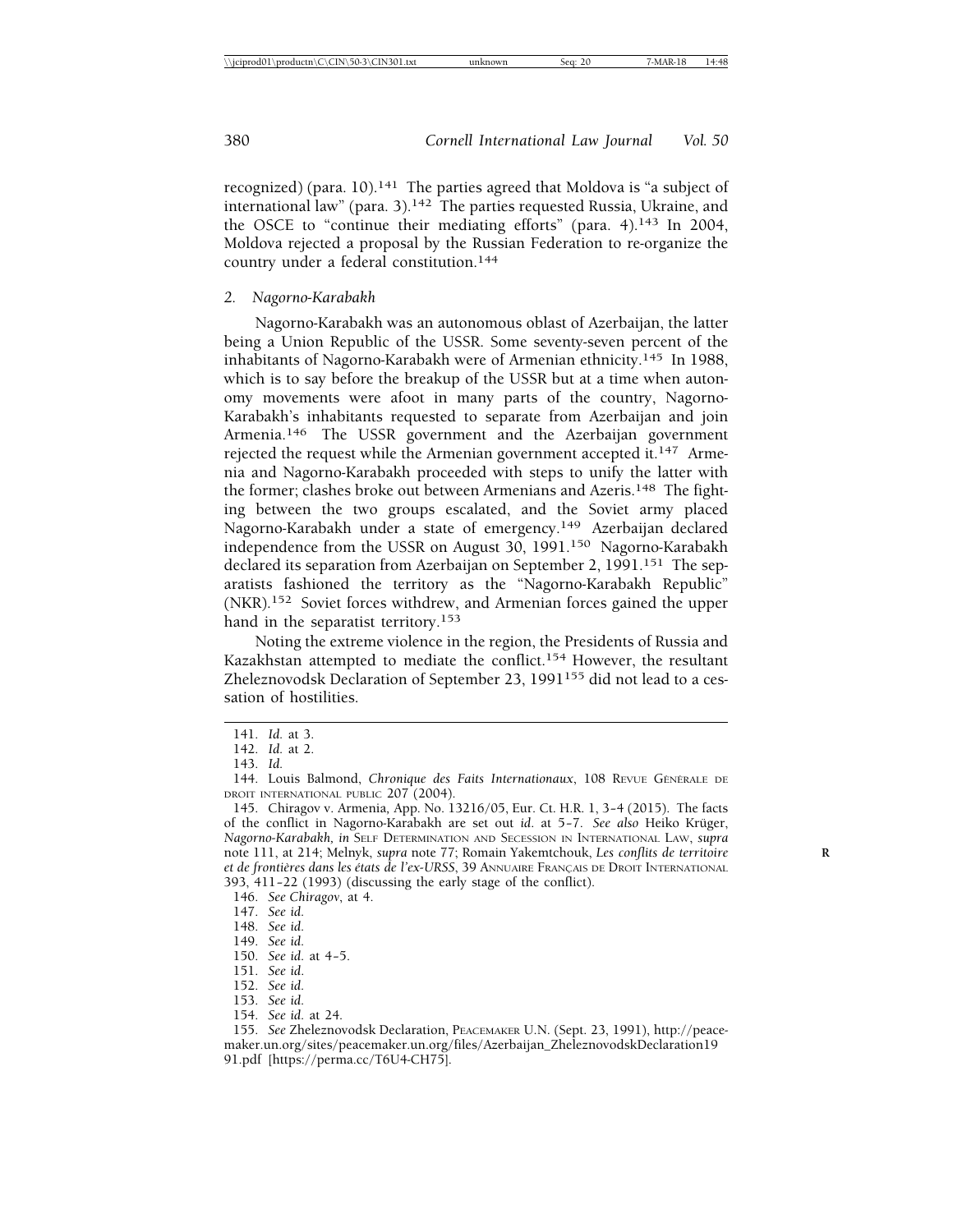A secession referendum on December 10, 1991 purported to show near unanimous support for secession, but the Azeris boycotted it.156 The conflict between Azeris and Armenians in early 1992 "escalated into fullscale war",<sup>157</sup> where local Armenian ethnic forces—with support from Armenia-gained the upper hand.<sup>158</sup>

On May 5, 1994, a ceasefire agreement, the Bishkek Protocol, was adopted by Armenia, Azerbaijan, and the NKR.159 Russia mediated talks that led to the ceasefire.160 Despite the ceasefire, recurrences of armed conflict along the ceasefire line have resulted in large numbers of deaths over the years.161 Thus in addition to the Bishkek Protocol, the Organization for Security and Co-operation in Europe (OSCE) through its Minsk Group has conducted negotiations concerning Nagorno-Karabakh.162

The Ministers of Defense of Azerbaijan and Armenia and the "Nagorno-Karabakh Army Commander" adopted a further Cease-Fire Agreement, "[r]esponding to the call for a cease-fire" contained in the Bishkek Protocol.163 The Cease-Fire Agreement provided, *inter alia,* that the parties would meet in Moscow under the auspices of the Russian Federation Minister of Defense to "agree on the lines of troops pullback" (para. 2).164 The "Line of Contact" between the parties to hostilities continued to be a flashpoint,<sup>165</sup> and serious fighting erupted along the Line of Contact from time to time, e.g., in July-August 2014166 and April 2016.167

In November 2007, France, Russia, and the United States, as co-chairs of the Minsk Group presented Armenia and Azerbaijan with Basic Principles for the settling the conflict.168 Among other points, the Basic Principles call for the following:

161. *See id.* at para. 28.

162. The OSCE in 1995 conferred a mandate on the Co-Chairmen of the Minsk Conference to address the conflict: see Mandate of the Co-Chairmen of the Conference on Nagorno-Karabakh under the auspices of the OSCE ("Minsk Conference'), DOC.525/95 (Mar. 23, 1995).

163. Cease-fire Agreement, NAGORNO-KARABAKH RUPUBLIC: MINISTRY OF FOREIGN AFFAIRS, May 11, 1994, http://www.nkr.am/en/ceasefire-agreement/147/ [https:// perma.cc/R89L-4VLC]. *See* Otto Luchterhandt, *Der Krieg Aserbaidschans gegen Berg-*Karabach im April 2016 aus völkerrechtliche Sicht, 55 ARCHIV DES VÖLKERRECHTS 185,  $220-29$   $(2017)$  (discussing the legal effects of the Agreement).

164. NAGORNO-KARABAKH RUPUBLIC: MINISTRY OF FOREIGN AFFAIRS, at para. 2.

165. *See* U.S DEP'T ST., AZERBAIJAN 2014 HUMAN RIGHTS REPORT (2014).

166. *See id.*

167. *See* Perm Rep. of Azerbaijan to the U.N, Letter dated 24 June 2016 from the Permanent Mission of Azerbaijan to the United Nations Office at Geneva addressed to the President of the Human Rights Council, U.N.Doc. A/HRC/32/G/14.

168. *See Statement by the OSCE Minsk Group Co-Chair countries*, ORGANIZATION FOR SECURITY AND COOPERATION IN EUROPE [OSCE] (July 10, 2009), http://www.osce.org/mg/ 51152 [https://perma.cc/YG9J-3SYX].

<sup>156.</sup> *See Chiragov,* Eur. Ct. H.R., para. 17 (2015).

<sup>157.</sup> See *id.* at 18.

<sup>158.</sup> See id. at 18-23.

<sup>159.</sup> *See* Bishkek Protocol, PEACEMAKER U.N., May 5, 1994, http://peacemaker.un.org/ sites/peacemaker.un.org/files/ArmeniaAzerbaijan\_BishkekProtocol1994.pdf [https:// perma.cc/68TW-3YY7].

<sup>160.</sup> *See Chiragov,* Eur. Ct. H.R., at para. 24 (2015).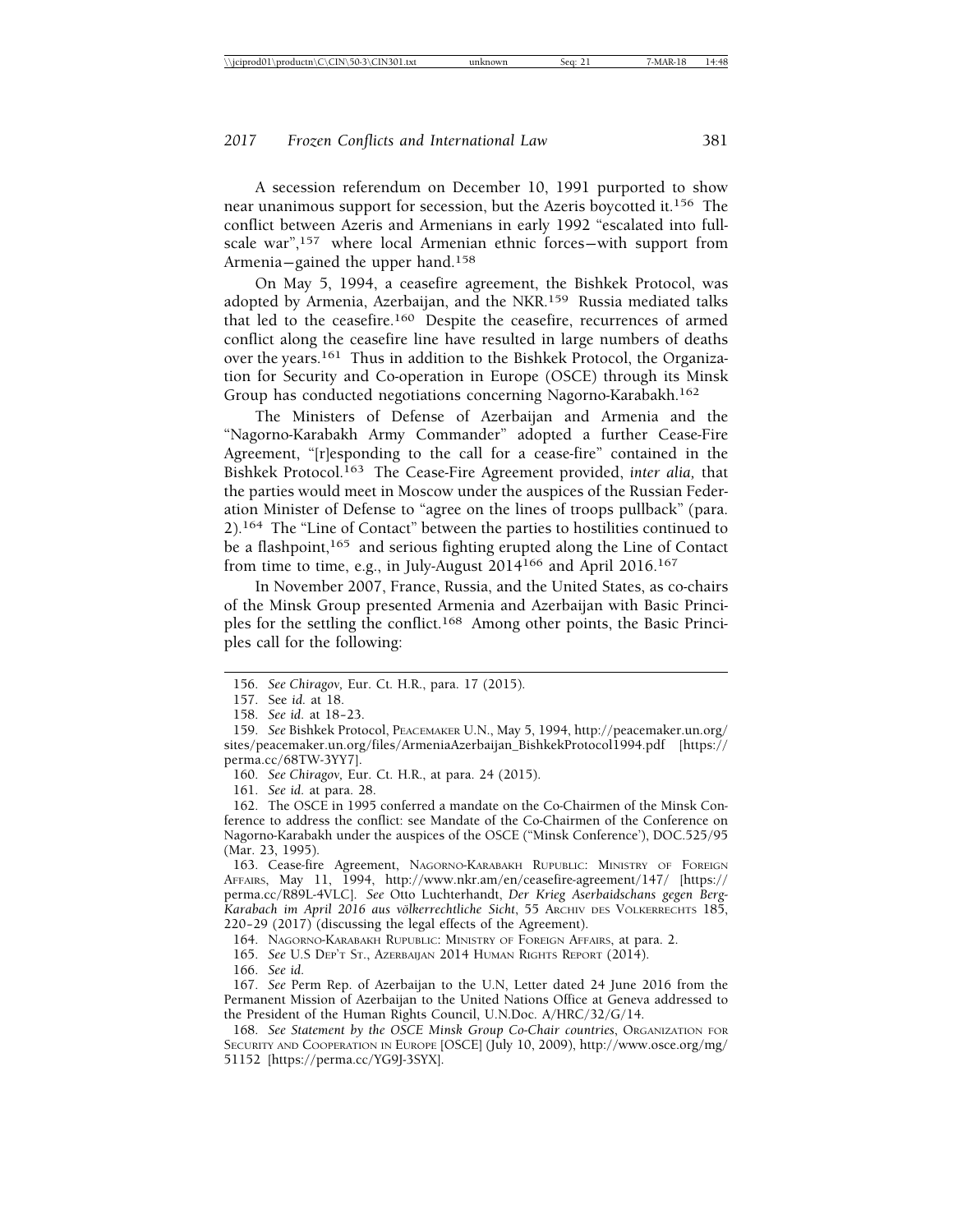-return of the territories surrounding Nagorno-Karabakh to Azerbaijani control;

-an interim status for Nagorno-Karabakh providing guarantees for security and self-governance;

-a corridor linking Armenia to Nagorno-Karabakh;

-future determination of the final legal status of Nagorno-Karabakh through a legally binding expression of will;

-the right of all internally displaced persons and refugees to return to their former places of residence;

-international security guarantees that would include a peacekeeping operation.169

Although the Basic Principles were re-affirmed at Head-of-State level on July 10, 2009,<sup>170</sup> international engagement concerning the conflict has been sporadic.171 The Personal Representative of the OSCE Chairman-in-Office makes occasional visits to the Line of Contact in Nagorno-Karabakh.172 The Minsk Group conducted a Field Assessment Mission to the area in October 2010, finding a depleted population living in dire circumstances.173 A further Head-of-State level joint statement was adopted in June 18, 2013.174 Similar to previous measures, these had little impact on the ground.175

The NKR controls some 4000 square kilometers of the former Nagorno-Karabakh Autonomous Oblast, plus some 7500 square kilometers of surrounding districts of Azerbaijan.<sup>176</sup> Armenia has adopted agreements with the NKR, including an Agreement on Military Co-operation (June 25, 1994).177 Armenia maintains close ties to the NKR and is the latter's main source of support.<sup>178</sup> According to the European Court of Human Rights:

177. Quoted in *Chiragov,* Eur. Ct. H.R., para. 74 (2015).

<sup>169.</sup> *Id.*

<sup>170.</sup> *See id.*

<sup>171.</sup> *See* Nina Caspersen, *Moving Beyond Deadlock in the Peace Talks*, *in* THE INTERNA-TIONAL POLITICS OF THE ARMENIAN-AZERBAIJANI CONFLICT 184– 86 (Svante E. Cornell ed., 2017).

<sup>172.</sup> *See* Arie Bloed, *OSCE Chronicle: OSCE's 'frozen conflicts' remain volatile,* 20 SEC. & HUM. RTS. 175, 175– 76 (2009).

<sup>173.</sup> Quoted in *Chiragov*, Eur. Ct. H.R., para. 30 (2015).

<sup>174.</sup> *See* Press Release, Joint Statement on the Nagorno-Karabakh Conflict, by the Presidents of the OSCE Minsk Group Co-Chair Countries (June 18, 2013), www.osce.org/mg/102856.

<sup>175.</sup> Ali Mortazavian & Mohammad Ghiacy, *Regional and International Cooperation to Reduce Nagorno-Karabakh Conflict*, 10 J. POL. & L. 136, 143 (2017).

<sup>176.</sup> *See* Executive Summary of "Report of the OSCE Minsk Group Co-Chairs' Field Assessment Mission to the Occupied Territories of Azerbaijan Surrounding Nagorno-Karabakh," Org. for Security & Co-operation Cur. 1 (2011), www.osce.org/mg/76209.

<sup>178.</sup> *Id.* at para. 186.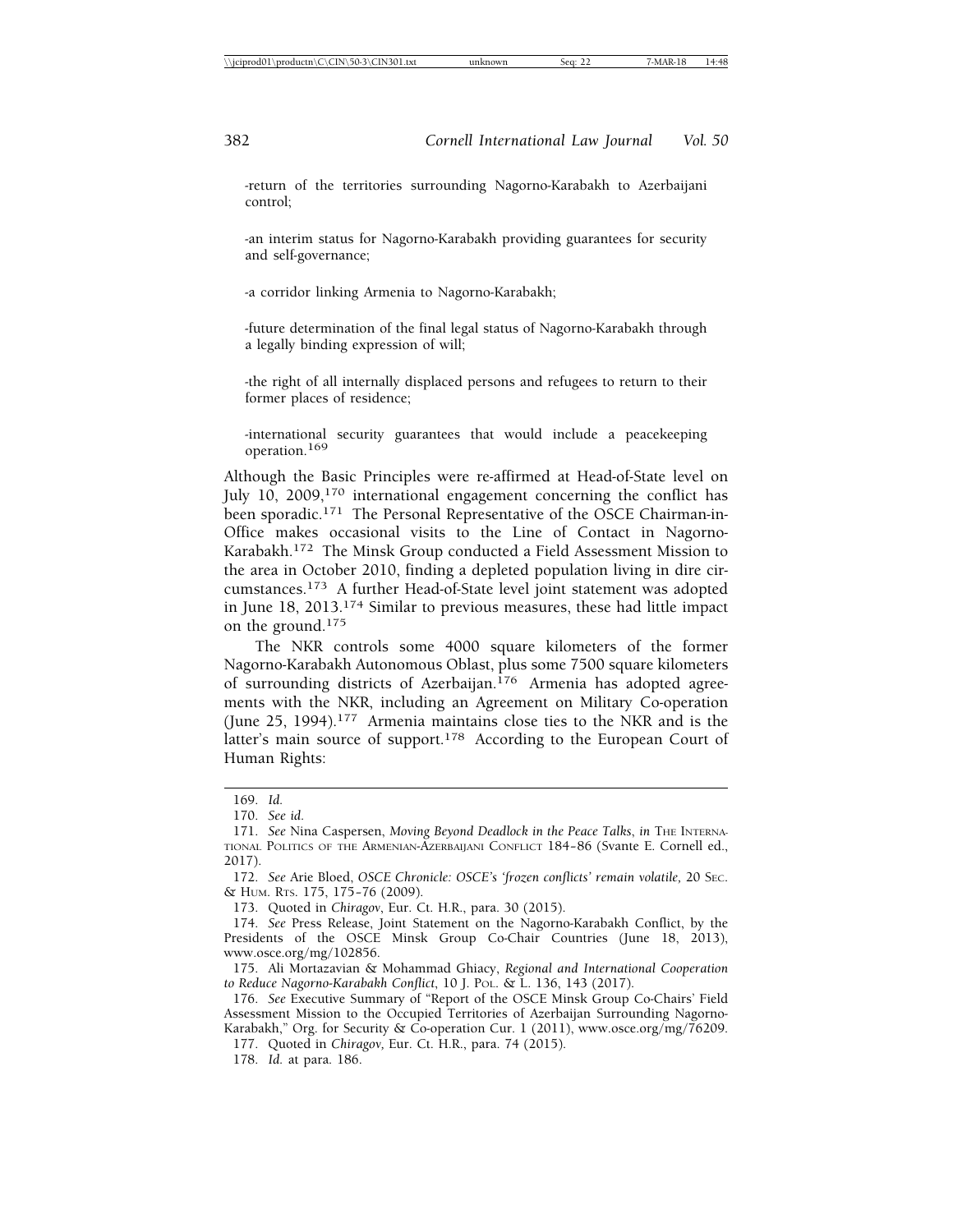the Republic of Armenia, from the early days of the Nagorno-Karabakh conflict, has had a significant and decisive influence over the "NKR", . . . the two entities are highly integrated in virtually all important matters and . . . this situation persists to this day. In other words, the 'NKR' and its administration survives by virtue of the military, political, financial and other support given to it by Armenia which, consequently, exercises effective control over Nagorno-Karabakh and the surrounding territories . . . <sup>179</sup>

According to the Minsk Group, "Nagorno-Karabakh is not recognized as an independent and sovereign State by any of their three countries, nor by any other country, including Armenia."180 Thus, even its main sponsor has withheld recognition from Nagorno-Karabakh.

SC resolutions 853 (1993)<sup>181</sup> and 884 (1993)<sup>182</sup> affirmed the territorial integrity of Azerbaijan, from which it is also possible to infer a general rejection of NKR's separatist claim. Azerbaijan has, of course, made clear, including in the proceedings of international organizations, that Nagorno-Karabakh is a region of Azerbaijan and should be referred to as such.<sup>183</sup>

*3. South Ossetia*

Georgia, of which South Ossetia was an autonomous entity, was in turmoil in the final months of the Soviet Union. In December 1990, a nationalist government in Georgia abolished South Ossetia's autonomy and blockaded the territory.<sup>184</sup> Violence broke out between Georgian and Ossetian paramilitaries.<sup>185</sup> Soviet military units entered South Ossetia in April 1991 but the fighting continued.<sup>186</sup> On April 9, 1991, Georgia proclaimed independence from the Soviet Union.187 On January 19, 1992, South Ossetians held a referendum in which the overwhelming majority of persons participating voted to separate from Georgia and incorporate into Russia.<sup>188</sup> The parliament in South Ossetia declared independence on May 29, 1992.<sup>189</sup> Russia, however, did not recognize South Ossetia as an independent State for some considerable time after.190

190. *Id.*

<sup>179.</sup> *Id.*

<sup>180.</sup> Organization for Security and Co-operation in Europe [OSCE], Déclaration de M. Didier Gonzelez, Représentant Permanent Adjoint, au Conseil Permanent n°811 du 27 Mai 2010 [Statement by Didier Gonzalez, Deputy Permanent Representative of France, Meeting of the OSCE Permanent Council, May 27, 2010], PC.DEL/446/10 (May 27, 2010). *Accord*, *Chiragov*, Eur. Ct. H.R. at para. 28.

<sup>181.</sup> S.C. Res. 853, para. 8 (July 29, 1993).

<sup>182.</sup> S.C. Res. 884, para. 8 (Nov. 12, 1993).

<sup>183.</sup> U.N. GAOR, 71th Sess., 22nd mtg. at 9, U.N. Doc. A/C.3/71/SR.22 (Nov. 7, 2016).

<sup>184.</sup> INDEP. INT'L FACT-FINDING MISSION ON THE CONFLICT IN GEORGIA 71 (2009) [hereinafter GEORGIAN FACT-FINDING REPORT].

<sup>185.</sup> *Id*; *see also* Christopher Waters, *South-Ossetia*, *in* SELF-DETERMINATION AND SECES-SION IN INTERNATIONAL LAW, *supra* note 110, at 176.

<sup>186.</sup> GEORGIAN FACT-FINDING REPORT, *supra* note 110, at 71.

<sup>187.</sup> *Id.* at 151.

<sup>188.</sup> *Id.* at 72.

<sup>189.</sup> *Id.*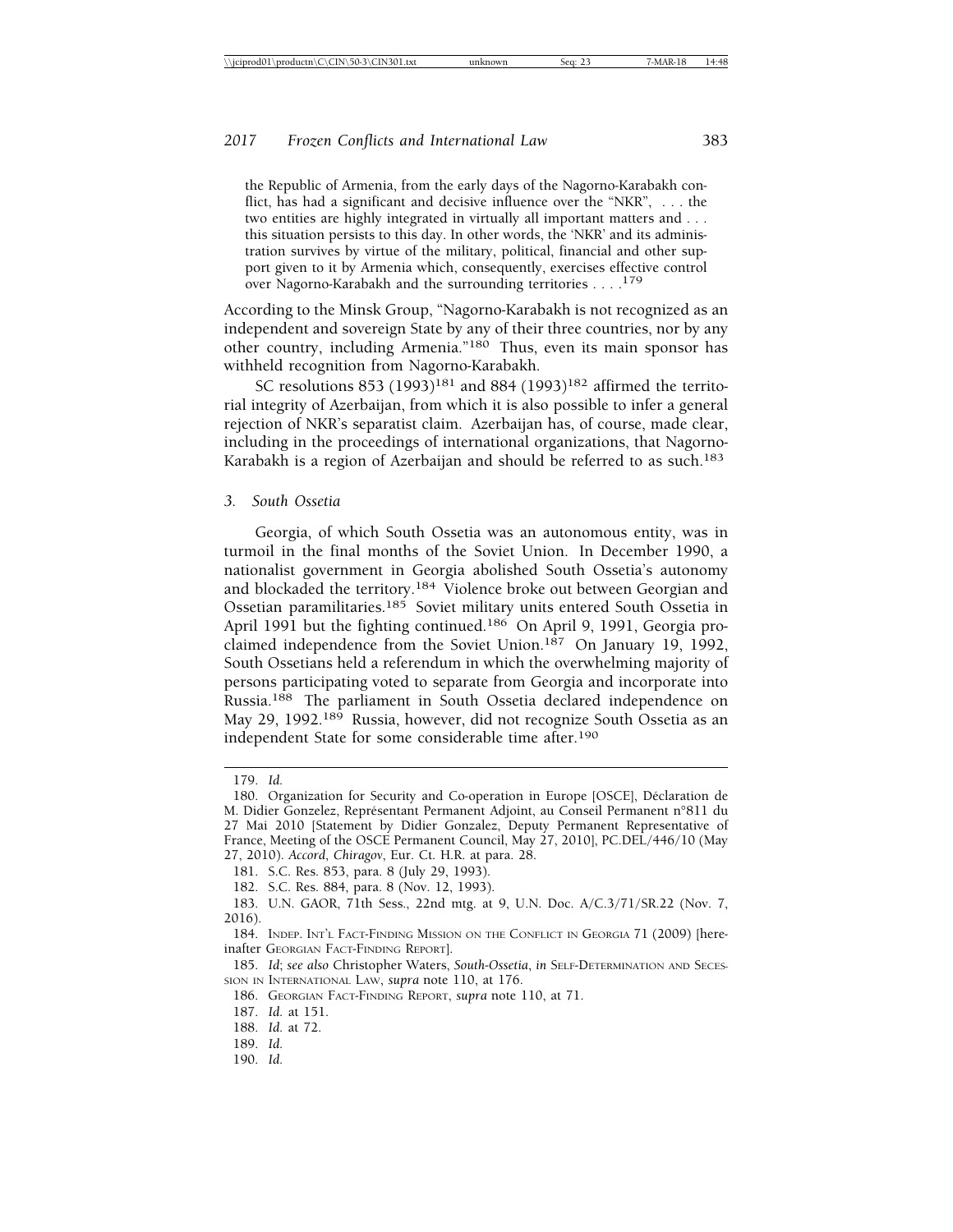On June 24, 1992, Russia and Georgia adopted an Agreement on Principles of Settlement of the Georgian-Ossetian Conflict ("Sochi Agreement").<sup>191</sup> The Agreement required the opposing parties to withdraw their armed units to create a corridor adjacent to the "line of juxtaposition."192 The Agreement called for the parties to constitute a Joint Control Commission "to exercise control over the implementation of [the] cease-fire, withdrawal of armed formations, disband[ing] of forces of self-defense and to maintain the regime of security in the region."193 In the event of violations of the Agreement, the Joint Control Commission was to investigate and take "urgent measures" to restore peace and order.194 The Agreement forbade economic sanctions and blockade.195 It guaranteed free movement of "commodities, services and people."196 Within these boundaries, the separatist authorities controlled most of the territory of South Ossetia.197

On October 31, 1994, Georgia, South Ossetia, Russia, and North Ossetia, adopted an Agreement on Further Development of Georgian-Ossetian Peaceful Settlement Process and on Joint Control Commission ("Georgian-Ossetian Agreement").198 The Georgian-Ossetian Agreement stated in its introductory section that "during the two years that lapsed since the signing of the Sochi Agreement no major results were achieved in the promotion of political dialogue."<sup>199</sup> The Georgian-Ossetian Agreement noted that the Joint Control Commission constituted under the Sochi Agreement had "largely fulfilled its functions of ensuring control of ceasefire, withdrawing armed units and maintaining safety measures" and it called for the Joint Control Commission to be "transformed into a permanent mechanism."200 Optimistically, the Georgian-Ossetian Agreement aimed to strengthen the institutions designed to resolve the conflict. Realistically, however, separatist conflict was becoming intractable, and Georgia had resigned itself to a long-term standoff.

The Georgian-Ossetian Agreement also provided that the CSCE (OSCE) Mission in Georgia was to participate in the Joint Control Commission.<sup>201</sup>

- 199. *Id.*
- 200. *Id.* at para. 1, § a, § c.
- 201. *Id.* at para. 4.

<sup>191.</sup> *Agreement on Principles of Settlement of the Georgian-Ossetian Conflict*, U.N. PEACEMAKER (June 24, 1992), http://peacemaker.un.org/sites/peacemaker.un.org/files/ GE%20RU\_920624\_AgreemenOnPrinciplesOfSettlementGeorgianOssetianConflict.pdf [https://perma.cc/3R83-S5B2].

<sup>192.</sup> *Id.* art. 1, para. 2.

<sup>193.</sup> *Id.* art. 3, para. 1.

<sup>194.</sup> *See also Agreement on Further Development of Georgian-Ossetian Peaceful Settlement Process and on Joint Control Commission*, U.N. PEACEMAKER (Oct. 31, 1994) https:// peacemaker.un.org/sites/peacemaker.un.org/files/GE\_941031\_AgreementFurtherDevel opment.pdf [https://perma.cc/R5NQ-K5VF].

<sup>195.</sup> *Id.* art. 4.

<sup>196.</sup> *Id.*

<sup>197.</sup> See further Yakemtchouk, *supra* note 145, at 422-24.

<sup>198.</sup> U.N. PEACEMAKER, *supra* note 194. **R**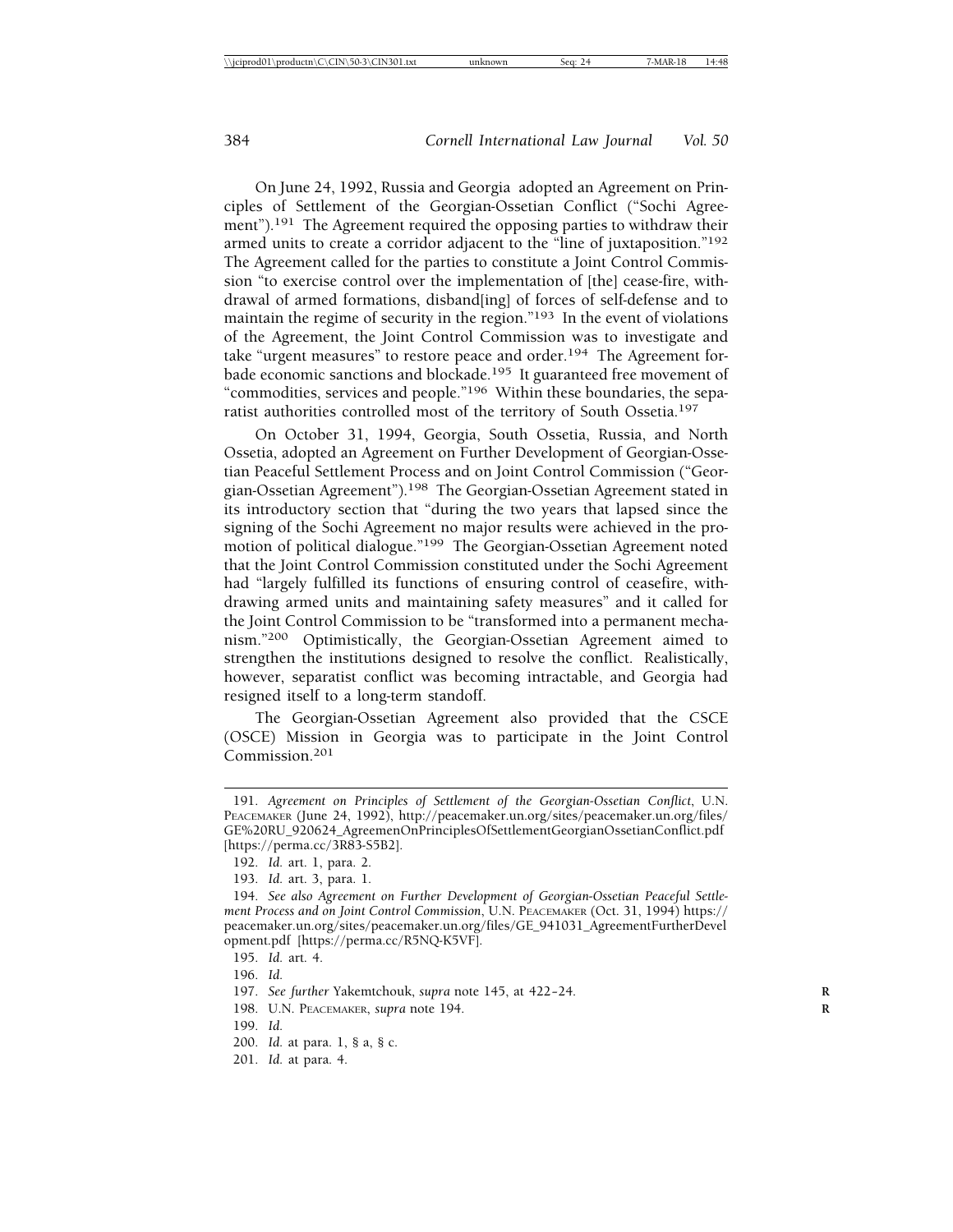On May 16, 1996, Georgia and South Ossetia, with the facilitation of Russia as mediator, adopted a Memorandum on Measures of Providing Safety and Strengthening of Mutual Confidence between the Sides in the Georgian-Ossetian Conflict ("Georgian-Ossetian Memorandum").<sup>202</sup> Under the Georgian-Ossetian Memorandum, the parties agreed to refrain from the use or threat of force.<sup>203</sup> They agreed to host regular meetings with law enforcement bodies in order to suppress criminal activity in the conflict zone.<sup>204</sup> The Georgian-Ossetian Memorandum also called for the parties to de-militarize and to take steps toward "full scale political settlement of the conflict."205 No such settlement emerged.206

Differences concerning South Ossetia and Abkhazia were a central factor in the deterioration of Georgia and Russia's relations from early 2004 to 2008.207 On July '273 10, 2004, the President of Georgia, said that "South Ossetia will be reintegrated into Georgia within a year at the latest."208 The parties narrowly averted military conflict in the summer of 2004.209

Georgia at the time sought to change the terms of the ceasefire agreements that had ended the armed conflicts of 1991– 1994, particularly the terms assigning peacekeeping duties to Russian forces.210 Georgian politicians believed that the Russians were enforcing an internal boundary between Georgia and its regions of South Ossetia and Abkhazia.<sup>211</sup>

After Kosovo's declaration of independence from Serbia on February 17, 2008, Russia indicated its support for the South Ossetian separatists.212 This step further aggravated the situation. In March 2008, the parliaments of Abkhazia and South Ossetia appealed for recognition of their putative statehood.213 In April 2008, Russia instituted closer cooperation with South Ossetia and Abkhazia on a range of practical matters.<sup>214</sup> Georgian and South Ossetian forces exchanged artillery fire in July 2008.215 Large-scale hostilities broke out in August 2008 between Georgia and Russia.216 On August 26, 2008, Russia formally recognized Abkhazia and

- 205. *Id.* at para. 9.
- 206. GEORGIAN FACT-FINDING REPORT, *supra* note 184, at 7-8.
- 207. *Id.*
- 208. *Id.* at 12.
- 209. *Id.* at 14.
- 210. *Id.* at 15.
- 211. *Id.* at 16.
- 212. *Id.* at 27.
- 213. *Id.*
- 214. *Id.*
- 215. *Id.* at 31.
- 216. *See id.* at 28.

<sup>202.</sup> *Memorandum on Measures of Providing Safety and Strengthening Mutual Confidence between the Sides in the Georgian-Ossetian Conflict*, U.N. PEACEMAKER (May 16, 1996), https://peacemaker.un.org/sites/peacemaker.un.org/files/GE\_960516\_Memoran dum%20on%20Measures%20of%20Providing%20Safety%20and%20Strengthening% 20of%20Mutual%20Confidence.pdf [https://perma.cc/5YPW-L8JZ].

<sup>203.</sup> *Id.* at para. 1.

<sup>204.</sup> *Id.* at para. 5.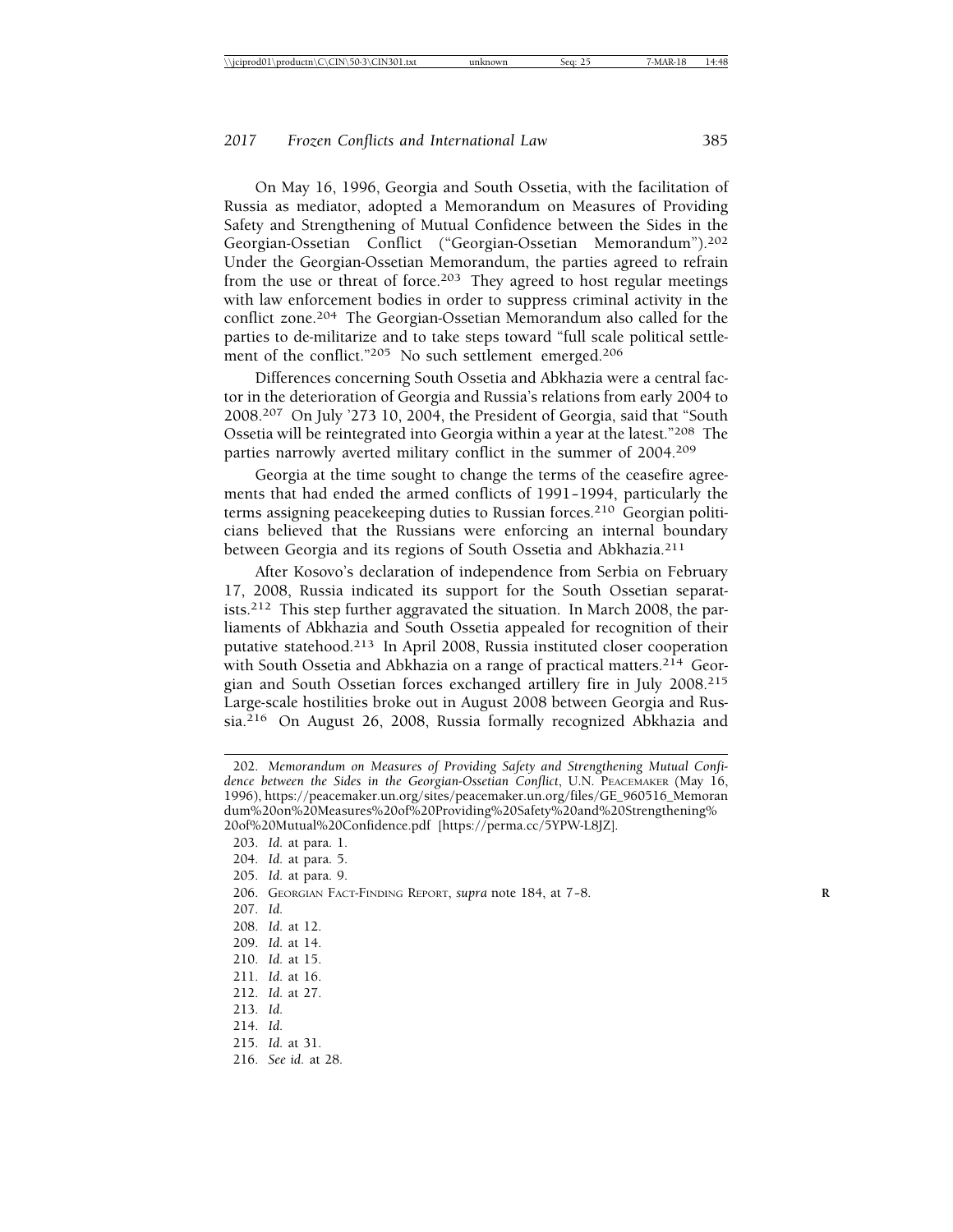South Ossetia as independent States.<sup>217</sup>

After the August 2008 conflict, Russia changed its formal position on South Ossetia. It recognized the region as a "state" and concluded agreements with it in the form of State-to-State instruments, for example a Treaty on Friendship, Cooperation and Mutual Assistance<sup>218</sup> and a military base treaty.219 Apart from Russia, Nicaragua, Venezuela, and Nauru, no State has recognized South Ossetia or Abkhazia.<sup>220</sup>

#### *4. Abkhazia*

Abkhazia, like Ossetia, was an autonomous unit within the Georgian Soviet Socialist Republic under the Soviet Union. On August 24, 1990, Abkhazia's Supreme Soviet declared the "State Sovereignty of the Abkhaz Soviet Socialist Republic," a declaration evidently not intended to establish an independent State.221 Nevertheless, considerable disquiet existed between Abkhazia and the central government of Georgia,<sup>222</sup> and efforts to reach a new constitutional settlement were prolonged and unsuccessful.223

Georgian troops entered Abkhazia on August 14, 1992, and armed conflict erupted.<sup>224</sup> Armistices were called, but none lasted.<sup>225</sup> Georgian forces took control of the eastern and western parts of the territory, while Abkhaz forces took control of the central part.<sup>226</sup> On September 3, 1992 Georgia, Russia, the Abkhaz government, and the leaders of the North Caucasus Republics of Russia adopted the Moscow Agreement.227 The Moscow Agreement ensured the territorial integrity of Georgia and called for a ceasefire starting at noon on September 5, 1992.228 It established a Monitoring and Inspection Commission, composed of representatives of Georgia, "including Abkhazia," and Russia.229 The parties agreed to "remove any impediment to the free movement of goods and services and of persons engaging in lawful activities" and to assure transportation links, in

226. *Id.*

229. *Id*.

<sup>217.</sup> Id.; see Frédérique Coulée & Hélène Picot Pratique française du droit interna*tional* 54 ANNUAIRE FRANÇAIS DE DROIT INTERNATIONAL 696-99 (2008) (discussing the ceasefire of August 2008); *see also* Sabrina Robert-Cuendet, *Aspects historiquies et juridiques de la Crise d'Aoˆut 2008: des Conflits interethniques `a la Guerre Ouverte avec la Russie*, 54 ANNUAIRE FRANÇAIS DE DROIT INTERNATIONAL 173-95 (2008).

<sup>218.</sup> Nubberger*, supra* note 78, at 327. **R**

<sup>219.</sup> *Id*.

<sup>220.</sup> *Id*.

<sup>221.</sup> GEORGIAN FACT-FINDING REPORT, *supra* note 184, at 73; Angelika Nubberger, **R** *supra* note 78, at 327. **R**

 $\overline{222}$ . Nußberger, *supra* note 78, at 327.

<sup>223.</sup> GEORGIAN FACT-FINDING REPORT, *supra* note 184, at 74-75.

<sup>224.</sup> *Id*. at 76.

<sup>225.</sup> *Id*.

<sup>227.</sup> *See generally* U.N. Security Council, Annex to Letter dated 8 September 1992 from the Charge d'Affaires A.I. of the Permanent Mission of the Russian Federation to the United Nations Addressed to the President of the Security Council, U.N. Doc. S/ 24523 (Sept. 8, 1992), https://peacemaker.un.org/sites/peacemaker.un.org/files/ GE\_920903\_Moscow%20Agreement.pdf [https://perma.cc/4LMY-TXVQ] [hereinafter Letter dated Sept. 8, 1992].

<sup>228.</sup> *Id*. at 2.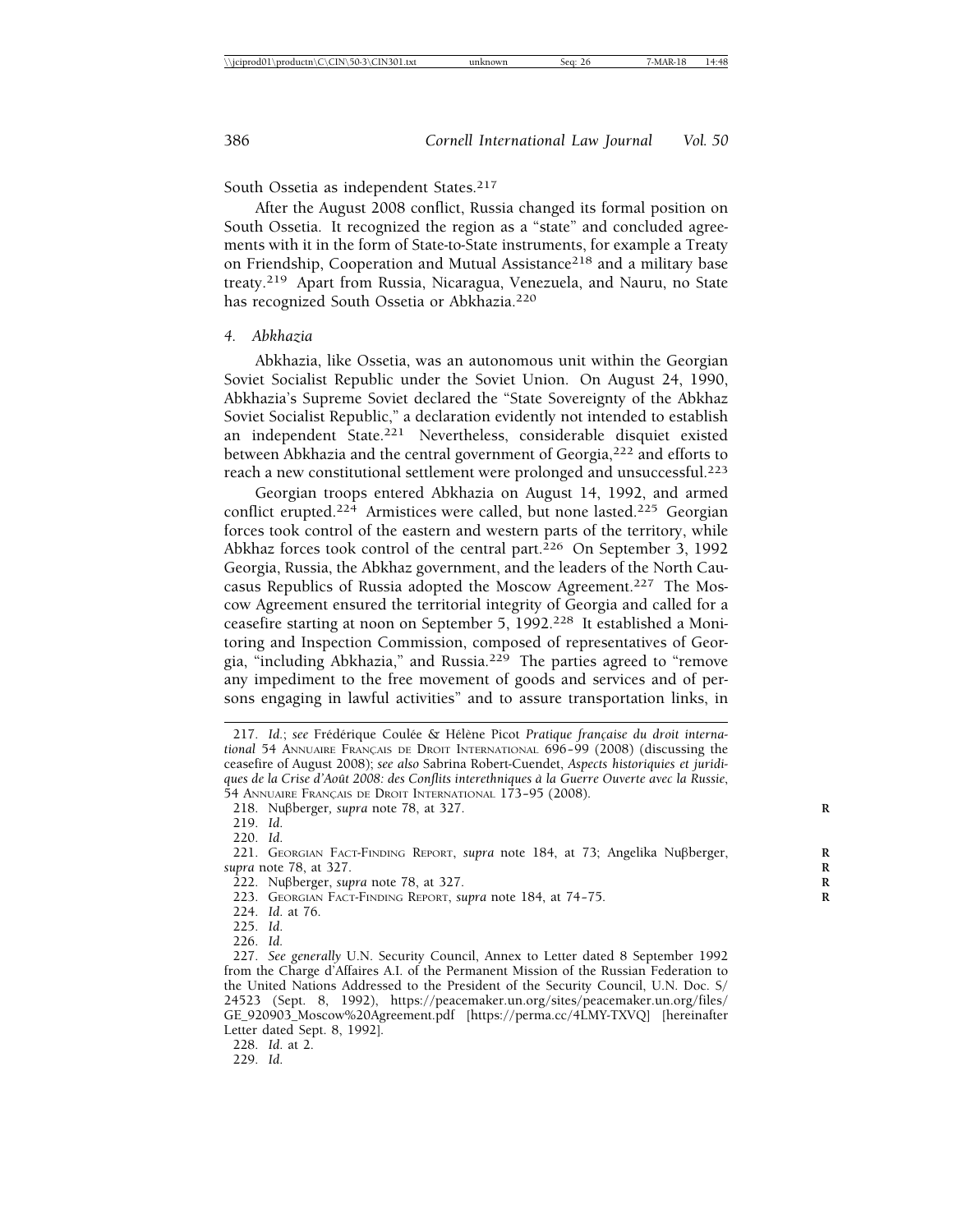particular the Transcausasian Railway.230 They called for UN and OSCE assistance in peace-building, $231$  appealing to the UN and CSCE (OSCE) to "support the principles of settlement . . . and to promote respect for them, particularly by sending fact-finding missions and observers."232 Russian armed forces were to remain in the territory as "strictly neutral."233

The Moscow Agreement broke down almost immediately. Abkhaz forces, with outside assistance, seized the western part of the country, thus establishing a consolidated territory contiguous to the Russian Federation.<sup>234</sup>

The Secretary General of the United Nations appointed a Special Envoy to Georgia in May 1993 for purposes of implementing a ceasefire in Abkhazia.235 Heavy fighting continued in summer 1993.236

Russia, Georgia, and the Abkhaz separatists adopted a further ceasefire agreement on July 27, 1993 under an Agreement on a Ceasefire in Abkhazia and Arrangements to Monitor its Observance.<sup>237</sup> The July 27, 1993 Agreement forbade the introduction of further forces into the area.<sup>238</sup> The Agreement provided for "trilateral Georgian-Abkhaz-Russian interim monitoring groups" to supervise the ceasefire.<sup>239</sup> The interim monitoring groups were to "establish close liaison" with the international observers who were to arrive later.<sup>240</sup> The parties agreed to "create conditions for the legitimate authorities in Abkhazia to resume their normal functions."241 The Agreement further provided for a Joint Commission on the Settlement in Abkhazia, to be comprised of representatives and observers from the UN and CSCE.242 In what might be described as a "good faith" or "non-abuse of process" clause, the parties to the Agreement stipulated that they would not "use its provisions or the cease-fire regime for any actions which could be prejudicial to the interests of any one of them."<sup>243</sup> The Agreement reiterated that Russian troops in Abkhazia "shall observe strict neutrality."244

<sup>230.</sup> *Id*. at 3.

<sup>231.</sup> GEORGIAN FACT-FINDING REPORT, *supra* note 184, at 76. **R**

<sup>232.</sup> Letter dated Sept. 8, 1992, *supra* note 227, at 4. **R**

<sup>233.</sup> *Id*.

<sup>234.</sup> GEORGIAN FACT-FINDING REPORT, *supra* note 184, at 77.

<sup>235.</sup> U.N. Secretary General, Report of the Secretary-General Concerning the Situation in Abkhazia, Georgia para. 5, U.N.Doc. S/1994/80 (Jan. 25, 1994); *see* Yakemtchouk, *supra* note 145, at 426-29.

<sup>236.</sup> Kenneth Anderson, Louis Hammond, *Georgia/Abkhazia: Violations of the Laws of War and Russia's Role in the Conflict*, 7 HUMAN RIGHTS WATCH (Mar. 1, 1997), https:// www.hrw.org/reports/1995/Georgia2.htm [https://perma.cc/QCX9-34E9].

<sup>237.</sup> *See generally* U.N. Security Council, Agreement on a Ceasefire in Abkhazia and Arrangements to Monitor its Observance, U.N. Doc. S/26250 (July 7, 1993), https:// peacemaker.un.org/sites/peacemaker.un.org/files/GE\_930727\_AbkhaziaCeasefireAnd ArrangementsToMonitorObservance.pdf [https://perma.cc/7G3C-VVNH].

<sup>238.</sup> *Id*. at para. 1.

<sup>239.</sup> *Id*. at para. 2.

<sup>240.</sup> *Id*. at para. 5.

<sup>241.</sup> *Id*. at para. 8.

<sup>242.</sup> *Id*. at para. 4.

<sup>243.</sup> *Id*. at para. 10.

<sup>244.</sup> *Id*. at para. 7.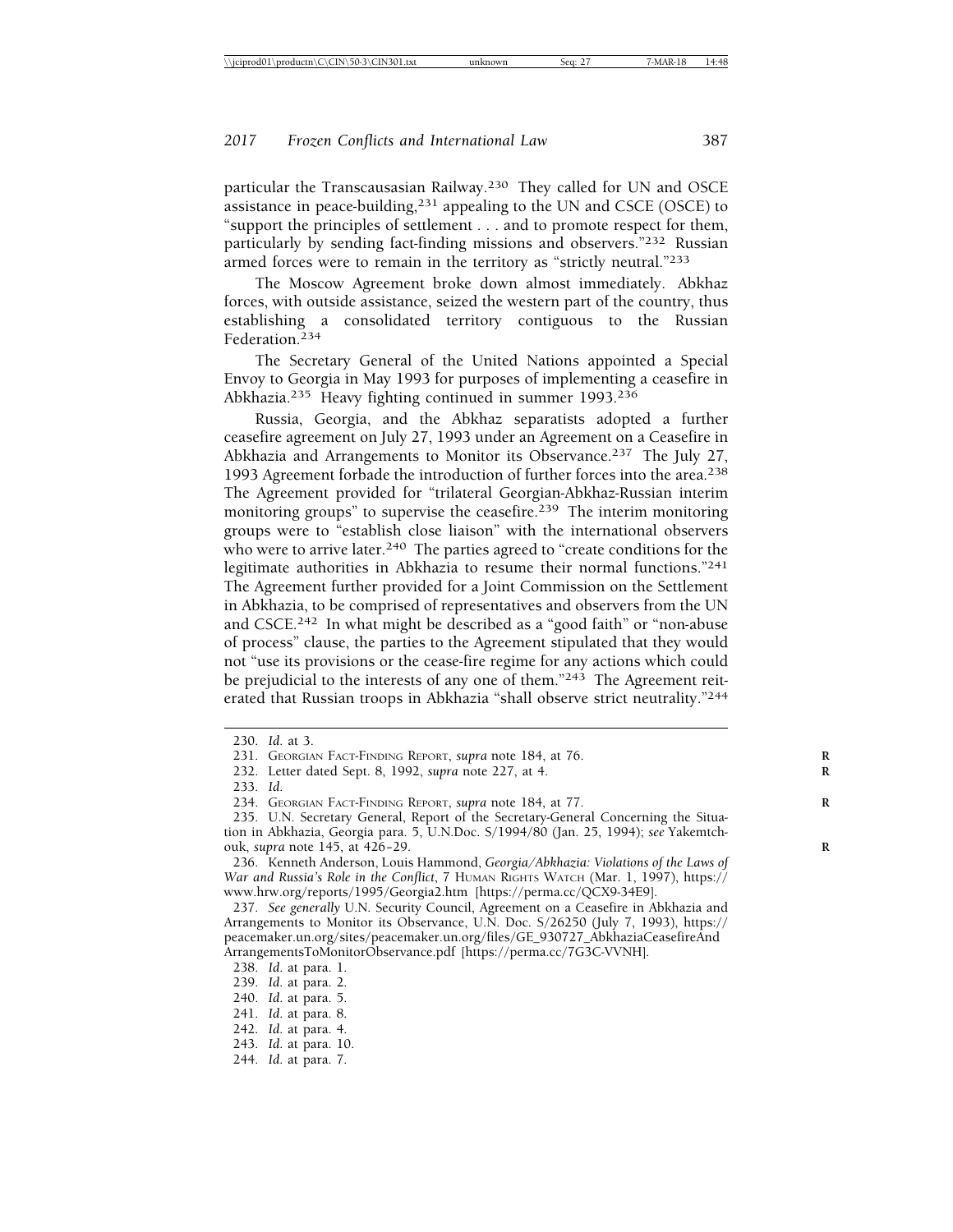UN Security Council Resolution 858 of August 24, 1993 welcomed the Agreement of July 27, 1993 and established a UN Observer Mission in Georgia (UNOMIG).<sup>245</sup> UNOMIG served to verify compliance with the July 27, 1993 Agreement.246 The Secretary General of the UN, in a report pursuant to an earlier SC resolution, said that the ceasefire "is generally being respected" and that "it is [his] view that conditions now prevail which permit the deployment of the proposed military observer mission."<sup>247</sup> Georgia withdrew heavy artillery from the region.<sup>248</sup> Evidently taking this as an opportunity, Abkhaz forces launched a large offensive against Georgian-held positions.249 As a result, practically all of Abkhazia came under Abkhaz separatist control.250

On April 4, 1994, Georgia, Russia, the Abkhaz separatists, the UN, and the CSCE (OSCE) adopted a Declaration on Measures for a Political Settlement of the Georgian-Abkhaz Conflict.<sup>251</sup> The parties to the Declaration agreed to the deployment of a peacekeeping force incorporating a Russian component.<sup>252</sup> The Declaration set out certain governmental activities that would be subject to "joint action" by the central government of Georgia and Abkhazia's separatist government,253 but it also stipulated that "Abkhazia shall have its own Constitution, legislation, and appropriate State symbols, such as an anthem, emblem and flag."254 The parties formed a standing committee to reestablish "State and legal relations."255

On the same day as the Declaration on Measures for a Political Settlement, Russia, Georgia, the Abkhaz separatists, and the UN High Commissioner for Refugees adopted a Quadripartite Agreement on Voluntary Return of Refugees and Displaced Persons.256 Among other measures, the Quadripartite Agreement provided for a Commission to facilitate the

255. *Id.* at para. 8.

<sup>245.</sup> U.N. Security Council, Res. 858, U.N. Doc. S/RES/858 (Aug. 24, 1993), https:// documents-dds-ny.un.org/doc/RESOLUTION/GEN/NR0/700/43/img/NR070043.pdf? OpenElement [https://perma.cc/9E2X-QXJ7].

<sup>246.</sup> *Id*.

<sup>247.</sup> Report of the Secretary General in Pursuance of Security Council Resolution 849 (1993), para. 17, U.N.Doc. S/26250 (Aug. 6, 1993) http://repository.un.org/bitstream/ handle/11176/51829/S\_26250\_Add.1-EN.pdf?sequence=3&isAllowed=y [https://per ma.cc/KW5L-3K74].

<sup>248.</sup> *Id*. at Annex I, para. 6.

<sup>249.</sup> GEORGIAN FACT-FINDING REPORT, *supra* note 184, at 78. **R**

<sup>250.</sup> *Id.*

<sup>251.</sup> Declaration on measures for a political settlement of the Georgian/Abkhaz conflict signed on 4 April 1994, transmitted by Letter Dated 5 April 1994 from the Permanent Representative of Georgia to the United Nations Addressed to the President of the Security Council, U.N. Doc. S/1994/397 (Apr. 5, 1994) http://peacemaker.un.org/sites/ peacemaker.un.org/files/GE\_940404\_DeclarationOnMeasuresForPoliticalSettlement GeogianAbkhazConflict.pdf [https://perma.cc/KF23-D847].

<sup>252.</sup> *Id.* at para. 5.

<sup>253.</sup> *Id.* at para. 7.

<sup>254.</sup> *Id.* at para. 6.

<sup>256.</sup> Quadripartite agreement on voluntary return of refugees and displaced persons signed on 4 April 1994, U.N. Doc. S/1994/397 (Apr. 5, 1994), https://peacemaker.un. org/sites/peacemaker.un.org/files/GE\_940404\_QuadripartiteAgreementVoluntaryRe turnRefugees.pdf [https://perma.cc/S9UV-RS76].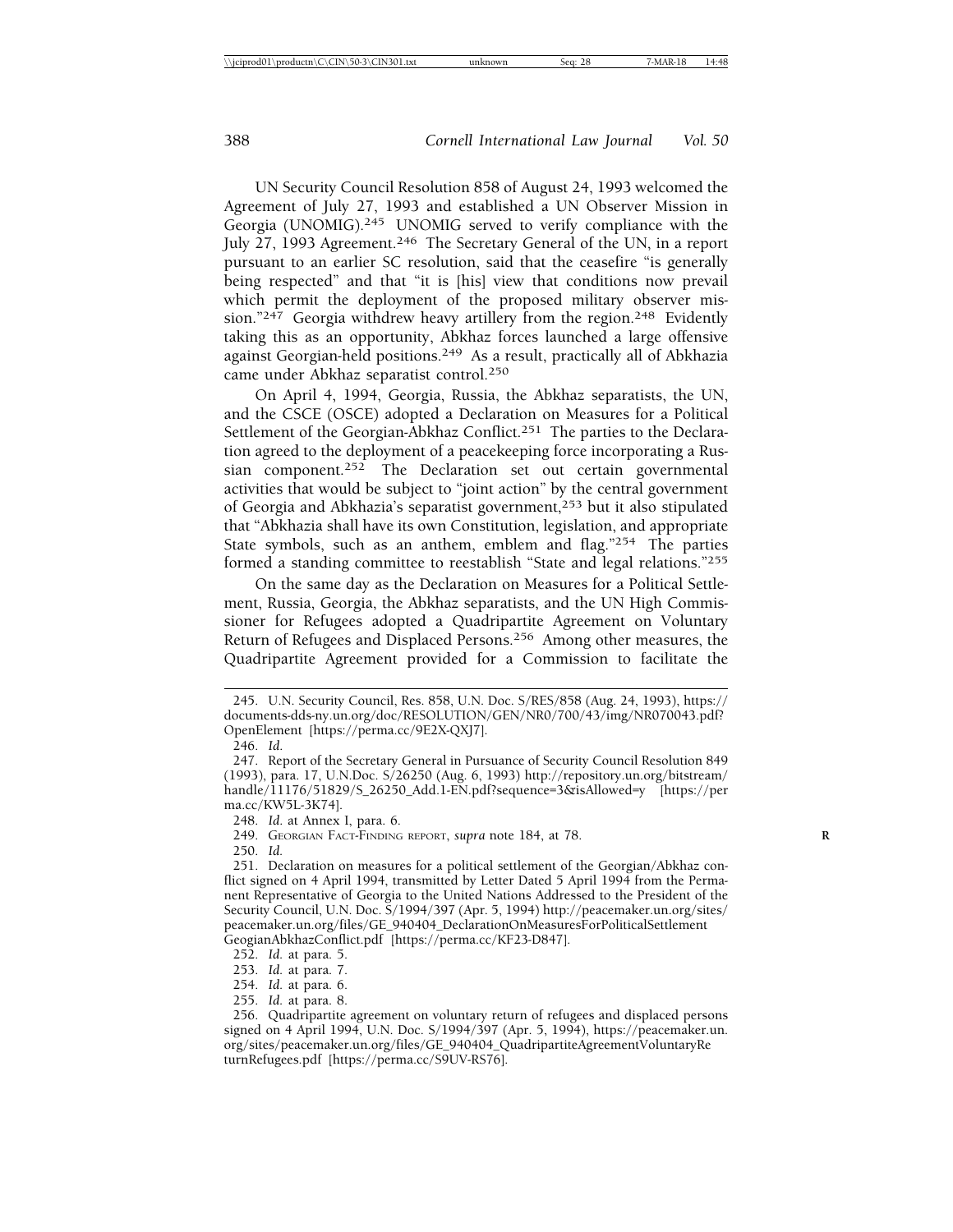return of refugees and displaced persons to Abkhazia from the rest of Georgia.257 The Commission was to include CSCE (OSCE) representation.258 The Quadripartite Agreement, under a section of further provisions, stipulated the facilitation of travel between Abkhazia and the rest of Georgia.259

On May 14, 1994, Georgia and the Abkhaz separatists adopted an Agreement on a Cease-Fire and Separation of Forces.<sup>260</sup> This agreement "formalized" the commitments adopted on April 4, 1994.261 Additionally, it established a security zone extending twelve kilometers to either side of the boundary of Abkhazia and the rest of Georgia (i.e., a zone of twentyfour kilometers in total).262 The security zone was to be free of all armed forces of the parties to the conflict.263 On both the separatist and central government sides of the security zone, a further "restricted-weapons zone" was established in which heavy military equipment was excluded.264 Each of the restricted weapons zones extended approximately twelve additional kilometers beyond the security zones.<sup>265</sup> The security zone and the two restricted-weapons zones were defined by map appendix.266 The parties also agreed to pursue a "comprehensive political settlement."267 The Agreement provided for the deployment of the Peacekeeping Force of the CIS and military observers in the security zone and included provisions treating Russia as a third party (i.e., not a party to the conflict).<sup>268</sup>

SC resolution 937 of July 21, 1994, welcomed the Agreement.<sup>269</sup> SC resolution 937 extended UNOMIG's mandate to include "monitor[ing] and verify[ing] the implementation by the parties of the Agreement."<sup>270</sup> Further, UNOMIG was to cooperate with the CIS peacekeeping force.<sup>271</sup>

It was along the lines defined in the May 14, 1994 Agreement that the conflict between Georgia and the Abkhaz separatists would stabilize and thus become "frozen." $^{272}$  The article in Trud referring to the situation in Georgia as a "frozen conflict" was published the month after these transactions.<sup>273</sup>

- 262. *See id.*at paras. 2(a), 5.
- 263. *See id.* at para. 2(d).
- 264. *See id.* at para. 2(c).
- 265. *See id.* at para. 5.
- 266. *Id.* at para. 5.
- 267. *See id.*

- 269. *See* S.C. Res. 937, *supra* note 268, at preamble. **R**
- 270. *See id.* at para. 6(a).
- 271. *See id.* at para. 6(b).
- 272. *See* Ceasefire Agreement, *supra* note 260, at 3. **R**
- 273. MOSCOW TRUD, *supra* note 95. **R**

<sup>257.</sup> *Id.* at para. 5.

<sup>258.</sup> *Id.* at para. 3, §§ (a)– (g).

<sup>259.</sup> *See id.* at para. 3, § (b).

<sup>260.</sup> Agreement on a Ceasefire and Separation of Forces, U.N.Doc. S/1994/583, (May 14, 1994), https://peacemaker.un.org/sites/peacemaker.un.org/files/GE\_940514\_ AgreementCeasefireSeparationOfForces.pdf [https://perma.cc/3Z78-PX59] [hereinafter Ceasefire Agreement].

<sup>261.</sup> *See id.* at preamble.

<sup>268.</sup> *See id.* at para. 2(b); *see* S.C. Res. 937, paras. 2-4 (July 21, 1994).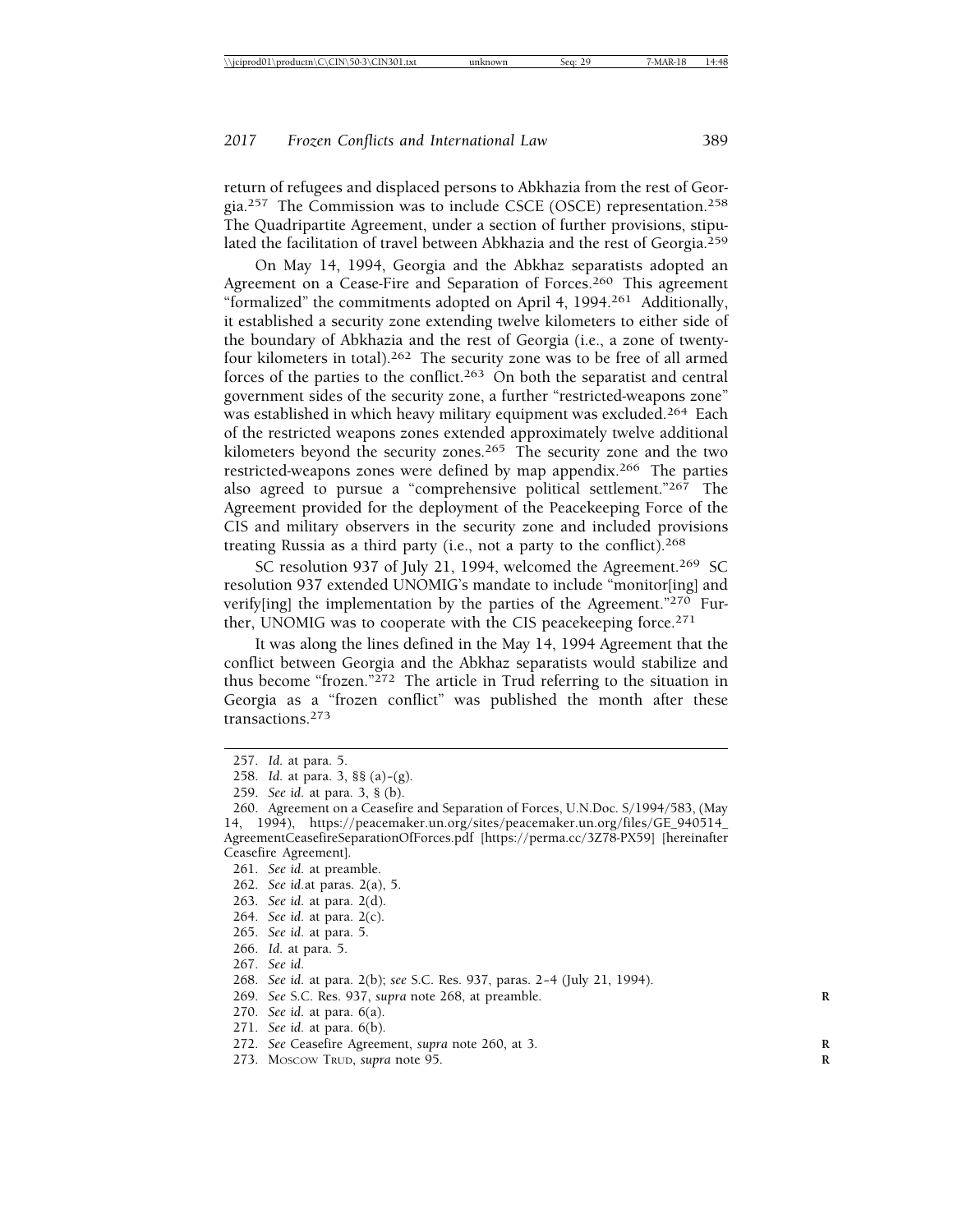Also involved in the Georgian peace process, from July 1997 onward, was the Group of Friends of Georgia, a body established in December 1993 comprised of France, Germany, Russia, the United Kingdom, and the United States.274 As for the Georgians and Abkhaz themselves, direct contacts took place in a Bilateral Georgian-Abkhaz Coordination Commission for Practical Issues from August 1997 onward.<sup>275</sup>

As noted above, the inter-State conflict between Russia and Georgia in August 2008 was accompanied by Russia's recognition of Abkhazia and South Ossetia as independent States.<sup>276</sup>

#### B. Seven Characteristics of the Frozen Conflict

From the foregoing, we see that the frozen conflicts share certain characteristics:

- (1) armed hostilities have taken place, parties to which include a State and separatists in the State's territory;
- (2) a change in effective control of territory has resulted from the armed hostilities;
- (3) the State and the separatists are divided by lines of separation that have effective stability;
- (4) adopted instruments have given the lines of separation (qualified) juridical stability;
- (5) the separatists make a self-determination claim on which they base a putative State;
- (6) no State recognizes the putative State;
- (7) a settlement process involving outside parties has been sporadic and inconclusive.<sup>277</sup>

Some observations in respect of each of these characteristics may be made.

277. *See id.*

<sup>274.</sup> Vladimir Socor, *New Group of Georgia's Friends Founded*, JAMESTOWN FOUND. (Feb. 7, 2005, 12:00AM), https://jamestown.org/program/new-group-of-georgiasfriends-founded/ [https://perma.cc/WJH3-AVPK].

<sup>275.</sup> *See Concluding Statement on the Outcome of the Resumed Meeting between the Georgian and Abkhaz Parties*, PEACEMAKER UN (Nov. 19, 1997) https://peacemaker. un.org/sites/peacemaker.un.org/files/GE\_971119\_Concluding%20Statement%20on %20the%20Outcome%20of%20the%20Resumed%20Meeting.pdf [https://perma.cc/ 6CGM-SS4X] (stating the parties agree to the creation of a Coordination Council); *Statement on the Meeting between the Georgian and Abkhaz Parties*, PEACEMAKER U.N. (Aug. 14, 1997), https://peacemaker.un.org/sites/peacemaker.un.org/files/GE\_970814\_Statement%20on%20the%20meeting%20Georgian%20and%20Abkhaz%20parties.pdf [https://perma.cc/JRQ7-SA32] ("The parties agreed on the need to maintain constant contact for the purpose of resolving the problems that gave rise to the conflict.").

<sup>276.</sup> *See* U.N. Conference on Disarmament, *Letter Dated 28 August 2008 from the Permanent Representative of the Russian Federation to the conference on Disarmament Addressed to the Secretary-General of the Conference Transmitting the Texts of the Statement by the President of the Russian Federation and the Statement by the Ministry of Foreign Affairs of the Russian Federation Dated 26 August 2008 on Recognition of the Independence of South Ossetia and Abkhazia*, 4, U.N. Doc. CD/1849 (Sep. 4, 2008).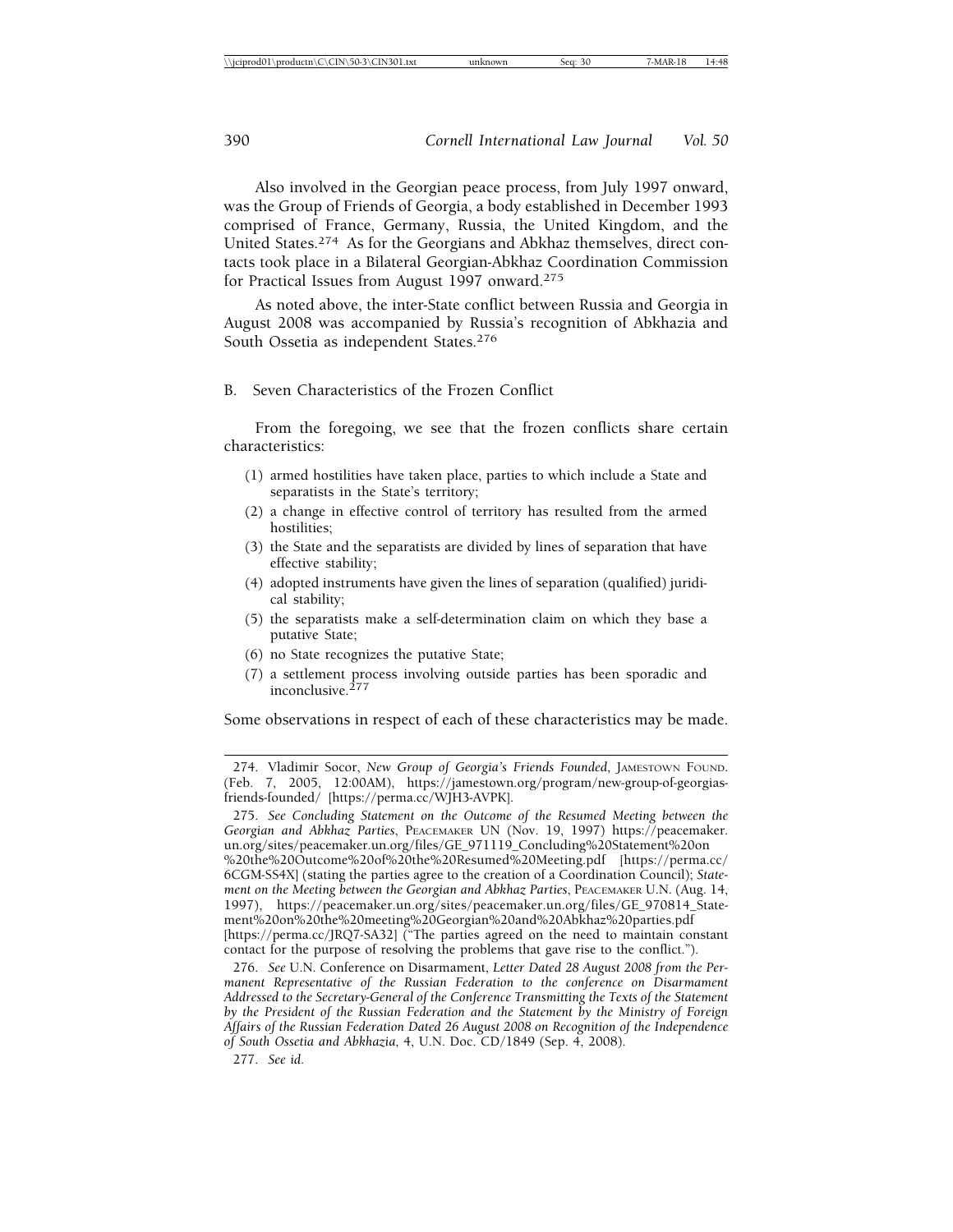#### *1. Hostilities Between a State and Separatists*

External intervention or assistance is a salient fact in the frozen conflicts. The scope of external intervention or assistance, and the attention given by international actors to the external dimension of the conflict, vary from one conflict to another. However, armed hostilities between the State and separatists have occurred, and the formal processes and instruments associated with each conflict acknowledge those hostilities as an important concern.

#### *2. Changes in Effective Control of Territory as a Result of Hostilities*

Not all armed conflicts result in a change in effective control of territory. Rebels, in some internal armed conflicts, never gain a stable foothold, a reality reflected, for example, in the Commentary to Article 10 of the Articles on State Responsibility.278 In each of the four examples in Part II.A above, however, the use of force resulted in the separatist party establishing effective control of an area within the territory of the State.

Applying a reductionist approach, some have claimed that boundary disputes and territorial disputes are the same.279 It is true that the ICJ in *Burkina Faso/Mali* said that the difference between the two "is not so much a difference in kind but rather a difference of degree . . . The effect of any delimitation, no matter how small the disputed area crossed by the line, is an apportionment of the areas of land lying on either side of the line."<sup>280</sup> The difficulty is that both the legal authorities and a general appreciation suggest that, at some point, the "difference of degree" has qualitative effects.<sup>281</sup> And, even in a situation where only a very small disputed area is at stake, the difference is one of legal substance, a point made visible in decided cases.<sup>282</sup> The separatists in a frozen conflict have set up new boundaries within an existing State for purposes of defining a putative new State. Their boundary claim, and the existing State's rejection of it, are not ordinary matters of delimitation. Such a claim reflects the effective change of control characteristic of frozen conflicts.

#### *3. Lines of Separation with Effective Stability*

Lines separating hostile forces, even after a ceasefire, are not necessarily stable. The possibility of a prolonged instability of lines between separatist forces and a government was acknowledged in *Sargsyan* v. *Azerbaijan*, where the European Court of Human Rights noted:

<sup>278. &</sup>quot;At the outset, the conduct of the members of the movement presents itself purely as the conduct of private individuals. It can be placed on the same footing as that of persons or groups who participate in a riot or mass demonstration . . . ." *See Draft Article on Responsibility of States for Internationally Wrongful Acts*, [2001] 2 Y.B. INT'L L. COMM'N 50, U.N. DOC. A/56/10.

<sup>279.</sup> *See id.* at 5.

<sup>280.</sup> *See Frontier Dispute (Burkina Faso v. Mali)*, 1986 I.C.J. Rep. 554, 563 (Dec. 22). 281. *Id.*

<sup>282.</sup> See *Request for Interpretation of the Judgement of 15 June 1962 in re Temple of Preah Vihear*, 2013 I.C.J. Rep. 281, 316– 17 (Nov. 11).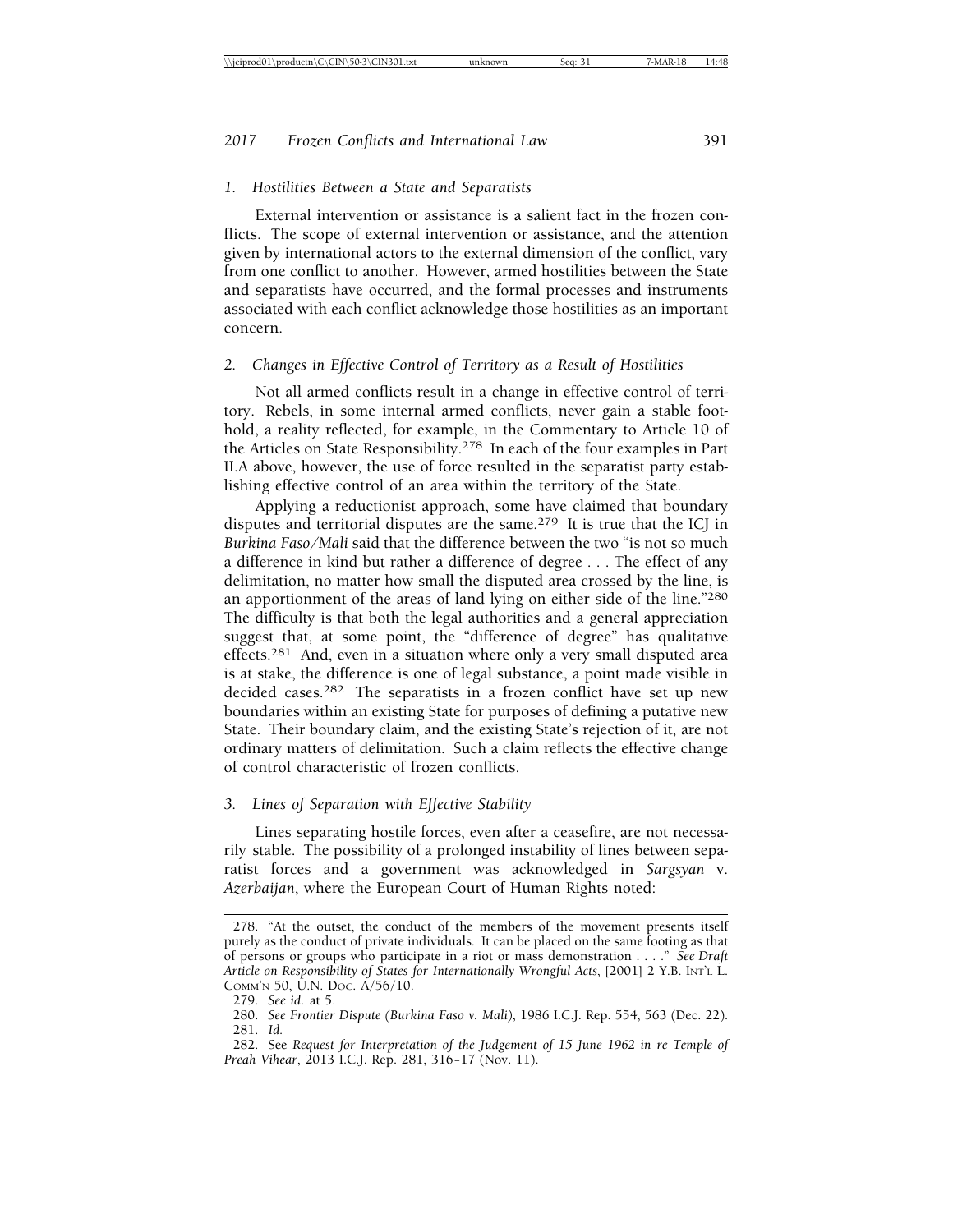that under international law (in particular Article 42 of the 1907 Hague Regulations) a territory is considered occupied when it is actually placed under the authority of a hostile army, "actual authority" being widely considered as translating to effective control and requiring such elements as presence of foreign troops, which are in a position to exercise effective control without the consent of the sovereign.<sup>283</sup>

The region in question, Gulistan, was on "the frontline" between opposing forces, not obviously controlled by the separatists or the neighboring State supporting them.<sup>284</sup> Thus, even after separatists have gained effective control of territory, peripheries to that territory may lack stable lines of separation between the separatists and the State.<sup>285</sup> Nevertheless, in the frozen conflicts, lines of separation for considerable periods of time are plainly identifiable and not subject to significant change.286 Border fencing or other obvious indications of the lines of separation are a possibility.287

The stability of a "frozen conflict" is relative. Some writers have suggested that situations usually included among the main examples are not accurately described as "frozen conflicts," because they "display . . . increased risks of relapses into violence."288 However, the risks of relapse, and even the fact of on-going violence at a low intensity, are characteristics of the situations that, in current usage, are described as frozen conflicts. If one is to maintain consistency, the situation presenting no such risk does not merit that description. A situation in which violence is unlikely might be "frozen" but it is not a "conflict."

An international lawyer would better describe such a situation as a "dispute" or a "difference," because terms such as those entail "a disagreement on a point of law or fact, a conflict of legal views or of interests between two persons," without necessarily entailing armed conflict or the potential for armed conflict.289 Disputes and differences, it is true, include situations that have erupted into armed conflict or other violence (or could); most armed conflicts have a dispute or difference at their heart. However, not all disputes or differences escalate to armed conflict.<sup>290</sup> After a dispute or difference has escalated to armed conflict, and the parties fail to reach a comprehensive settlement, the risk likely remains, even if

<sup>283.</sup> Sargasyan v. Azerbaijan, App. No. 40167/06, Eur. Ct. H.R. 1, 47 (June 16, 2015), https://perma-archives.org/warc/Q86F-KRKP/20171218015949/http://hudoc.echr. coe.int/eng?i=001-155662 [https://perma.cc/Q86F-KRKP].

<sup>284.</sup> *Id*.

<sup>285.</sup> *Id*.

<sup>286.</sup> *Id*.

<sup>287.</sup> As with the border fences in Abkhazia and South Ossetia, noted by Lord Wallace of Saltaire, 746 Parl. Deb. H.L. (2013) col. 1204 (UK). It is arguable that Abkhazia and South Ossetia by that time (however, on other grounds) no longer precisely fit the definition.

<sup>288.</sup> *See* DON LYNCH, ENGAGING EURASIA'S SEPARATIST STATES: UNRESOLVED CONFLICTS AND DE FACTO STATES 42 (2004); Niklas Nilsson, *EU and Russia in the Black See Region: Increasingly Competing Interests?*, 8 ROMANIAN J. EUR. AFF. 25, 30 (2008).

<sup>289.</sup> Mavrommatis Palestine Concessions (Greece v. U.K.), Judgment, 1924 P.C.I.J. (ser. A) No. 2, at para. 21 (Aug. 30).

<sup>290.</sup> *Id.*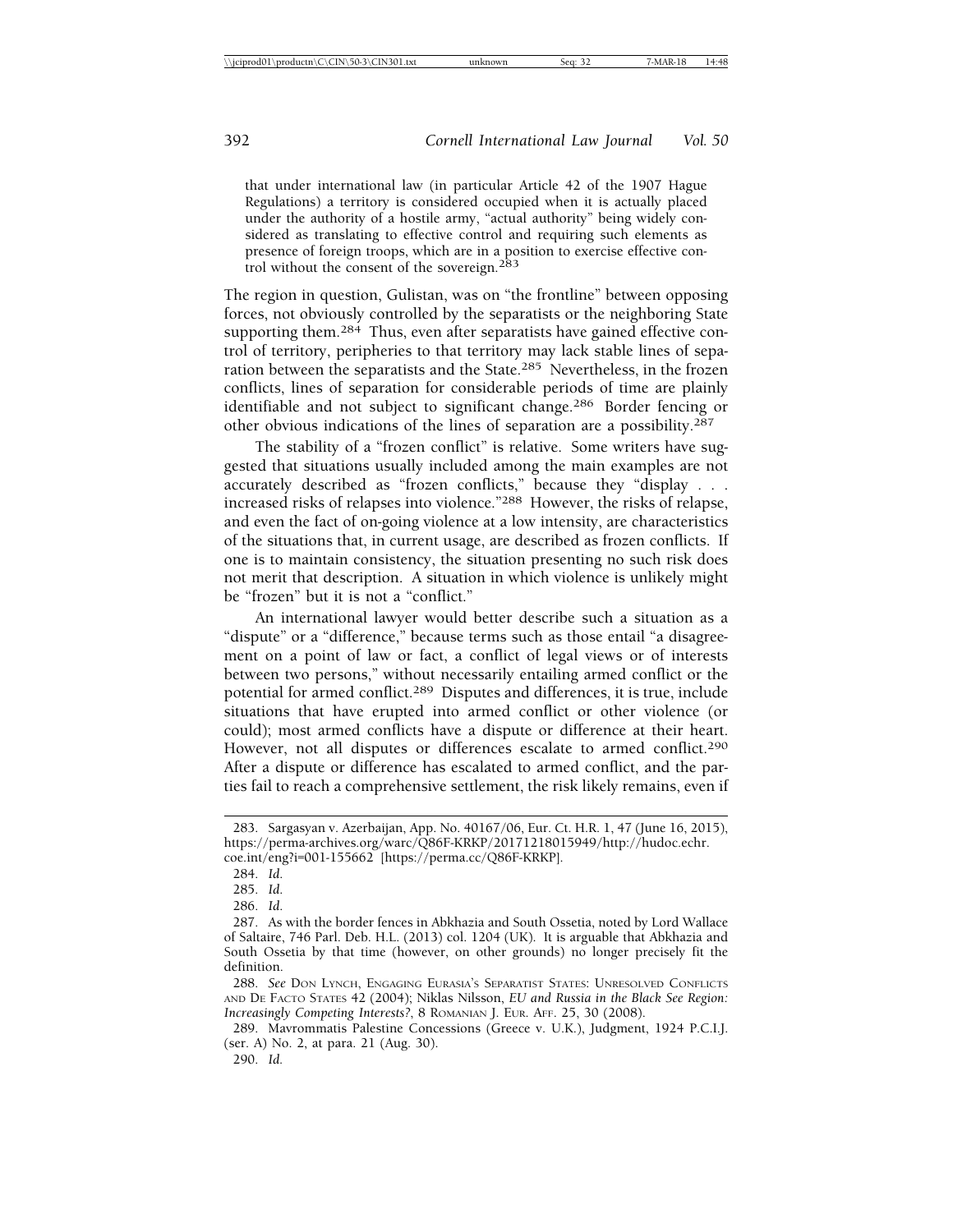a ceasefire has taken hold.291

#### *4. Lines of Separation with (Qualified) Juridical Stability*

The practice concerning ceasefires shows that ceasefires in many instances are adopted on-the-spot. They are measures of a practical character. It is typically commanders in the field who adopt them, even if they are following political direction when they do so.292 By contrast, follow-on agreements, adopted at the political level, suggest that the parties intend the situation to be longer-lasting.293 In many instances, such agreements have conferred at least a qualified juridical stability on ceasefire lines that the lines would otherwise lack.294 For example, in connection with the escalation of hostilities across the Line of Contact between governmentcontrolled areas of Azerbaijan and Nagorno-Karabakh, Russia said that the agreements of 1994 and 1995 are of "unlimited character and remain the basis of the ceasefire."295 The agreements provide a more definite legal basis for monitoring the situation and for challenging breaches— which is not to say that these agreements contain robust dispute settlement provisions.<sup>296</sup> They seldom contain more than consultation clauses.<sup>297</sup> The parties to such agreements nevertheless view their terms regarding ceasefire lines as legally binding.

Border control arrangements between the separatist region and another State are a distinct matter, but generally would further stabilize the separation regime. Russia introduced simplified border-crossing between separatist regions in Georgia in 2000, a measure protested by Georgia.<sup>298</sup>

Stability as a criterion of "frozen conflict" is implicit when authorities distinguish certain other conflicts from the frozen ones. For example, the Minister of Foreign Affairs of Serbia, addressing the Security Council in 2011 said, "[w]hile some speak of Kosovo as a frozen conflict, I believe that

294. *Id.* at para. 148.

<sup>291.</sup> *Id.*

<sup>292.</sup> David M. Morriss, *From War to Peace: A Study of Cease-Fire Agreements and the Evolving Role of the United Nations*, 36 VA. J. INT'L. L. 801, 898 (1996).

<sup>293.</sup> In the discussions in the Special Committee concerning the Friendly Relations Declaration, State representatives made a distinction between "ceasefire positions" and a "line of demarcation" adopted under an armistice agreement: Report of the Special Committee on Principles of International Law concerning Friendly Relations and Co-operation among States, para. 73, U.N. Doc A/6799 (Sept. 26, 1967). Here, positing two separate elements to the definition of "frozen conflict"— effective lines of separation and judicially stable lines of separation— broadly accords with the distinction made in the Special Committee.

<sup>295.</sup> Luchterhandt, *supra* note 166, at 226 n. 150 (quoting *Note verbale from the Permanent Representative of the Russian Federation to the OSCE* (Apr. 12, 2016). The note stated (in German trans. by Luchterhandt from the Russian) that "*die Abkommen aus den Jahren 1994 und 1995 unbefristeten Charakter haben und wie bisher Grundlage des Waffenstillstandes . . . in der Konfliktzone sind." Id.*

<sup>296.</sup> *See id.* at 172– 233.

<sup>297.</sup> *Id.*

<sup>298.</sup> *See* Letter dated 7 December 2000 from the Permanent Representative of Georgia to the United Nations addressed to the President of the Security Council, Mr. Peter Chkheidze S/2000/1163, annex (Dec. 7, 2000).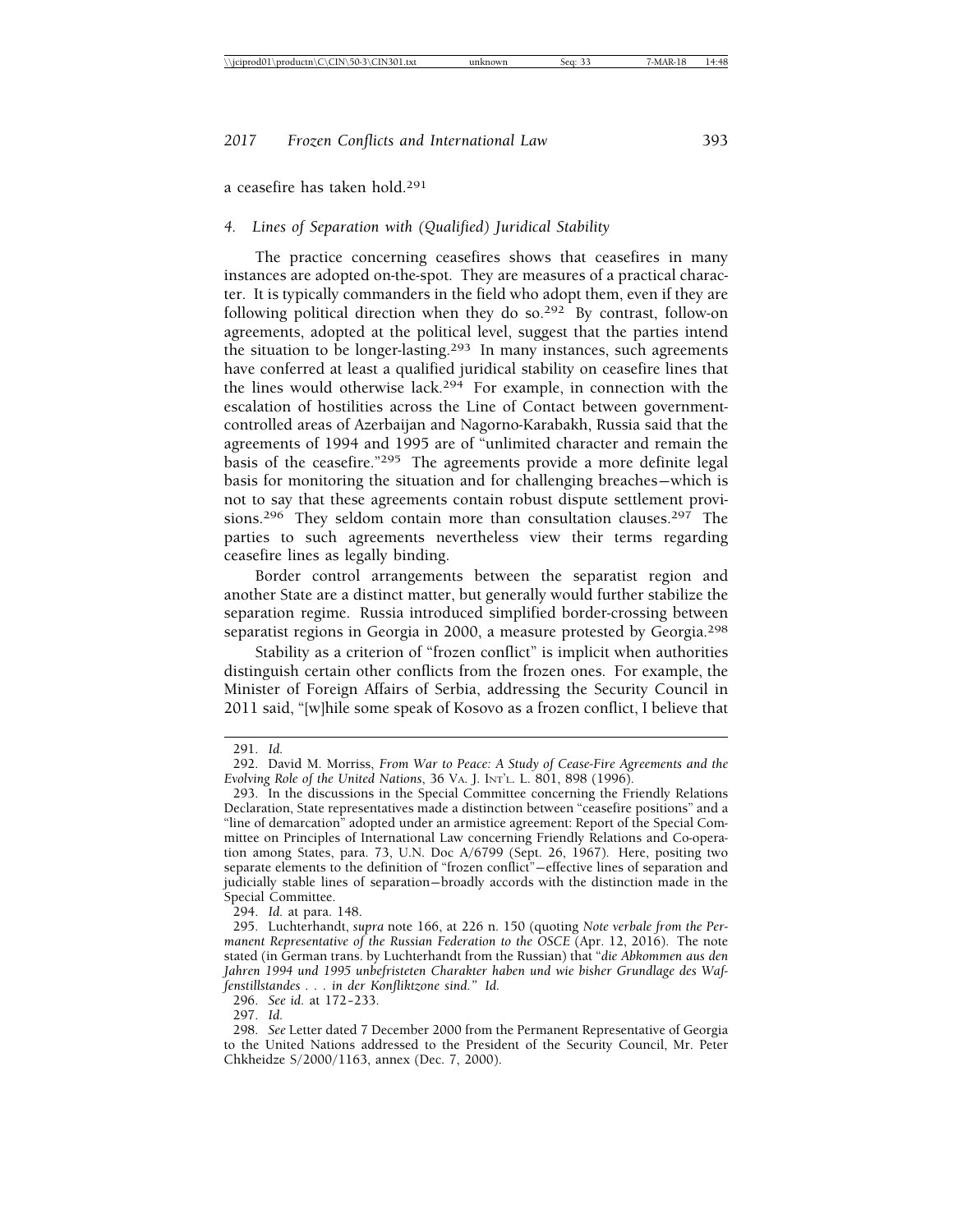the situation is fluid and dynamic."299 This implies that the Minister understood frozen conflicts not to include "fluid and dynamic" conflicts.300 If those terms described Kosovo in 2011 at all, then they did so because of the rejection by Serbia of Kosovo's independence. The question of effective control by that time was largely settled, and, though Serbia challenged the location of Kosovo's boundaries, this was not a "fluid" situation in the sense of an armed conflict in which territory continued to change hands.<sup>301</sup> In view of the other criteria posited here, there are other grounds for excluding Kosovo from the category "frozen conflict" (e.g., widespread recognition of its statehood, in particular by its supporters and by a large number of other States).302 The Serbian Minister's observation about fluidity is nonetheless instructive for identifying the limits of a definition of "frozen conflict."303

#### *5. Self-Determination Claims Associated with the Establishment of a Putative State*

So a frozen conflict entails an armed conflict between separatists and a State (B1), a change in effective control of territory (B2), the establishment of effective lines of separation between hostile armed forces (B3), and the at least qualified juridical stabilization of those lines (B4).304 Implicit in the first and second of these— armed conflict between separatists and a State and a change in effective control of territory-a frozen conflict has characteristics that distinguish it from the legal regime of occupied territory. A frozen conflict entails a claim to self-determination by a separatist group where the group has acted on that claim by declaring its independence.305 Moreover, the putative new State exercises elements of effective control within the territory that the separatists have seized.306 The stabilization of the lines of separation between warring forces thus correlates here to a more or less thorough crystallization of separate administrative and political structures in the separatist entity. Occupation, in itself, entails no such claim to separate the territory,  $307$  and the legal regime applicable to occupied territory, far from entailing administrative-political

304. *See supra* Parts I B. 1, I B. 2, I B. 3, and I B. 4.

305. *Id.*

306. *Id.*

<sup>299.</sup> U.N. SCOR, 66th Sess., 6670th mtg. at 4, U.N. Doc. S/PV.6670 (Nov. 29, 2011). 300. *Id*.

<sup>301.</sup> *Id.* at 8 (highlighting key developments in Kosovo such as the democratization process).

<sup>302.</sup> *Id.*

<sup>303.</sup> To be distinguished are situations where the central authorities have made concessions to a separatist or insurgent group but only temporarily. *See, e.g*., Balmond, *supra* note 147, at 737 (discussing agreements between Colombia's government and the ELN (Spring 2000) and FARC (Nov. 1998)).

<sup>307.</sup> Thus, the several qualifications that the I.C.J. used in the *Wall* Advisory Opinion when describing the situation in the West Bank, which though involving an occupation did not involve a formal claim to annexation: Legal Consequences of the Construction of a Wall in the Occupied Palestinian Territory, Advisory Opinion, 2004 I.C.J. Rep. 136, 184 para. 121 (July 9).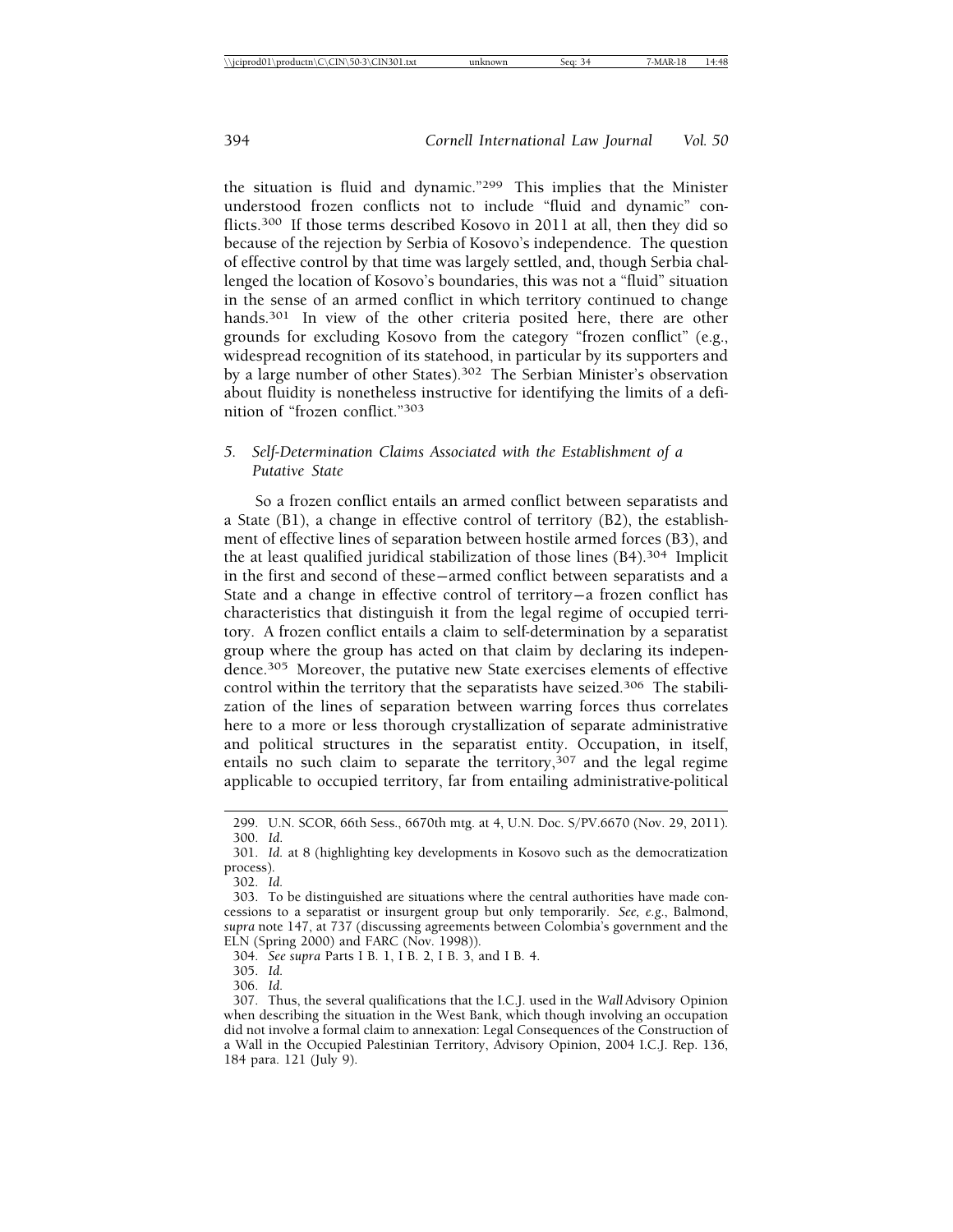change, strictly limits it.308

A frozen conflict is not one in which the opponents of the government seek to replace the government in the State as a whole.<sup>309</sup> They seek instead to set up a new State in part the old State's territory. A claim to selfdetermination and independence is central to each of the frozen conflicts, whatever one makes of the *bona fides* of the separatist groups or their claims.

The existence of a separatist administration makes certain practical accommodations possible in respect of a frozen conflict that would not be possible in respect of a mere uprising or rebellion. For example, the United States Department of State, through its Bureau of Democracy, Human Rights, and Labor, has "engage[d] Transnistrian authorities, nongovernmental organizations (NGOs) and academics to encourage civic activism to prevent trafficking and build networks and cooperation."310 A California court considered the possibility of an extradition request to authorities in South Ossetia (though it did not say expressly whether a request to such authorities would be proper).311 As was seen with the South African "homelands," Rhodesia, and the TRNC, however, just because certain practical accommodations are possible does not mean that they are lawful.

#### *6. Non-Recognition of the Putative State*

An unrecognized putative State is one of the defining characteristics of the situations typically described as frozen conflicts.<sup>312</sup> The entities associated with the frozen conflicts are noted among the main current examples of putative States that have failed to receive widespread recognition.<sup>313</sup> For example, the ILA in its report on recognition and non-recognition in international law, refers, *inter alia,* to Transnistria, Abkhazia, South Ossetia, and Nagorno-Karabakh.314

The lack of recognition suggests that no State is prepared to settle the matter on the separatists' terms. The process of claim is stalled, in particular because the separatist party makes a claim that States are not prepared to accept.315 It follows that recognition of the separatist entity by a State changes the situation. Under the typology suggested here, after recognition the situation is no longer, in the strict sense, "frozen," because at least

<sup>308.</sup> *See e.g.,* under the 1949 Geneva Convention relative to the Protection of Civilian Persons in Time of War, 75 U.N.T.S. 287, 322 (Aug. 12), Art. 54; 1907 Hague Regulations Respecting the Laws and Customs of War on Land, 36 Stat. 2277, 1 Bevans 631 (Oct. 18), Arts. 42-56.

<sup>309.</sup> Note the distinction in Comments (5) and (6) to ARSIWA, Art. 10, *supra* note 279, at 50-51.

<sup>310.</sup> U.S DEP'T ST., BUREAU OF DEMOCRACY, HUMAN RIGHTS, & LABOR, *supra* note 19. **R**

<sup>311.</sup> INT'L L. ASS'N, Washington Conference, *Recognition/Non-Recognition in International Law*, n. 90 (Wladyslaw Czaplinski, Chair; Christopher Borgen & Aziz Tuffi Saliba, Co-Rapporteurs) (Mar. 2014) (citing Cnty. of L.A. v. Ind. Lumbermens Mut. Ins. Co., 2010 Cal. App. Unpub. LEXIS 2146 (Cal. App. 2d. Div. 1, Mar. 25, 2010)).

<sup>312.</sup> *See* 111 Cong. Rec. S6585, *supra* note 16. **R**

<sup>313.</sup> *Id.*

<sup>314.</sup> *Recognition/Non-Recognition in International Law*, *supra* note 314. **R**

<sup>315.</sup> *Id.*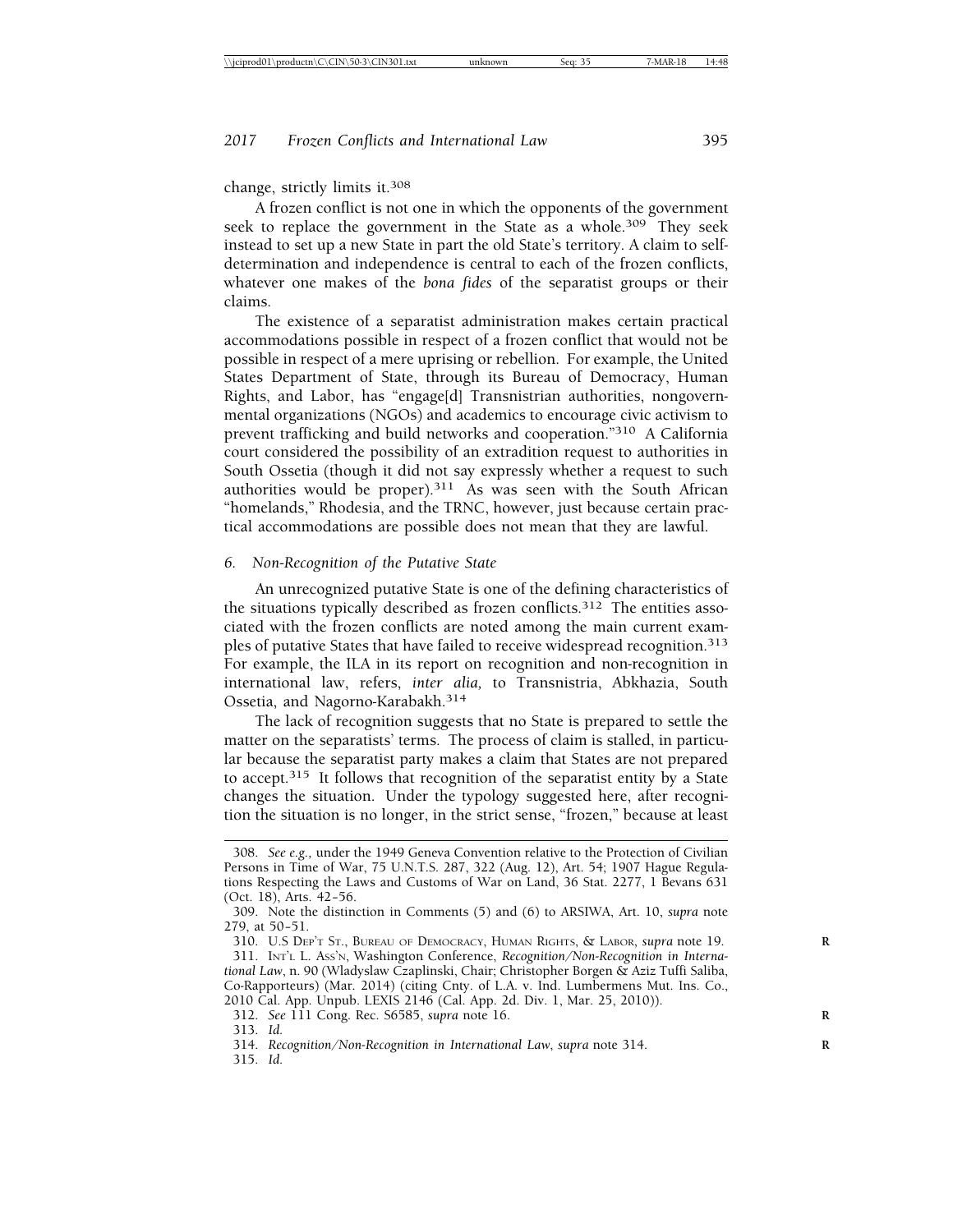one State, having recognized the separatist entity as a State, favors a definitive settlement that abandons the *status quo ante*. 316 Abkhazia and South Ossetia, if this view is taken, were frozen conflicts before 2008 but they are not now. It is not necessarily the case that the disputes— or conflicts— in such situations have been resolved. It is posited here that they have entered a different phase.

#### *7. Settlement Process (Sporadic and Inconclusive)*

As noted in Part II.A above, each of the "frozen conflicts" has given rise to attempts at settlement involving other States or multilateral institutions.317 The element of stability in "frozen conflicts" owes, in part, to the ceasefire lines recognized in instruments adopted by the parties. It owes as well to the settlement processes established, in some cases, under the same instruments that establish or recognize the ceasefire lines. Those processes entail obligations on the State party not to impede the search for peaceful settlement, which, in turn, entails qualifications on the right of the State party to protect its territorial integrity by force, or at least that is what the separatist party and its sponsor are likely to say.

The ceasefire agreement of July 27, 1993 between Russia, Georgia, and the Abkhaz separatists was noted above.<sup>318</sup> Of particular interest in that agreement was the provision prohibiting "any actions which could be prejudicial" to any party (para. 10).<sup>319</sup> This would sound like an interim measures provision between parties in an arbitration or adjudication-except that, in a formal dispute settlement setting, juridical equality between the parties is presumed.<sup>320</sup> In a separatist conflict between a State and a non-State entity in the territory of the State, such a level legal playing field is not self-evident. Paragraph 10 of the agreement of July 27, 1993 placed the State and the separatists in a position of parity: the interests of both received protection in what amounted to a stabilization clause, to remain in force, it would seem, for an indefinite period.321 While such a clause provides a basis for a settlement process— parties are unlikely to negotiate if they are not assured a semblance of juridical equality for purposes of the negotiation— it also places an obstacle in the way of the incumbent State that might otherwise seek to achieve a solution on the ground by force in defense of its territorial integrity.

A settlement process might also get in the way of international court proceedings that the incumbent State has instituted in respect of matters arising out of the situation. At any rate, a respondent State in such proceedings is likely to say that the settlement process should prevent the exercise of jurisdiction by the court. It is unsurprising that Russia, in

320. *Id.*

<sup>316.</sup> *Id.*

<sup>317.</sup> *See supra* Part I A.

<sup>318.</sup> Agreement on a Cease-Fire in Abkhazia and Arrangements to Monitor Its Observance, U.N. Doc. S/26250, Annex I (July 27, 1993).

<sup>319.</sup> *Id.* at para. 10.

<sup>321.</sup> *Id.*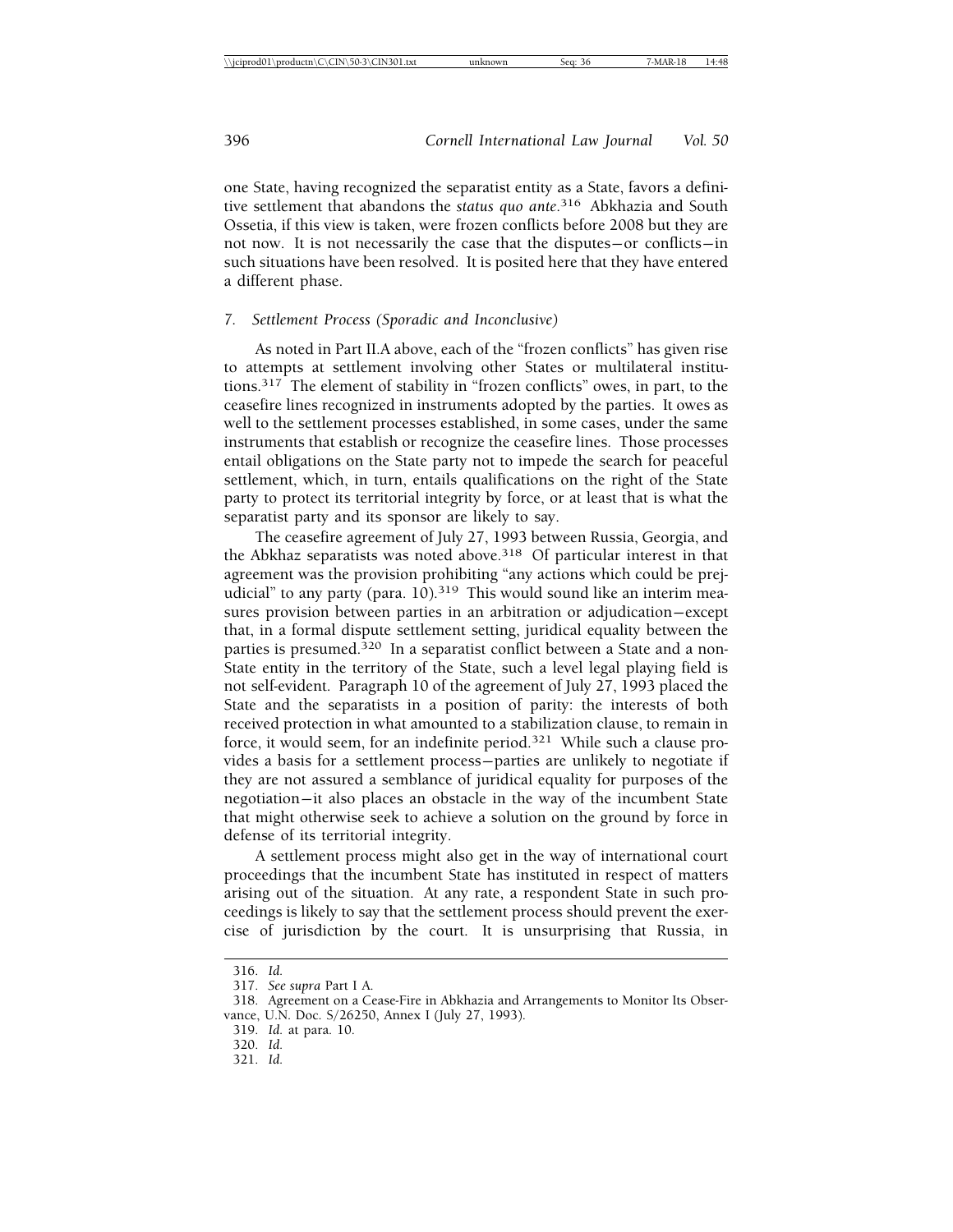addressing Ukraine's request for provisional measures at the ICJ, argued, *inter alia,* that the request "would . . . cut across implementation of the Minsk Agreements, of which you heard nothing yesterday [from Ukraine].<sup>"322</sup> According to Russia, the Package of Measures adopted on February 12, 2015 at Minsk was "a significant step . . . to de-escalate the conflict," and these measures "are repeatedly referred to by international actors as *the only uncontested solution* to the conflict."323 If a political settlement process is the "only" way forward, and it leads nowhere, then the conflict necessarily remains "frozen."

That settlement processes for these conflicts have not led to settlements suggests a problem of ripeness,<sup>324</sup> which in turn suggests the legal concept of justiciability. However, ripeness and justiciability, notwithstanding a venerable debate over their meaning in international adjudication, have relatively definite meaning.<sup>325</sup> When a party invokes those concepts, it is typically to say that a situation contains no legal dispute.326 It is not useful to describe frozen conflicts as not ripe or justiciable in this sense. The long duration of frozen conflicts owes to the refusal of one or more parties to accept pacific settlement, not to the lack of a legal dispute. Given the political will, the parties to a frozen conflict (as defined) could adopt a jurisdictional instrument covering all or some of the outstanding issues between them.

It is true that separatist conflicts are seldom subject to the jurisdiction of a court or tribunal. However, as the Abyei arbitration shows, no legal principle prevents parties to such conflicts from agreeing to adjudicate or arbitrate in respect of territorial boundaries and related questions.327 If a legal dispute exists, then it is capable of adjudication or arbitration. Frozen conflicts without a doubt involve legal disputes, even if underlying strategic and political factors make pacific settlement elusive.

C. Legal Problems Associated with "Frozen Conflicts"

A "frozen conflict" may have indirect or secondary effects. A number of these may be of a legal character and so merit consideration here.

<sup>322.</sup> International Court of Justice Verbatim Record CR 2017/2, at 15 (Mar. 7, 2017).

<sup>323.</sup> Rogachev (for Russia), *id.* at 18, para. 10 (emphasis added).

<sup>324.</sup> *See, e.g.,* Annex to Letter dated 15 June 2016 from the Permanent Representative of Liechtenstein to the United Nations addressed to the Secretary-General, U.N. Doc. A/ 70/955-U.N. Doc. S/2016-547 ("participants stressed that the legal and political context was still not ripe to resolve other, sometimes protracted, crises resulting from self-determination claims (e.g., Transnistria, Nagorno-Karabakh)") (June 23, 2016).

<sup>325.</sup> *See, e.g.*, Military and Paramilitary Activities in and Against Nicaragua (Nicar. v. U.S.), Judgment, 1986 I.C.J. Rep. 14, 26-28 paras. 32-35 (June 27); Border and Transborder Armed Actions (Nicar. v. Hond.), Judgment, 1988 I.C.J. Rep. 69, 144-45, (Dec. 20) (separate opinion by Judge Shahabuddeen).

<sup>326.</sup> *Id.*

<sup>327.</sup> *See generally* Gov't of Sudan v. Sudan People's Liberation Movement/Army (Perm. Ct. Arb. 2009) ("Abyei Arbitration").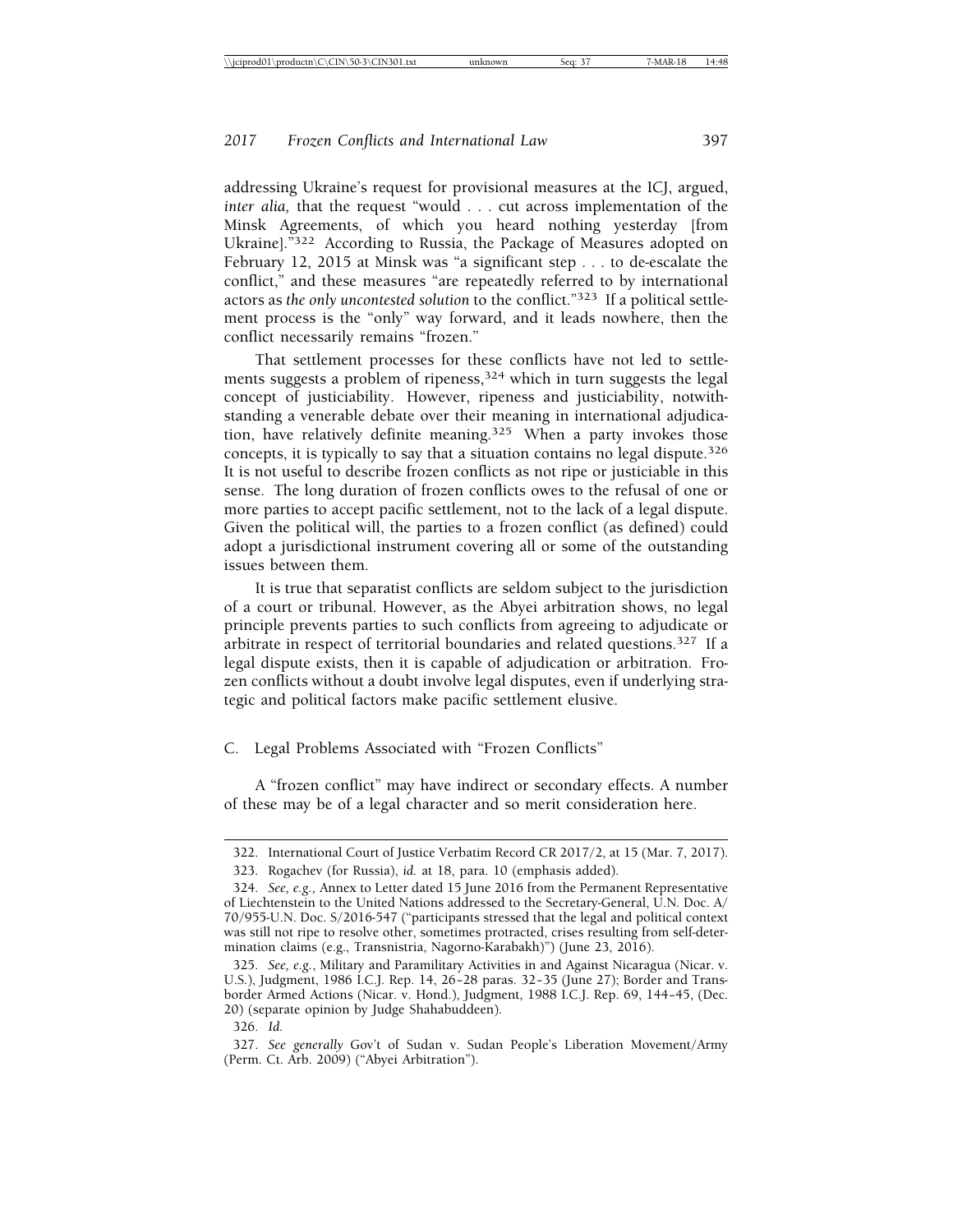#### *1. International Responsibility*

At least two questions of international responsibility have arisen in connection with so-called frozen conflicts. First, there is a question of the international responsibility of a State that sponsors— and perhaps directs or controls— insurrectionists. Second, there is a question of the international responsibility of the insurrectionists themselves.

#### a. International Responsibility of a State Sponsoring Insurrectionists

A frozen conflict may give rise to questions of State responsibility. The European Court of Human Rights has found that the State behind the separatists might well be internationally responsible for conduct taking place in the separatist area.<sup>328</sup> This has been the case in situations typically described as "frozen conflicts";329 it has been the case in areas under direct occupation, in particularly in northern Cyprus.<sup>330</sup>

*Ukraine* v. *Russia* at provisional measures phase did not exclude the possibility of State responsibility under the International Convention for the Suppression of the Financing of Terrorism (ICSFT) in connection with terrorist acts in a situation like that in eastern Ukraine,<sup>331</sup> but as Ukraine presented its case the grounds were not established for the indication of provisional measures under the Convention.332 Ukraine in its request to the ICJ for indication of provisional measures against Russia argued that a State might be responsible for a breach of the ICSFT in connection with the conduct of public and private actors in its territory who have given aide to an insurgent group in another State.333 In particular, Ukraine maintained that Russia "failed to take appropriate measures to prevent the financing of terrorism in Ukraine by public and private actors on the territory of the Russian Federation and that it has repeatedly refused to investigate, prosecute, or extradite 'offenders within its territory brought to its attention by Ukraine.'"334 The Court, in its Order of April 19, 2017, determined that a dispute existed in respect of the interpretation and application of the ICSFT;335 and that the "procedural preconditions" (attempts to settle by

333. *Id.*

<sup>328.</sup> *See* Case of Ilascu & Others v. Moldova and Russia, App. No. 48787/99, Eur. Ct. H.R. paras. 385, 394 (July 8, 2004).

<sup>329.</sup> *Id.*; Chiragov & Others v. Armenia, App. No. 13216/05, 2015 Eur. Ct. H.R. paras.  $186 - 87$  (2015).

<sup>330.</sup> *See generally* Case of Cyprus v. Turkey, App. No. 25781/94, 2001 Eur. Ct. H.R. (May 10, 2001).

<sup>331.</sup> *Application of the International Convention for the Suppression of the Financing of Terrorism and of the International Convention on the Elimination of All Forms of Racial Discrimination (Ukraine v. Russian Federation).* Request for the Indication of Provisional Measures, Order, para. 29 (Apr. 19, 2017). At the time the present Article went to press, the dispute remained *sub judice,* the Court by Order dated May 12, 2017 having set June 12, 2018 and July 12, 2019 as time-limits for the submission of Ukraine's Memorial and the Russian Federation's Counter-Memorial, respectively.

<sup>332.</sup> *Id.*

<sup>334.</sup> *Id.*

<sup>335.</sup> *Id.* para. 31.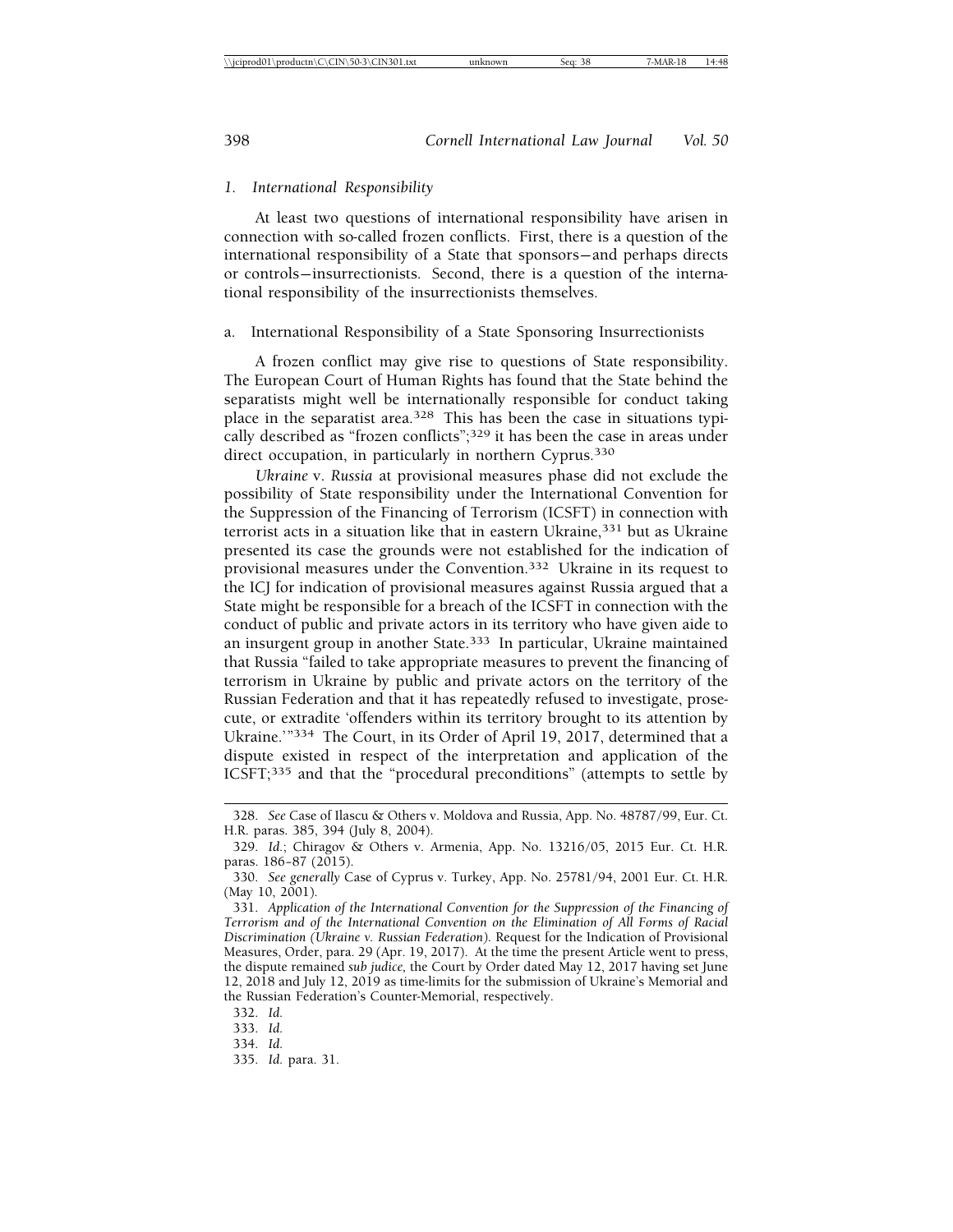negotiation, attempts to submit to arbitration) had been met.<sup>336</sup>

For the Court to indicate provisional measures, the Court also must satisfy itself that the purported rights that provisional measures would protect "are at least plausible"— *i.e.*, it must be at least plausible that the party or parties whom the measures would protect possess the purported rights.337 Nobody doubted that the fighting in eastern Ukraine had caused a substantial number of civilian deaths.<sup>338</sup> It was not clear however that the civilian deaths had resulted from terrorist acts; required elements of the definition of terrorism had not been established (*e.g.*, elements of intention or knowledge, element of terrorist purpose).339 Because the provisions of ICSFT that Ukraine had invoked concern only terrorist acts (and not, for example, breaches of international humanitarian law in an armed conflict), the Court concluded that Ukraine had not established that the rights which it sought to protect were plausible.<sup>340</sup> The Court hastened to add that this conclusion was without prejudice to the Parties' obligation to observe the requirements of the ICSFT.341

b. International Responsibility of the Insurrectionists

The ILC was clear that its work on State responsibility did not cover "[t]he topic of the international responsibility of unsuccessful insurrectional or other movements."342 It did expressly cover the situation, however, where such movements succeed in establishing a new State. Under ARSIWA Article 10, paragraph 2,

The conduct of a movement, insurrectional or other, which succeeds in establishing a new State in part of the territory of a pre-existing State or in a territory under its administration shall be considered an act of the new State under international law.343

The ILC reasoned that "the attribution to the new State of the conduct of the insurrectional or other movement is again justified by virtue of the continuity between the organization of the movement and the organization of the State to which it has given rise."344 This assumes that the separatists, before the definitive termination of the incumbent State's effective presence and legal title, had an "organization"— which suggests, in turn, that the situation was stable, at least to the extent that the separatists effectively organized some or all of the territory they claimed.345 As suggested above,

<sup>336.</sup> *Id.* at paras. 53-54.

<sup>337.</sup> *Id.* at para. 63.

<sup>338.</sup> *Id.* at para. 16.

<sup>339.</sup> *Id.* at para. 75.

<sup>340.</sup> *Id.* at para. 76.

<sup>341.</sup> *Id.* at para. 77.

<sup>342.</sup> INTERNATIONAL LAW COMMISSION, *Draft Articles on Responsibility of States for Internationally Wrongful Acts*, art. 10, no. 16, Supplement No. 10 (A/56/10), chp.IV.E.1 (November 2001), http://www.refworld.org/docid/3ddb8f804.html [https://perma.cc/ LD73-R8ZL].

<sup>343.</sup> *Id.*

<sup>344.</sup> *Id.* at 50-51.

<sup>345.</sup> *See id.* at 50.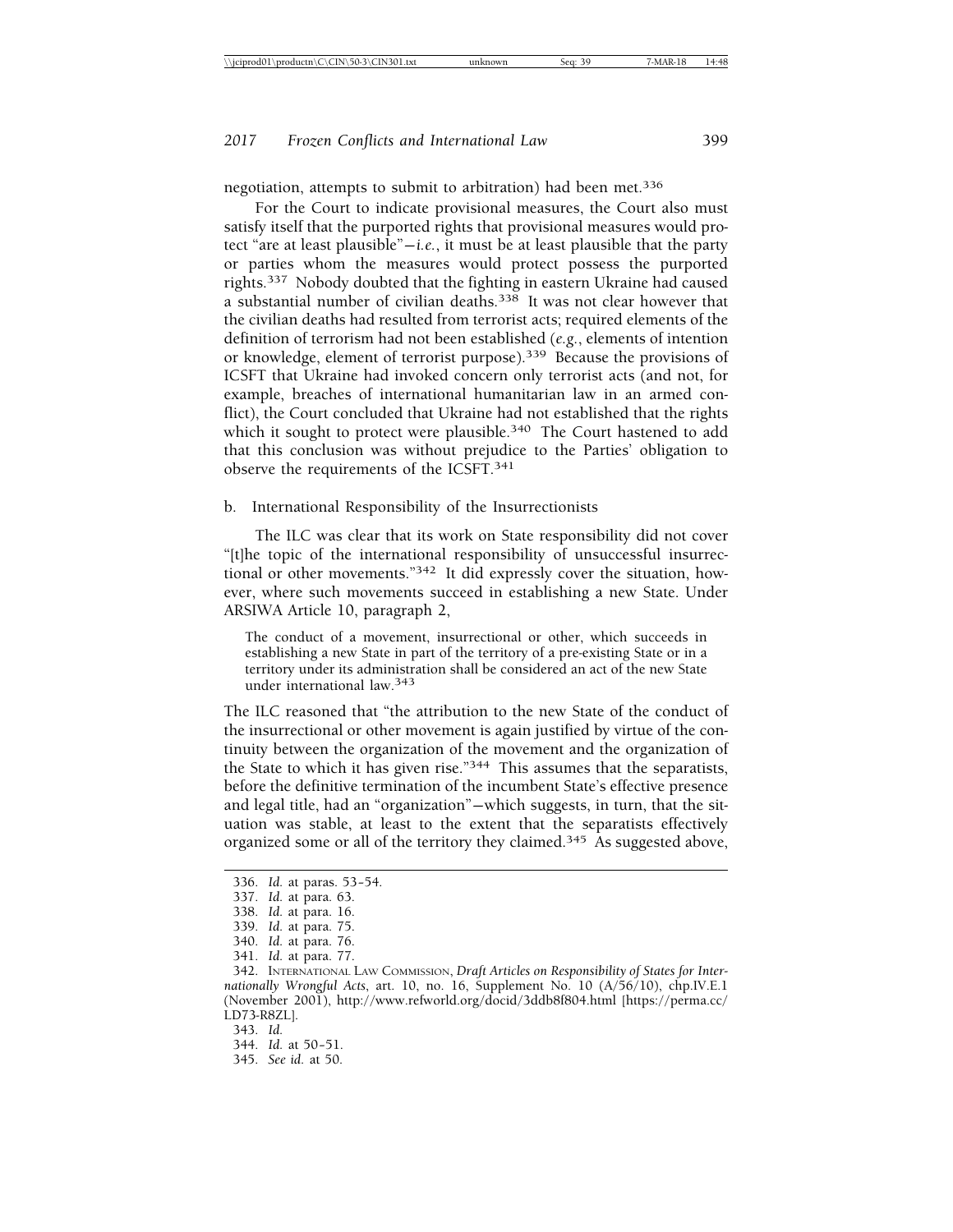frozen conflicts are characteristically stable in that way.

It might be asked whether there is a correlation between *(i)* the rule embodied in ARSIWA Article 10(2), which opens the door to attributing responsibility to organized groups but not to bandits and the like, and *(ii)* the rules under the law of armed conflict, which distinguish between noninternational armed conflicts and mere riots or civil disturbances.346 However, the rules belong to different domains. The rules under the law of armed conflict are concerned with "the ability to plan and carry out military operations for a prolonged period of time" $347$  or "responsible command entail[ing] some degree of organization of those armed groups, including the possibility to impose discipline and the ability to plan and carry out military operations."<sup>348</sup> It would seem that a group having such ability or "responsible command" is more likely to have the territorial "organization" contemplated under ARSIWA Art. 10(2)— but it is not necessarily the case that it does.<sup>349</sup> So, while there are some parallels between the two, the law of responsibility and the armed conflict rules correlate incompletely at best.

#### *2. Breach of Ceasefire Lines*

Ceasefire lines are not protected by the same privilege that entrenches State borders. At the same time, parties to a conflict do not have the freedom to ignore ceasefire lines at will. The Friendly Relations Declaration (1970), immediately after stating that every State has the duty to refrain from the threat or use of force to violate the existing international boundaries of another State, states as follows:

Every State likewise has the duty to refrain from the threat or use of force to violate international lines of demarcation, such as armistice lines, established by or pursuant to an international agreement to which it is a party or which it is otherwise bound to respect. Nothing in the foregoing shall be construed as prejudicing the positions of the parties concerned with regard to the status and effects of such lines under their special regimes or as affecting their temporary character.350

This duty "to refrain from the threat or use of force" does not apply in precisely the same way to international lines of demarcation as it does to

<sup>346.</sup> *See, e.g.,* Prosecutor v. Bemba Gombo, ICC-01/05-01/08, Decision pursuant to Art. 61(7)(a) and (b) of the Rome Statute, para. 231, paras. 233– 34 (June 15, 2009), https://www.icc-cpi.int/CourtRecords/CR2009\_04528.PDF [https://perma.cc/7H2B-4RXD].

<sup>347.</sup> Prosecutor v. Dyilo, ICC-01/04-01/06-2842, Decision on the confirmation of charges, para. 234 (Jan. 29, 2007), https://www.icc-cpi.int/CourtRecords/ CR2007\_02360.PDF [https://perma.cc/93ZC-AADD].

<sup>348.</sup> Prosecutor v. Bemba Gombo, ICC-01/05-01/08, Judgment pursuant to Article 74 of the Statute, para. 234 (Mar. 21, 2016), https://www.icc-cpi.int/CourtRecords/ CR2016\_02238.PDF [https://perma.cc/8M98-74KS].

<sup>349.</sup> INTERNATIONAL LAW COMMISSION, *supra*, note 342, at chp. IV E.1. **R**

<sup>350.</sup> G.A. Res. 2625 (XXV), Declaration on Principles of International Law concerning Friendly Relations and Co-operation among States in accordance with the Charter of the United Nations, 9 I.L.M. 1292, 1294 (Oct. 24, 1970) [hereinafter Resolution 2625].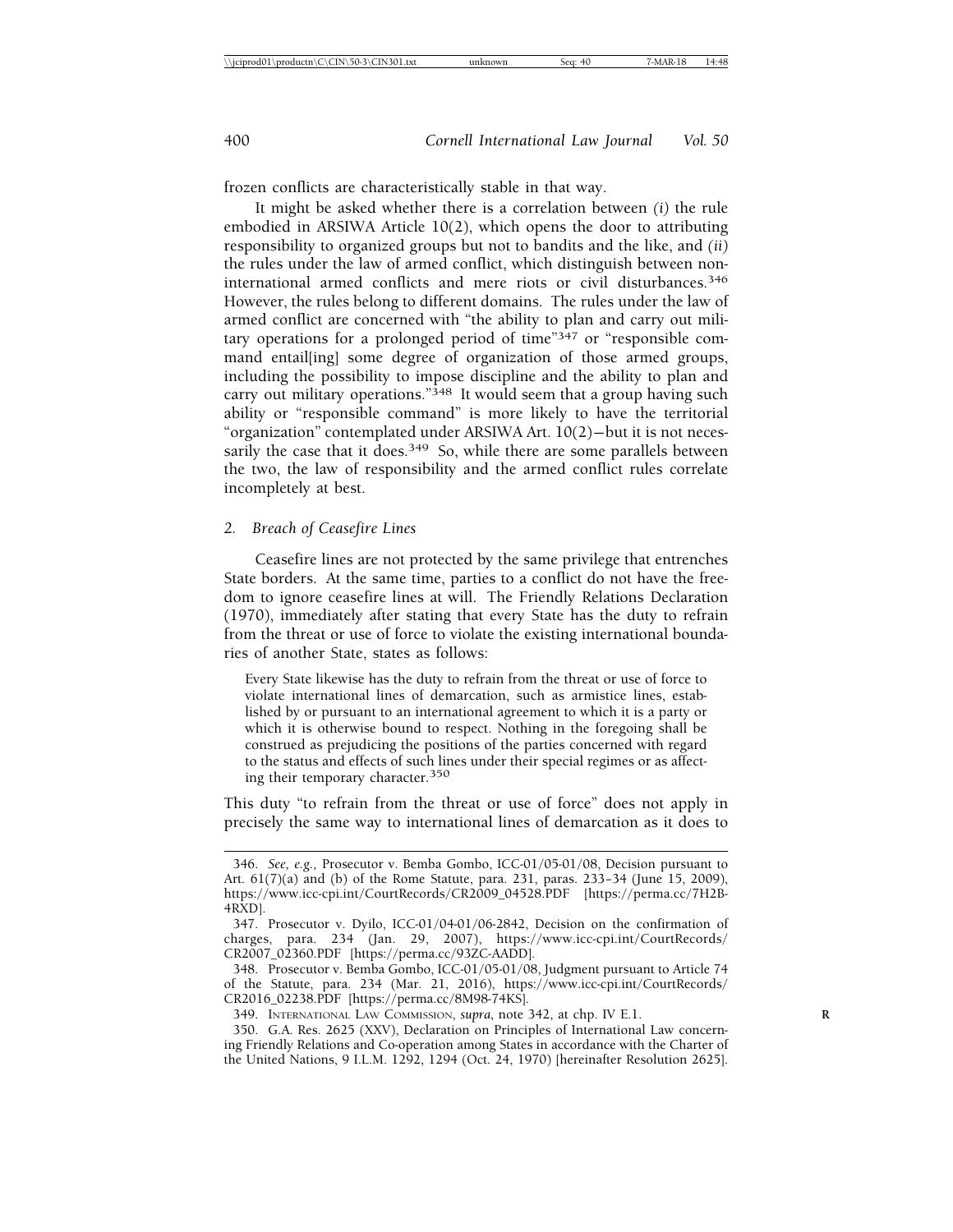State borders.351 The savings clause acknowledges the distinctions between the two. It clarifies that the duty not to violate the lines of demarcation is subject to the "positions of the parties concerned." More in particular, the "parties concerned" have rights under the instruments that established or recognized those lines. As a result of the lines' temporary character, the involved State(s) reserve their pre-existing rights.

At the time of drafting, some State representatives on the Friendly Relations Special Committee objected to including any reference at all to "international lines of demarcation."352 They objected that it was not clear:

"how words that had no standard definition in international law could be turned into a legal concept . . . Concern naturally arose when it was proposed that international lines of demarcation were to be equated with the concept of State boundaries and hence with territorial inviolability. Difficult political issues were also involved."353

A number of representatives said that "they would be opposed to any intent to assimilate [demarcation] lines to boundaries and would reject any draft which sought to place them on the same footing."<sup>354</sup> It was also recognized that not all "lines of demarcation" are juridically alike: they "belonged to different categories and . . . their juridical character differed from case to case,"355 a contingent characterization that reflects the origin of such lines in different agreements.

Evidently in defense of the provision on demarcation lines, another State representative said that "it was not the aim . . . to imply some kind of guarantee of territorial integrity."356 A purpose of such lines was, instead, "to bring about a halt in the use of force so that the methods of peaceful settlement envisaged in the Charter could operate."357

It might follow that, if "the methods of peaceful settlement" failed, or if they, as with the frozen conflicts, were inconclusive for a long duration, the deference attached to demarcation lines might lose its rationale. However, even where it might be open to a party to use force in response to breaches

<sup>351.</sup> *Id.*

<sup>352.</sup> *Id.*

<sup>353.</sup> G.A., *Report of the 1966 Special Committee on Principles of International Law concerning Friendly Relations and Co-operation among States*, para. 97, U.N. Doc. A/6230 (June 27, 1966) [hereinafter 1966 Report]. Thanks to Otto Spijkers, Utrecht University, for the helpful compilation of Reports of the Special Committee. *See* Otto Spijkers, *Special Committee on Principles of International Law concerning Friendly Relations (Part I)*, INVISIBLE COLLEGE BLOG (Mar. 3, 2010), https://invisiblecollege.weblog.leidenuniv.nl/ 2010/03/03/special-committee-on-principles-of-inter/ [https://perma.cc/H46W-A6FW].

<sup>354.</sup> U.N. G.A., *Report of the Special Committee on Principles of International Law concerning Friendly Relations and Co-operation among States*, para. 66 (Sept. 30, 1968). The General Assembly adopted the Friendly Relations Declaration without a vote. U.N. GAOR, 25th Sess., 1883rd plen. mtg. at 1, U.N. Doc. A/PV 1883 (Oct. 24, 1970).

<sup>355.</sup> U.N. G.A., *Report of the Special Committee on Principles of International Law concerning Friendly Relations and Co-operation among States*, para. 72, U.N. Doc. A/6700 (Sept. 26, 1967).

<sup>356. 1966</sup> Report, *supra* note 353, at para. 96. **R** 357. *Id.*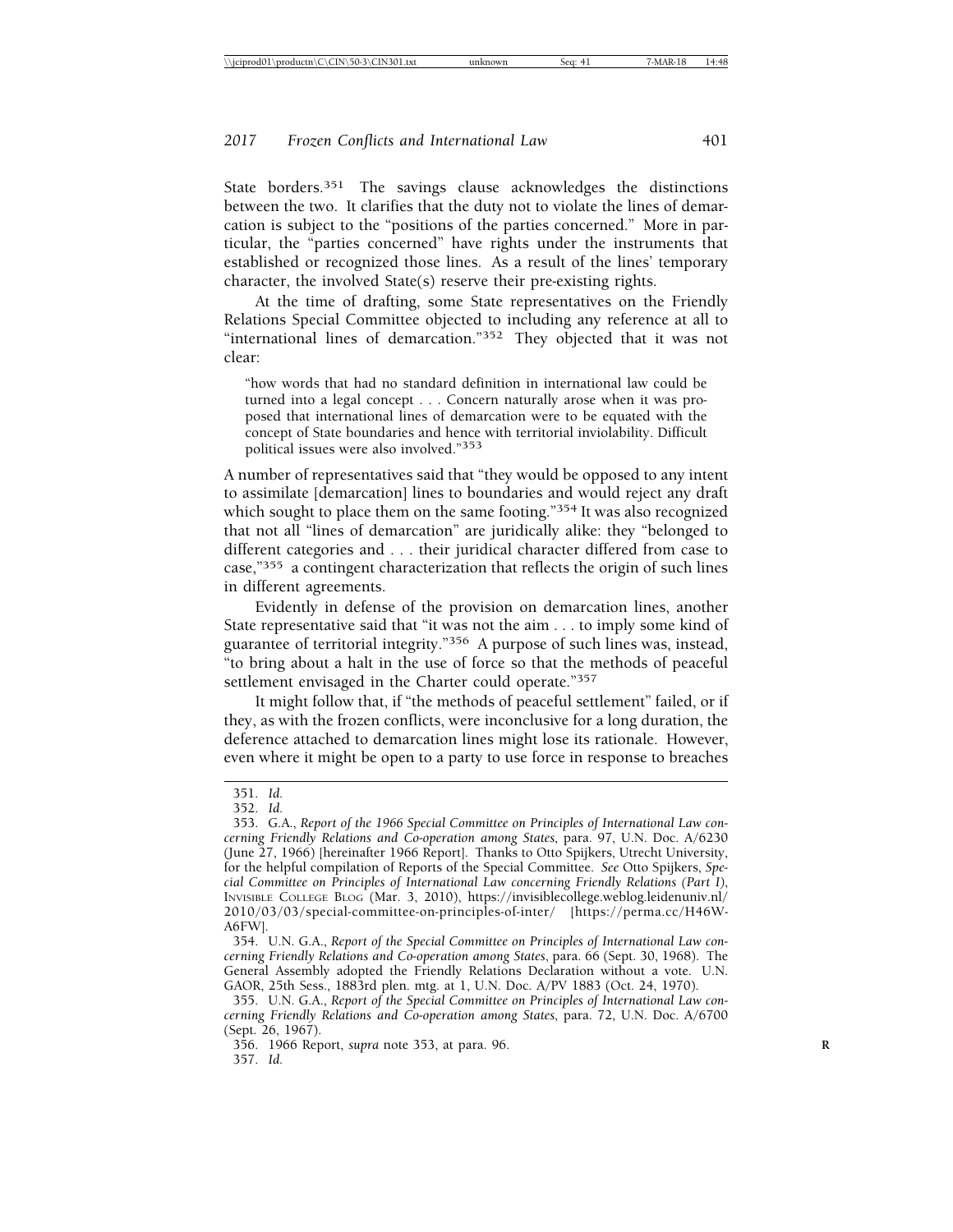of ceasefire lines, parties that use force in disregard of the lines have drawn sharp rebuke.<sup>358</sup> Some writers have nevertheless suggested that ceasefire instruments may permit armed response to a violation. For example, in connection with the Sochi Agreement between Georgia and its region of South Ossetia:

The language of Sochi and its accompanying documents is not very clear or specific, so it is open to a variety of interpretations . . . Peacekeepers are allowed to suppress violations of the agreement and ceasefire, but these . . . are subject to joint command provisions, which make it unclear what should happen when the violations are caused by one of the parties. Certainly, Sochi does not give Georgian and Russian peacekeepers any specific, clearcut rights to use force in response to actions by the other party that violate the agreement— in the way that, say, Turkey argued it had specified rights under the 1960 Treaty of Guarantee on which it grounded its later interventions in Cyprus.359

Turkey, the "specified rights" notwithstanding, was subject to international opprobrium for its use of force in Cyprus.360 Turkey's intervention was treated as a serious breach of a fundamental rule of international law and the consequences arising from it were subject to non-recognition. An agreement that is "not very clear or specific" presents an *a fortiori* case: acting to suppress alleged violations of a ceasefire under a relatively weak agreement is likely to be rejected by key parties as unlawful.

#### *3. Armed Bands and Mercenaries*

The incumbent States in frozen conflicts have indicated that mercenaries and other armed bands from abroad have been involved in supporting the separatists.361 As the ICJ has emphasized, supporting an insurrectional movement, if no exception to the prohibition of threat or use of force applies, is unlawful.362 A State is obliged "to refrain from organizing or encouraging the organization of irregular forces or armed bands including mercenaries, for incursion into the territory of another State."363

#### *4. Accession to International Organizations*

The constitutive instruments of many (though not all) multilateral organizations set out substantive requirements for the accession of appli-

<sup>358.</sup> *Id*. at para. 100. Luchterhandt's view that Azerbaijan's use of force in April 2016 constituted a breach of the prohibition against use of force. *See* Luchterhandt, *supra* note 163, at 187-203.

<sup>359.</sup> Timothy William Waters, *Plucky Little Russia: Misreading the Georgian War Through the Distorting Lens of Aggression*, 49 STAN. J. INT'L L. 176, 186– 87 (2013).

<sup>360.</sup> *See, e.g.*, S.C. Res. 360, para. 1 (Aug. 16, 1974) (noting that the Security Council "recorded its formal disapproval of the unilateral military actions undertaken against the Republic of Cyprus").

<sup>361.</sup> See, e.g., Ilaşcu and Others v. Moldova and Russia, App. No. 48787/99 Eur. Ct. H.R. paras. 77– 79 (July 8, 2004).

<sup>362.</sup> Military and Paramilitary Activities in and Against Nicaragua (Nicar. V. U.S.), Judgment, 1986 I.C.J. Rep. 14, para. 195 (June 27).

<sup>363.</sup> Resolution 2625, *supra* note 350, at 1294. **R**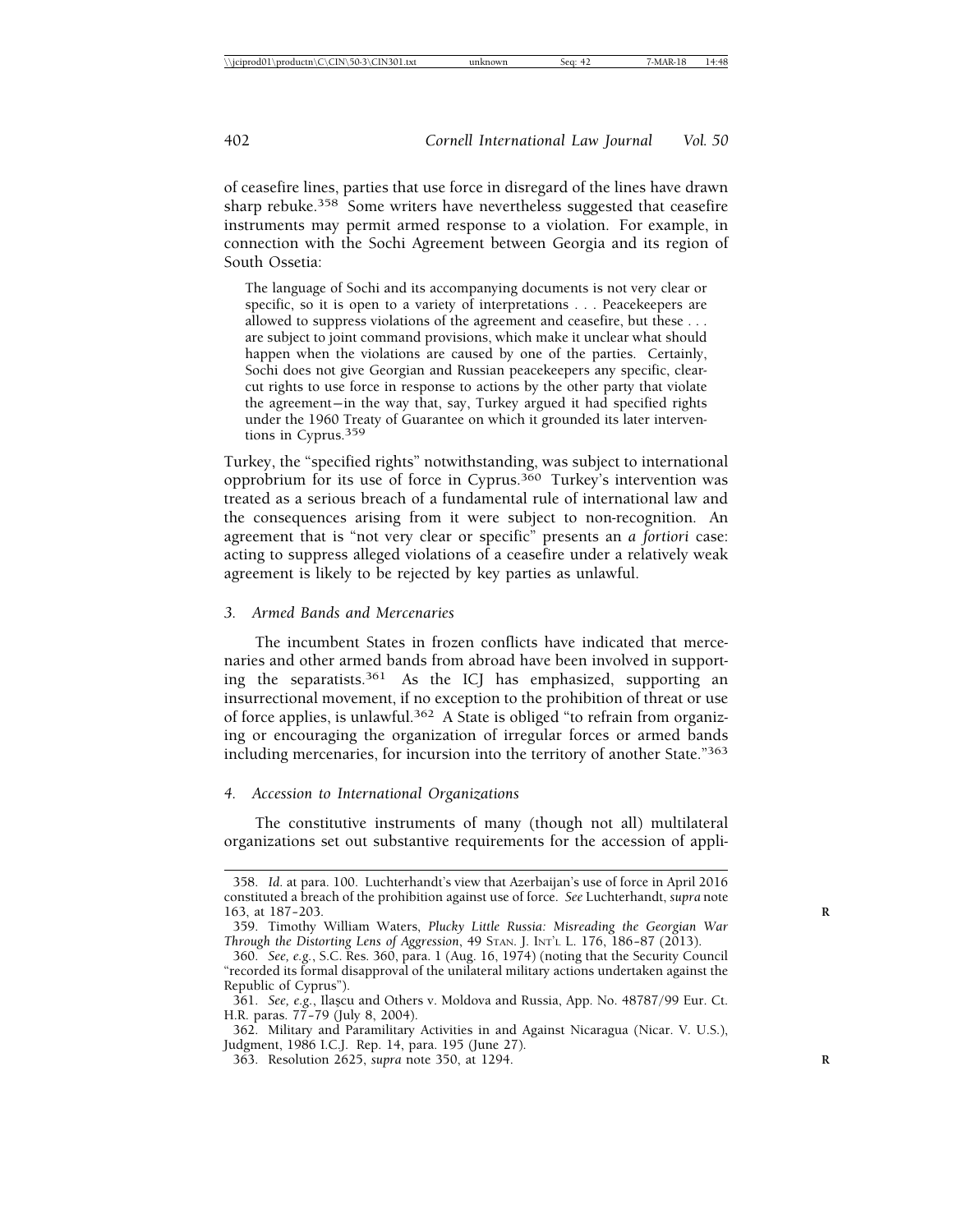cant States as future members.364 Organizations also develop their requirements for accession through practice, and the result in some cases has been the growth of those requirements above and beyond the terms of the constitutive instrument.365 NATO is a salient example. Philip Breedlove, former Commander of U.S. European Command and NATO Supreme Allied Commander, Europe, wrote in 2016 that "Putin no doubts knows that . . . NATO will be reluctant to accept a nation as a member if it is caught up in a so-called frozen conflict."366 Indeed, a frozen conflict might hinder the process of accession under North Atlantic Treaty Article 10, because consensus among the Allies ("unanimous agreement") would be harder to reach if an internal conflict cast doubt on a candidate's ability to "contribute to the security of the North Atlantic area." Stability is also an expectation for participation in NATO's Membership Action Plan (MAP).367 MAP aspirants are expected to "settle ethnic disputes or external territorial disputes including irredentist claims or internal jurisdictional disputes by peaceful means in accordance with OSCE principles and to pursue good neighbourly relations."368 Even if, in some cases, the existence of such disputes and claims might provide a rationale for closer ties to a security organization, the difficulties remain.

Persistence of a conflict also might hinder accession to the EU:

En conclusion, on soulignera que l'adhésion de la Turquie à l'Union Européenne ne se fera pas avant que des réformes politiques et sociales ne soient entreprises et que des conflits gelés ne soient définitivement réglés; on a cité l'exemple du problème kurde.<sup>369</sup>

[In conclusion, it should be emphasized that Turkey's accession to the European Union will not happen until political and social reforms are undertaken and that frozen conflicts are finally settled; we have cited the example of the Kurdish problem.]

#### *5. Relations with Other States*

Relations between a separatist region under a "frozen conflict" and other States may present complications as well. For example, part of Moldova's boundary with Ukraine is in the Transnistrian part of Moldova.370 Russia's establishment of separate border regimes for Abkhazia and South Ossetia along those parts of Georgia's border with Russia has been noted.

<sup>364.</sup> *Id.*

<sup>365.</sup> *Id.*

<sup>366.</sup> Philip M. Breedlove, *NATO'S Next Act: How to Handle Russia and Other Threats*, 95 FOREIGN AFF. 96, 96, 102 (2016).

<sup>367.</sup> North Atlantic Treaty art. 10, Apr. 4, 1949, 63 Stat. 2241, 34 U.N.T.S. 243.

<sup>368.</sup> Press Release, NATO, Membership Action Plan (MAP), ch. I, para. 2(c), NAC-S (99) 066, (Apr. 24, 1999).

<sup>369.</sup> Assemblée Nationale France, Commission des affaires européennes, Danielle Auroi, Rep. 88 (Oct. 15, 2013).

<sup>370.</sup> *See* Ukr.: Moving Beyond Stalemate?: Hearing Before the Comm'n on Sec. & Cooperation in Europe, 111th Cong. 10 (2010) (statement of Daniel A. Russell, Deputy Assistant Sec'y of State for Russ., Ukr., Belr. & Mold.).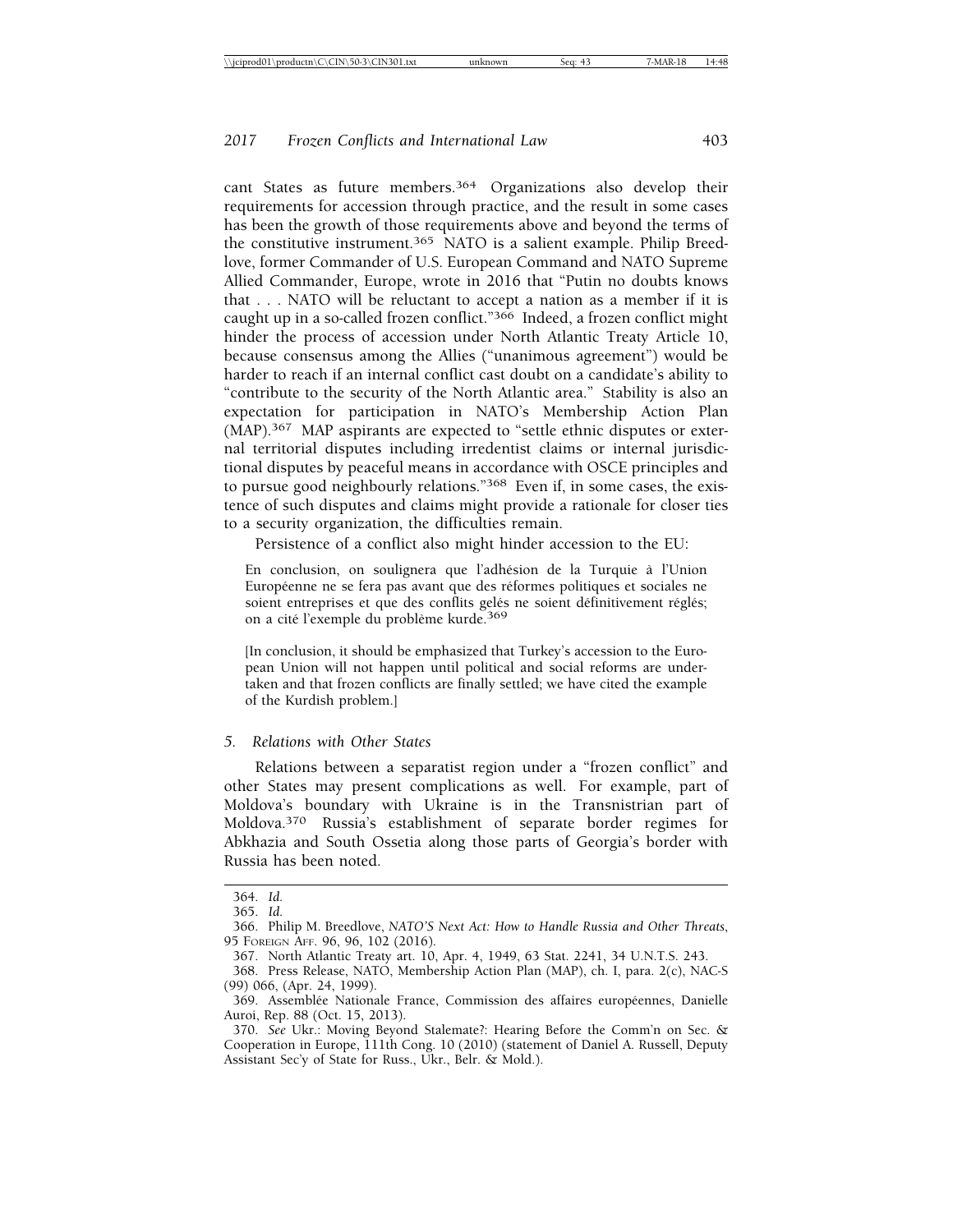#### *6. Human Rights Claims*

Human rights claims arise in large numbers from frozen conflicts. The prospect for such claims in national courts is poor, because both the incumbent State and the State sponsoring the separatists are likely to deny jurisdiction over the separatist entity.<sup>371</sup> Where a regional human rights organ has jurisdiction— as one does for the situations addressed in Part I.A above— it is under that jurisdiction that the claims most likely would be heard. The European Court of Human Rights, as noted, has heard claims arising out of several of the frozen conflicts.

#### *7. Displaced Persons*

Displaced persons, including internally displaced persons, merit separate note. Large numbers of persons have been displaced by frozen conflicts.372 A number of human rights claims arising out of frozen conflicts have involved the rights of displaced persons.373 The Guiding Principles on Internal Displacement,374 developed in the 1990s under a Commission on Human Rights mandate, $375$  is an international instrument specifically to address this problem. It has been invoked in connection with frozen conflicts.<sup>376</sup>

#### *8. Other Legal Problems Arising out of Frozen Conflicts*

A range of other legal problems may arise out of frozen conflicts. The law of military occupation is implicated by such situations, as are questions of the applicability of the rules of international humanitarian law concerning international armed conflict and internal armed conflict.377

Money laundering and trafficking in illegal drugs and arms are other problems associated with frozen conflicts.<sup>378</sup> Terrorists have used separatist areas as safe-havens.379 The States involved have from time to time

<sup>371.</sup> *See*, *e.g.*, Chiragov v. Armenia*,* App. No. 13216/05 2015 Eur. Ct. H.R. at para. 119.

<sup>372.</sup> One of the worst episodes of displacement has been the Nagorno-Karabakh conflict. A Human Rights Watch report estimated that the conflict displaced over 750,000 Azeris from Nagorno-Karabakh, Armenia, and parts of Azerbaijan. Armenian authorities say that 335,000 Armenians were displaced from Azerbaijan and 78,000 internally. *See* Sargasyan v. Azerbaijan, App. No. 40167/06 2016 Eur. Ct. H.R., at para. 22.

<sup>373.</sup> *See., e.g.,* Olaru and Others v. Moldova, App. No. 13136/07, para. 19 ECHR (July 28, 2009) (Racu claim).

<sup>374.</sup> *See* Francis M. Deng (Rep. of the Secretary-General), Guiding Principles on Internal Displacement, 5-14, Report to Human Rights Comm'n U.N. SCOR, 54th Sess., U.N. Doc. E/CN.4/1998/53/Add.2 (Feb. 11, 1998).

<sup>375.</sup> *See* Economic and Social Council Res. 1992/243 (July 20, 1992) noting Human Rights Commission Res. 1992/73 (Mar. 5, 1992).

<sup>376.</sup> *See* Francis M. Deng, *supra* note 33, at 4, para. 6. *Cf.* Chiragov v. Armenia*,* App. No. 13216/05 2015 Eur. Ct. H.R. at paras. 99– 102.

<sup>377.</sup> *See* Chiragov v. Armenia*,* App. No. 13216/05 2015 Eur. Ct. H.R., at paras. 99- 102.

<sup>378.</sup> Lt. Gen. David Tevzadze, Minister of Def. of Geor., EAPCs Role in the Int'l Fight Against Terrorism, 2 (June 7, 2002), http://www.nato.int/cps/en/natohq/opinions\_19 768.htm [https://perma.cc/M4C3-6TV5].

<sup>379.</sup> *Id*.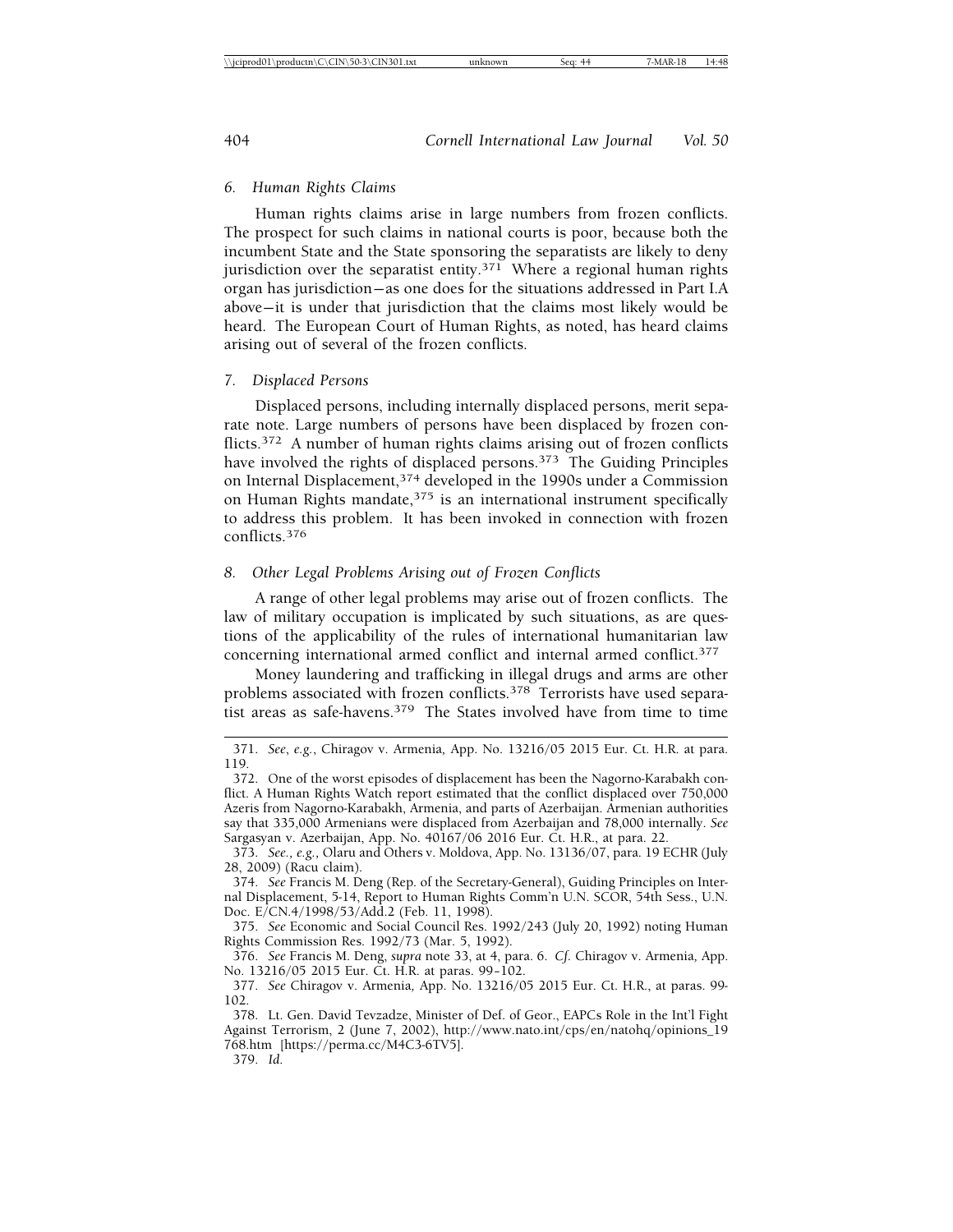invoked international environmental law in connection with frozen conflicts as well  $380$ 

Further legal problems that may arise out of a frozen conflict were suggested in the New York Bar report on Transnistria. These included recognition and preservation of rights to private property, including investment protection.381

**\*\*\***

Frozen conflicts are associated with a large number of legal problems. The problems noted above are by-products, not defining characteristics, of frozen conflicts. Whether a particular problem arises in connection with a particular frozen conflict depends, in part, on what other processes human rights claims, investment claims, accession talks, etc.— are afoot.

#### **III. Eastern Ukraine and the Limits of "Frozen Conflict"**

A number of observers have suggested that the situation in eastern Ukraine is at risk of turning into a frozen conflict. For example, the Special Rapporteur on the human rights of internally displaced persons, Chaloka Beyani, in a report on Ukraine in April 2015 said that "[t]he prospect of the situation in Donbas evolving into a 'frozen conflict' . . . is increasingly possible."382 National authorities have expressed similar concern. According to the UK Secretary of State for Foreign and Commonwealth Affairs,

This is the great risk— that the Russian objective is simply to achieve a frozen conflict, and a situation in which, de facto, Russia exercises very extensive leverage over Ukraine, and Ukraine operates not as a truly independent sovereign nation, but as a semi-independent nation. We have seen Russian attempts elsewhere to manage frozen conflicts . . .

I suspect that the mindset in the Kremlin is that the Russians can have any number of those conflicts, and that they can remain open, simmering for ever [sic].<sup>383</sup>

A review of developments in the region since violence erupted there in 2014 suggests that that "prospect" is indeed possible.384 There are the two separatist groups who say that they intend to create independent "States" in eastern Ukraine.<sup>385</sup> An armed conflict has frustrated the effective control of the Ukrainian central government in parts of eastern Ukraine where

<sup>380.</sup> *See, e.g.,* Yashar Aliyev (Permanent Rep. of Azer. to the U.N.), Letter dated Nov. 8, 2016 to the U.N. addressed to the Secretary-General, U.N. Doc. A/71/607-S/2016/944 (Nov. 10, 2016).

<sup>381.</sup> Permanent Rep. of the Republic of Moldova, *supra* note 29, at 9-10.

<sup>382.</sup> Beyani *supra* note 34. **R**

<sup>383.</sup> Mr. Hammond (Secretary of State for Foreign and Commonwealth Affairs), U.K. HOUSE OF COMMONS HANSARD, vol. 592 no. 108, col. 625 (Feb. 10, 2015). *Cf*. Angus Robertson, U.K. HOUSE OF COMMONS HANSARD, vol. 596, no. 14, col. 1194 (June 10, 2015).

<sup>384.</sup> Beyani, *supra* note 34. **R**

<sup>385.</sup> *See id*. at 5.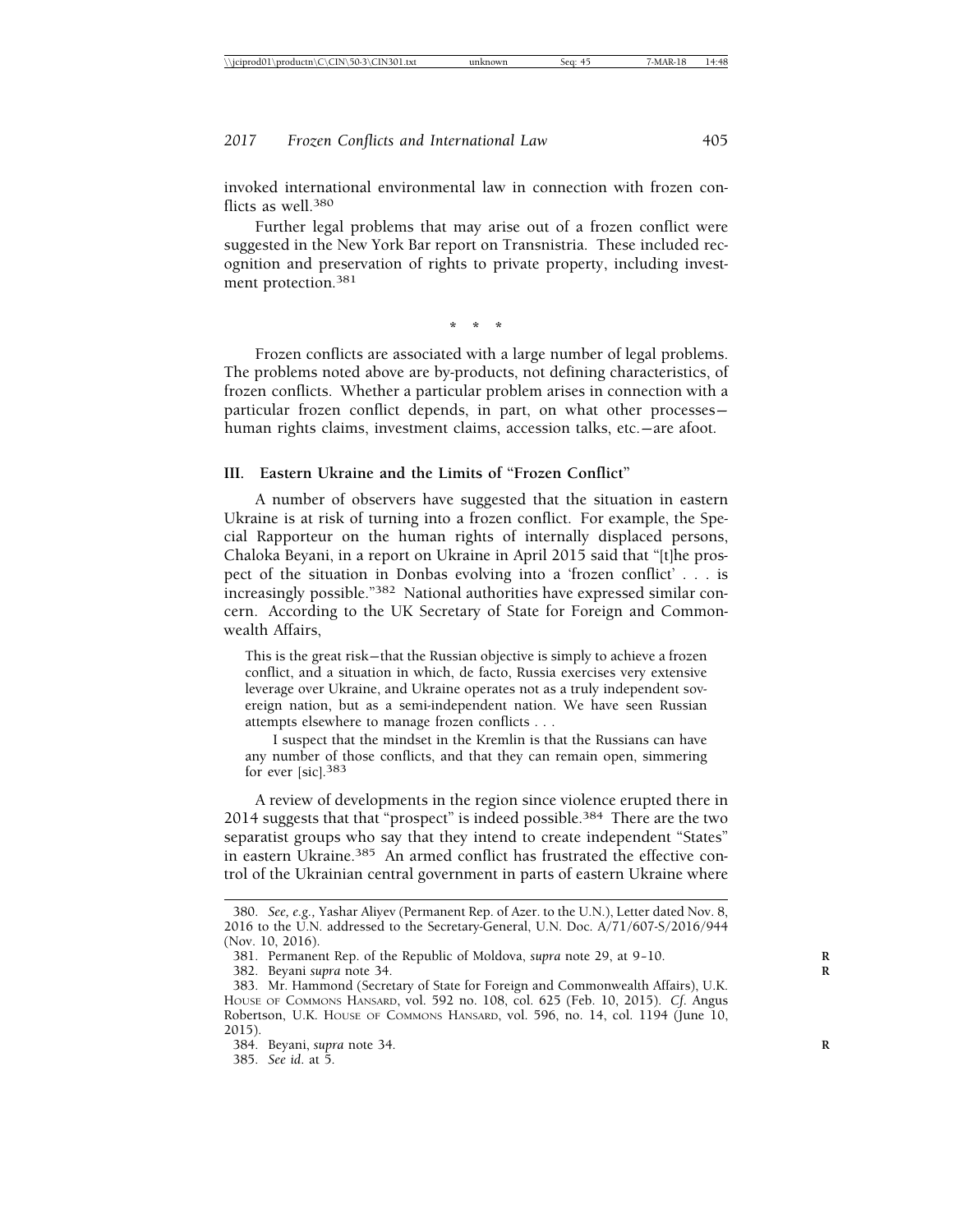those groups are active.386

As described elsewhere in detail,387 the *volte face* of the government of Viktor Yanukovych on the question of a Ukraine-EU relationship was followed in November 2013 by demonstrations in Kyiv; the demonstrations escalated; and in February 2014 Yanukovych's government came to an end. Invoking a range of putative justifications under international law,388 the Russian Federation on March 21, 2014 forcibly annexed the Crimean region of Ukraine.389 In the eastern part of Ukraine, serious disturbances broke out in two oblasts, Donetsk and Luhansk. The effective power of the central government of Ukraine in the two oblasts significantly eroded during the ensuing months.390 Fighting in May 2014 resulted in many dead, including civilians.391 The central government did not restore full control to Donetsk and Luhansk.<sup>392</sup> Military aid, including groups of military personnel and aircraft, entered the region from Russia to support separatist groups in the two oblasts.<sup>393</sup> On May 11-12, 2014, separatists in Donetsk and Luhansk declared themselves the "Donetsk People's Republic" (DPR) and "Luhansk People's Republic" (LPR).<sup>394</sup> No State has recognized them as such.

Part I. B, above, posited that one of the elements of a frozen conflict is an attempt at settlement, typically involving external actors, in particular States and multilateral institutions, where that attempt has been inconclusive but continues in sporadic fashion.<sup>395</sup> Attempts to settle the situation in eastern Ukraine, as in the frozen conflicts, have been inconclusive but continue. The attempts began in 2014 with an initiative by Ukraine. Ukraine on June 20, 2014, transmitted to the UN Secretary-General a unilateral statement "[o]n peaceful settlement of the situation in the Eastern regions of Ukraine."396 The statement took into account work of the Trilateral Contact Group of Ukraine, Russia, and the OSCE and a meeting

391. *See* Amnesty International, Written Statement, Human Rights Council on its Twenty-Sixth Session, May 22, 2014, U.N. Doc. A/HRC/26/NGO/7 (June 2, 2014).

392. Thematic Report, *supra* note 386. **R**

394. *See* Thematic Report, *supra* note 386. **R**

395. U.N. Conference on Disarmament, *supra* note 276. **R**

396. Permanent Rep. of Ukraine to the U.N., Letter dated June 20, 2014 from the Permanent Rep. of Ukraine to the United Nations addressed to U.N. Secretary-General,

<sup>386.</sup> Findings on Formerly State-Financed Institutions in the Donetsk and Luhansk Regions, Org. for Sec. & Co-Operation in Eur., at 3, SEC.FR/273/15 (Mar. 30, 2015) [hereinafter Thematic Report].

<sup>387.</sup> *See, e.g.*, ANDREW WILSON, UKRAINE CRISIS. WHAT IT MEANS FOR THE WEST (2014). 388. *See* Vitaly Churkin (Permanent Rep. of the Russian Fed'n), Letter dated 19 Mar. 2014 to the U.N. addressed to the Secretary-General, Annex, U.N. Doc. A/68/803-S/ 2014/202 (Mar. 20, 2014).

<sup>389.</sup> Thomas D. Grant, *Current Developments: Annexation of Crimea*, 109 AM. J. INT'L L. 68, 68 (2015).

<sup>390.</sup> *See* Yuriy Sergeyev (Permanent Rep. of Ukr. to the U.N.), Letter dated May 29, 2014 from the Permanent Rep. of Ukr. to the U.N. to the Secretary-General, at annex, U.N. Doc. A/68/895 (May 30, 2014).

<sup>393.</sup> *See, e.g., Chargé d'affaires a.i. of the Permanent Mission of Ukraine to the U.N.*, Letter dated Aug. 18, 2014 from the Chargé d'affaires a.i. of the Permanent Mission of Ukraine to the United Nations addressed to the President of the Security Council, U.N. Doc. S/2014/602, at annex I, 2 (Aug. 18, 2014).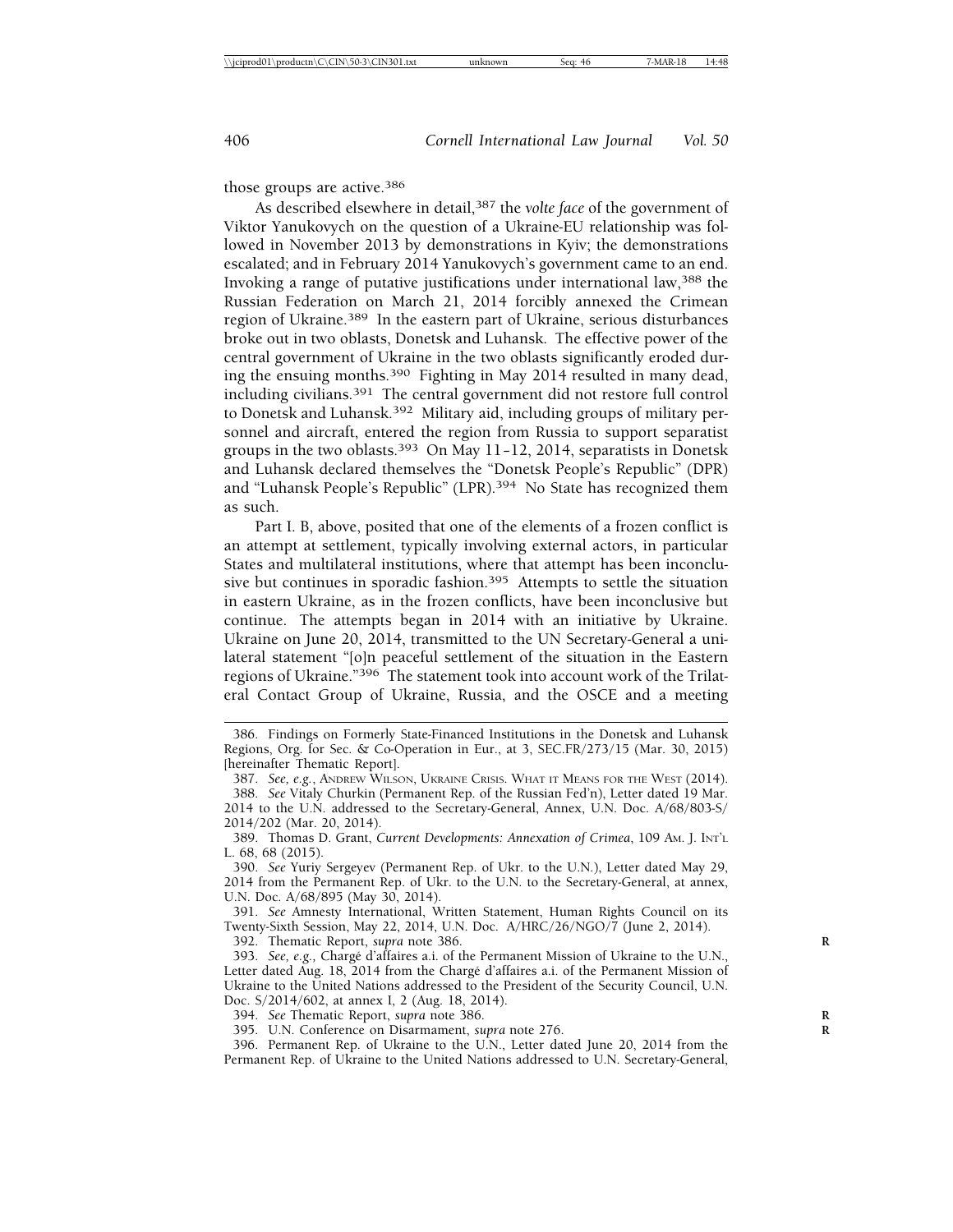between the President of Ukraine with the representatives of Lugansk and Donetsk regions.397 It indicated a unilateral ceasefire on Ukraine's part, which was to last from 10:00 PM June 20 to 10:00 AM June 27.398 The statement indicated willingness to extend amnesty to separatists who did not commit "grave crimes"; to establish a "controlled corridor" for the evacuation of forces that had originated in Russia; and to conduct an "inclusive dialogue with peaceful citizens."399 The statement proposed that a ten kilometer buffer zone later be established at the Ukraine-Russia border and that power be decentralized to benefit the Eastern regions.<sup>400</sup> These steps do not resemble those adopted in the multiple instruments connected with the frozen conflicts. In particular, the buffer zone proposed by Ukraine would have re-affirmed the existing international boundary, not introduced an effective line of separation within Ukrainian territory.<sup>401</sup> It also appears to have envisaged the continued integration of the Eastern regions with Ukraine, even if under an autonomy plan.<sup>402</sup> The proposals in Ukraine's unilateral statement were not implemented.403

The Minsk Agreement of September 5, 2014 (Minsk I),<sup>404</sup> in contrast with Ukraine's unilateral statement, resembled, in parts, the agreements in frozen conflicts. The Minsk Agreement stipulated immediate bilateral "cessation of the use of weapons."<sup>405</sup> It introduced monitoring and verification by a multilateral organization (the OSCE).<sup>406</sup> It stipulated the decentralization of power under the title of an "*interim* status of local self-government" (para. 3) (emphasis added).<sup>407</sup> "Interim" implies that further steps were to be taken. If the "interim" situation is one of "local self-government," then the further steps well might entail more local self-government.

An Implementation Memorandum adopted shortly after (September 19, 2014) referred to the "line of contact" between the armed units of the opposing parties.408 The line of contact was for purposes of specifying the bilateral ceasefire obligation.<sup>409</sup> The Implementation Memorandum also

397. *Id.*

398. *Id.*

399. *Id.*

400. *Id.*

401. Permanent Rep. of Ukraine, *supra* note 390. **R**

402. *Id.*

403. *See, e.g., infra* note 416.

404. Permanent Rep. of Ukraine to the U.N., Annex I to Letter dated Feb. 24, 2015 from the Permanent Rep. of Ukraine to the United Nations addressed to the President of the Security Council, U.N. Doc. S/2015/135 (May 9, 2015), https://peacemaker.un.org/ sites/peacemaker.un.org/files/UA\_140905\_MinskCeasfire\_en.pdf [https://perma.cc/ M82C-XNB5].

405. *Id.*

406. *Id.*

407. *Id.*

408. *Memorandum of the Trilateral Contact Group outlining the parameters for the implementation of commitments of the Minsk Protocol,* OSCE (Sept. 19, 2014), http:// www.osce.org/home/123806 [https://perma.cc/6LQH-2Z7D].

409. *Id.*

https://peacemaker.un.org/sites/peacemaker.un.org/files/UA\_140607\_Peaceful\_Settle ment-Situation-Eastern-Ukraine.pdf [https://perma.cc/4VC6-D3DJ].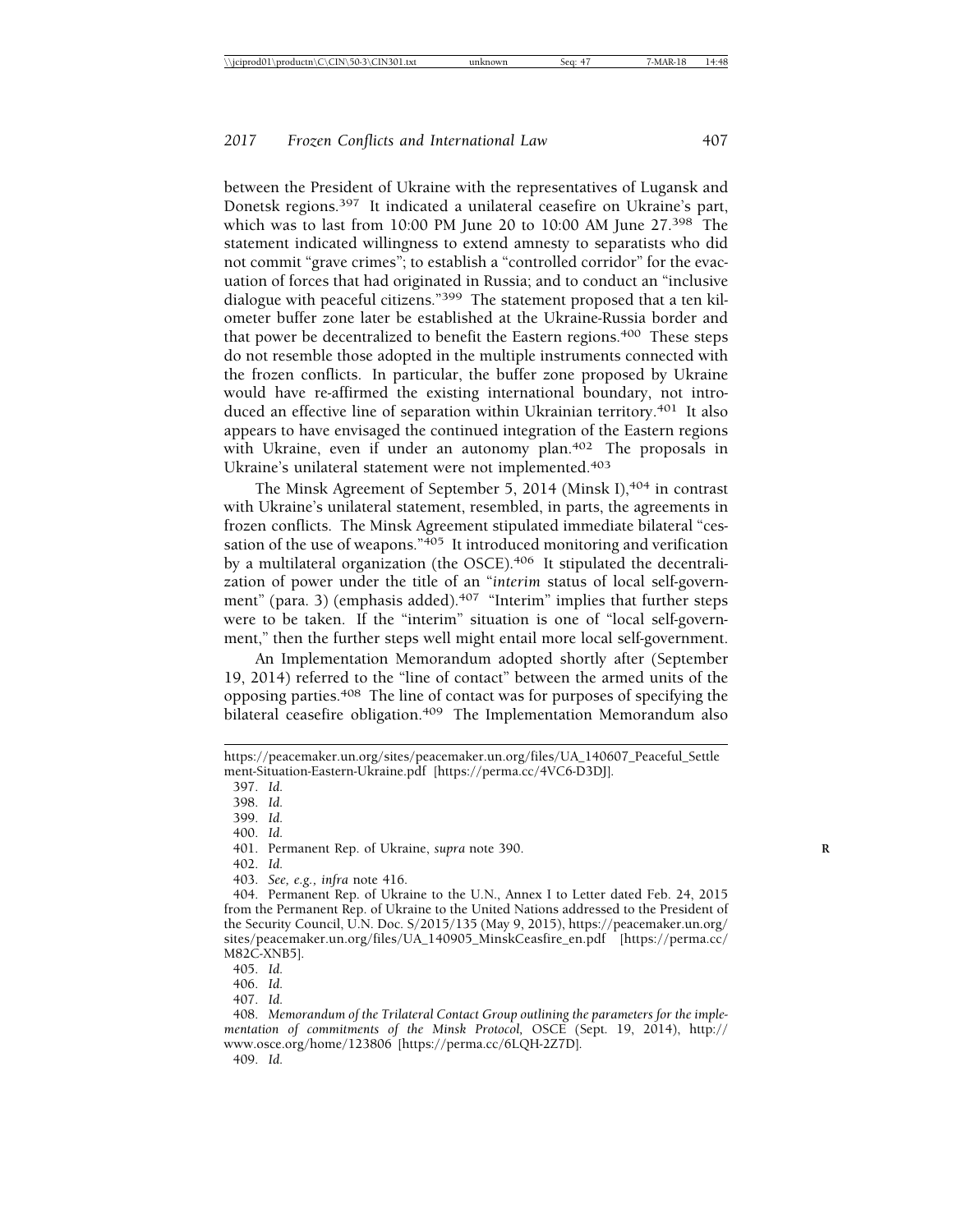required opposing forces to withdraw from the line of contact to a distance of at least fifteen kilometers, so as to open a "ceasefire zone" not less than thirty kilometers in width, which the Memorandum referred to as "the security zone."<sup>410</sup> It was in this "security zone" that OSCE monitors were to be deployed.<sup>411</sup>

These provisions establishing a "ceasefire zone" and "security zone" suggest the entrenchment of the geographical position of a separatist entity, one of the hallmarks of a frozen conflict. However, the September 2014 Minsk Agreement and its implementation were against the backdrop of a relatively fluid and unsettled situation.<sup>412</sup> To this extent, the situation in the Eastern regions, as of September 2014, was still to be distinguished from the frozen conflicts. The separatist entities in eastern Ukraine had not entrenched themselves behind an effective ceasefire line, even though an agreement had sought to establish one.<sup>413</sup>

The Minsk I ceasefire was shaky almost from the start.<sup>414</sup> By early 2015, it had fallen apart altogether. $415$  Separatist forces of the self-styled "Donetsk People's Republic" (DPR) and "Lugansk People's Republic" (LPR) renewed their offensive against the government and seized the part of the city of Donetsk (the airport) that had not been under their control.<sup>416</sup>

The Trilateral Contact Group of Ukraine, Russia, and the OSCE convened again in February 2015 at Minsk.<sup>417</sup> The result was a new Package of measures for the implementation of the Minsk agreements (Minsk II).418 Minsk II re-affirmed the September 2014 ceasefire. It also stipulated new terms, including the separation of forces with particular categories of weapons by zones of 50 km, 70 km, and 140 km (para. 2).<sup>419</sup> The "security zones" were defined as starting from the "*de facto* line of contact," referred to in the September 19, 2014 Implementation Memorandum (para. 2).420

The provision for security zones in Minsk II thus was based on a "line of contact" that had already existed for some four months. The longevity of the line of contact perhaps suggests that physical separation had crystallized between the areas of separatist control and the rest of Ukraine. How-

<sup>410.</sup> *Id.*

<sup>411.</sup> *Id.*

<sup>412.</sup> *See generally*, *OSCE*, *supra* note 408. **R**

<sup>413.</sup> *Id.*; *see infra* note 429.

<sup>414.</sup> *See, e.g.*, Permanent Rep. of Ukraine to the U.N., Letter dated 5 November 2014 from the Permanent Rep. of Ukraine to the United Nations addressed to the President of the Security Council, U.N. Doc. S/2014/792, http://repository.un.org/bitstream/handle /11176/308652/S\_2014\_792-EN.pdf?sequence=3&isAllowed=y [https://perma.cc/ 3UYR-UUPZ].

<sup>415.</sup> *See, e.g., infra* note 428.

<sup>416.</sup> Russian-backed separatists seize Donetsk airport in Ukraine, THE GUARDIAN (Jan. 15, 2015), https://www.theguardian.com/world/2015/jan/15/russian-backed-separatists-seize-donetsk-airport-ukraine [https://perma.cc/4ZN8-NULT].

<sup>417.</sup> S.C. Res. 2202, (Feb. 12, 2015).

<sup>418.</sup> *Id.* (stating the Security Council "welcome[d]" the Package).

<sup>419.</sup> *Id.* Annex I.

<sup>420.</sup> *Id.* Annex I.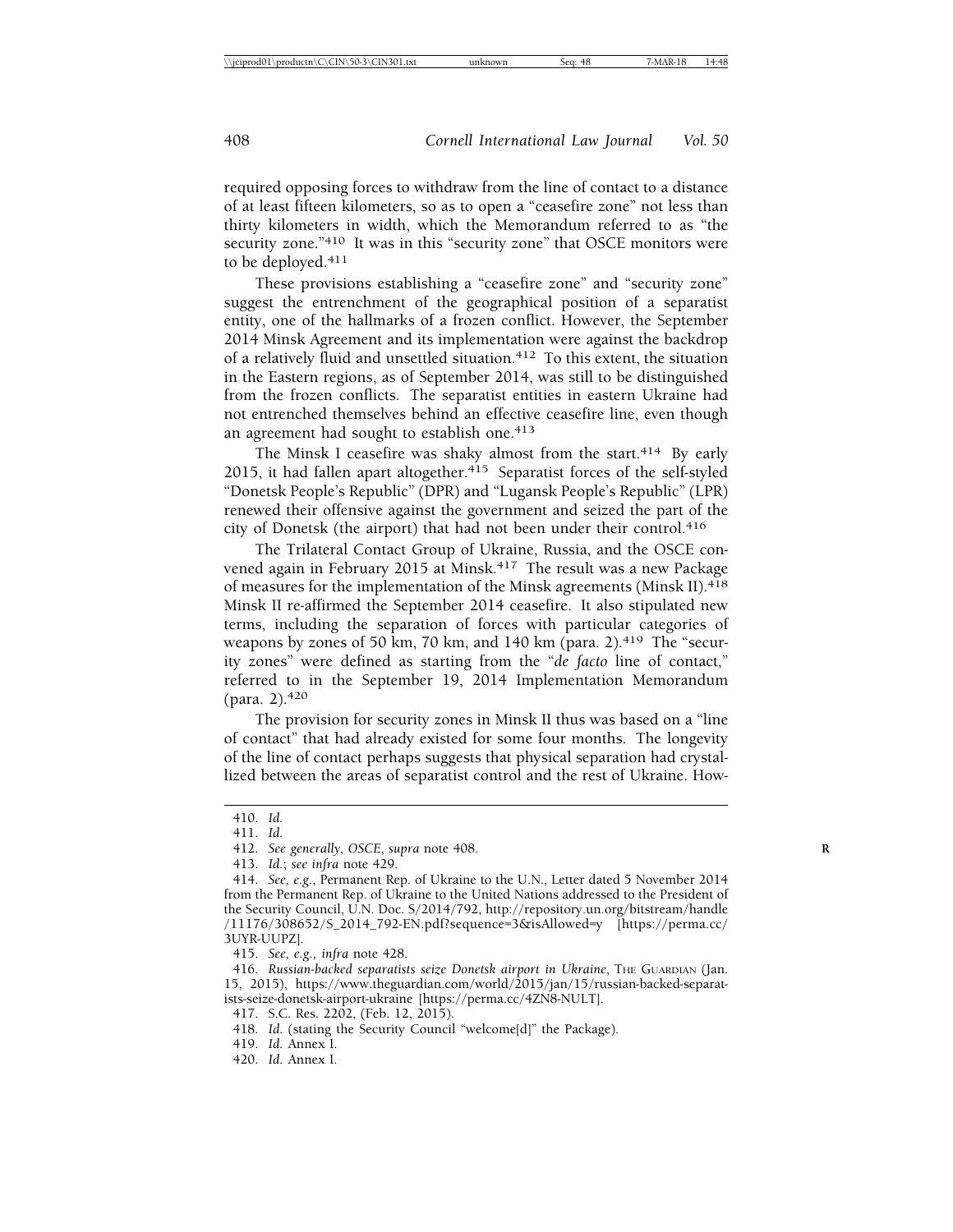ever, the situation on the ground remained fluid.<sup>421</sup> Notwithstanding the ceasefire agreement, armed engagements continued into autumn 2016 at frequent intervals.<sup>422</sup> NATO noted that violations of the Minsk Agreements concerning eastern Ukraine had occurred "almost every day" since their adoption (i.e., for two years) and that February 2017 witnessed particularly heavy fighting.423

Moreover, Minsk II contained express terms that served to prevent the entrenchment of separatist political institutions. In particular, the February 12, 2015 package of measures called for "dialogue" to define "modalities of local elections" that would accord with Ukrainian law.424 The elections would be monitored by the OSCE's Office of Democratic Institutions and Human Rights (ODIHR).425 Minsk II also called for resumption of central government control over the banking system in the area of conflict<sup>426</sup> and over the border of Ukraine with Russia in the Donetsk and Lugansk regions.427 That is to say, steps continued for preserving the unity of Ukraine as a territory under one legal system, even if the door was open to special rights for Donetsk and Luhansk.428

Regional organizations similarly sought to prevent the entrenchment of separatist institutions in eastern Ukraine. The Parliamentary Assembly of the Council of Europe (PACE) stated as follows:

The "DPR" and "LPR"— established, supported and effectively controlled by the Russian Federation— are not legitimate under Ukrainian or international law. This applies to all their "institutions," including the "courts" established by the *de facto* authorities.<sup>429</sup>

A recent national court decision suggests that an insurgent group may have capacity as a matter of international law to establish courts; $430$  this does not mean that every group has that capacity, nor that every organ purportedly constituting a court is a court. In any case, such "courts" as there are in Donetsk and Luhansk are reported barely functioning: "Parallel 'justice systems', established by the 'DPR' and 'LPR', remain largely non-operational, face serious resource constraints and are not capable of operating

<sup>421.</sup> *See, e.g., infra* note 434.

<sup>422.</sup> *See* Eur. Parl. Res*., Legal remedies for human rights violations on the Ukrainian territories outside the control of the Ukrainian authorities,* Res. No. 2133, Art. 11 (2016).

<sup>423.</sup> *Joint Press Point, Rose Gottemoeller, NATO Deputy Sec'y Gen., and Volodymyr Groysman, Prime Minister of Ukr.*, NATO (Feb. 9, 2017), http://www.nato.int/cps/en/ natohq/opinions\_140847.htm [https://perma.cc/23ZH-EEWC].

<sup>424.</sup> International Court of Justice Verbatim Record, *supra* note 322, at para. 4. **R**

<sup>425.</sup> *Full text of the Minsk agreement*, FIN. TIMES (Feb. 12, 2015), https://www.ft.com/ content/21b8f98e-b2a5-11e4-b234-00144feab7de) [https://perma.cc/KF2U-KU3P].

<sup>426.</sup> *See id.* at para. 8.

<sup>427.</sup> *See id.* at para. 9.

<sup>428.</sup> *See id.* at para. 11.

<sup>429.</sup> Euro. Parl. Res., *supra* note 434, at para. 3.

<sup>430.</sup> *See* Jonathan Somer*,* Opening the Floodgates, Controlling the Flow: Swedish Court Rules on the Legal Capacity of Armed Groups to Establish Courts*,* BLOG EUR. J. INT'L L. (Mar. 10, 2017), http://www.ejiltalk.org/opening-the-floodgates-controlling-theflow-swedish-court-rules-on-the-legal-capacity-of-armed-groups-to-establish-courts [https://perma.cc/CUB2-LRVX].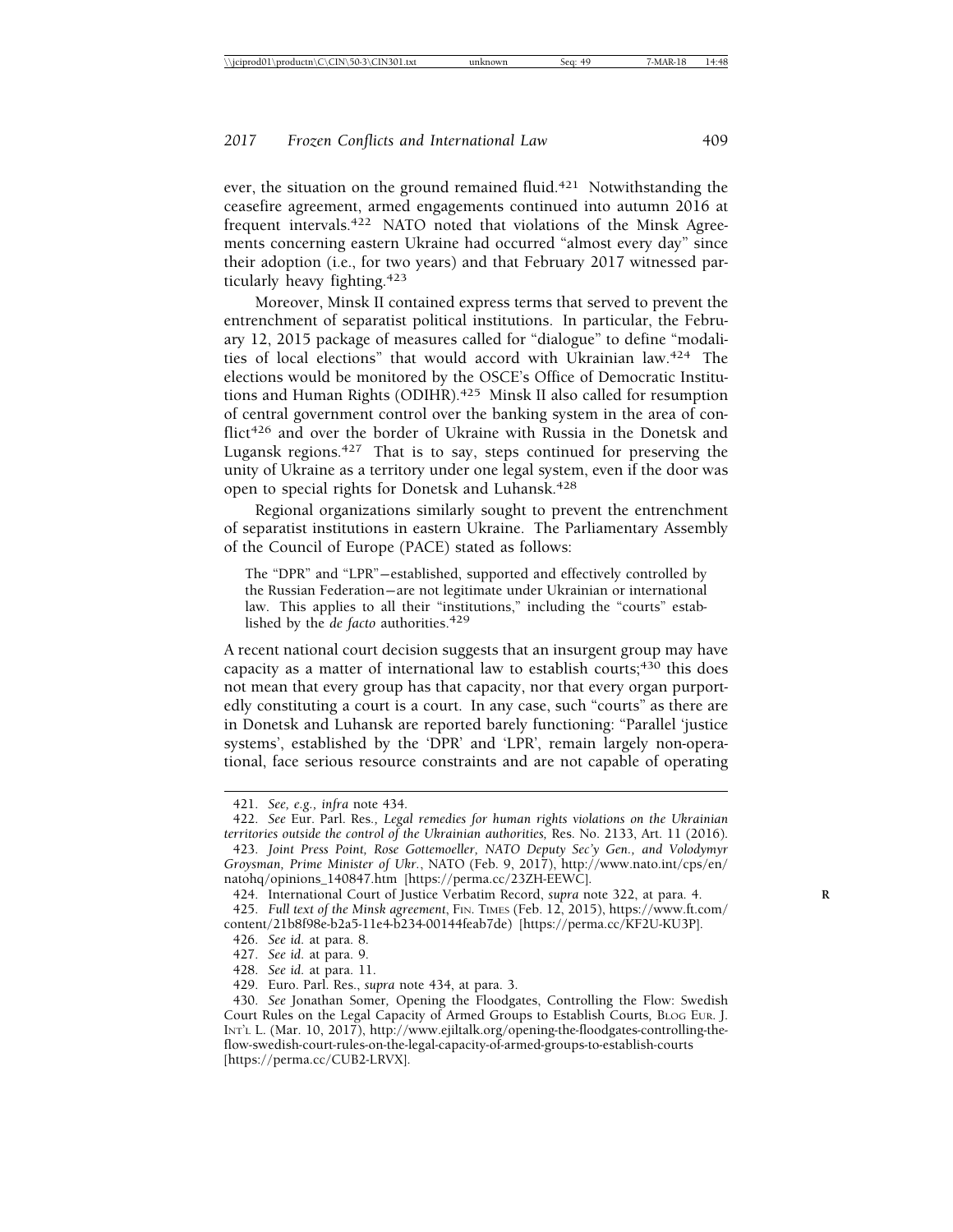throughout all non-government-controlled areas."431

Steps also continued in the eastern region for monitoring the external border of Ukraine. For example, the OSCE (as of January 9, 2017) maintained observers at the Russian checkpoints at Gukovo and Donetsk-i.e., at the frontier between Russia and Ukraine.<sup>432</sup> Arrangements such as these, though unlikely to be decisive, impede the separatists from forming an effective organization in the areas they claim.<sup>433</sup>

These considerations distinguish Donetsk and Luhansk from the separatist entities in the frozen conflicts, the latter having gone further toward the creation of separate organs of administration and effective severance from the State.

In summary, several factors cast doubt on whether the eastern regions of Ukraine fit the description of a frozen conflict. In particular, the situation on the ground remained relatively fluid. The central government was encouraged to continue to provide services to people in the separatist areas— e.g., by making courts in nearby government-controlled areas available for inhabitants of Donetsk and Luhansk.<sup>434</sup> Moreover, the international actors continued to aim to resolve the conflict comprehensively, rather to manage the conflict area for an indefinite duration.<sup>435</sup> Though the parties involved in Minsk II noted the separation lines between the secessionist areas and the rest of Ukraine, they did not treat those lines with the degree of formality seen in the frozen conflicts.<sup>436</sup> Neither Ukraine nor the international actors involved had taken practical steps to accommodate a division of the territory of the State.<sup>437</sup>

At the same time, salient features of the frozen conflicts have arisen in eastern Ukraine. A settlement process, having as yet produced no settlement, has been invoked against the incumbent State in order to deflect other approaches.438 The ICJ at provisional measures phase in *Ukraine* v. *Russia* rejected Russia's plea that Ukraine had not met preconditions of negotiation and attempt to arbitrate set out in the ICSFT.<sup>439</sup> So, to that extent, Russia's attempt to use a negotiation process to frustrate the ICJ as a dispute settlement mechanism for the conflict in eastern Ukraine did not work.440 Still, some of the other phenomena identified above as ancillary

<sup>431.</sup> *See* OSCE SPECIAL MONITORING MISSION TO UKRAINE, *Thematic Report: Access to Justice and the Conflict in Ukraine* 6 (Dec. 2015).

<sup>432.</sup> OSCE, *OSCE Observer Mission at the Russian Checkpoints Gukovo and Donetsk*, http://www.osce.org/om [https://perma.cc/PAS2-BNQP].

<sup>433.</sup> *See* Thematic Report, *supra* note 431, at 5.

<sup>434.</sup> Euro. Parl. Res., *supra* note 434, at para. 17.3; *see also* Thematic report, *supra* note 431, at 10-13.

<sup>435.</sup> *Id.* at para. 17.5.

<sup>436.</sup> *See id.* at para. 11.

<sup>437.</sup> *Id.*

<sup>438.</sup> *See* Application of the International Convention for the Suppression of the Financing of Terrorism and of the International Convention on the Elimination of all Forms of Racial Discrimination (Ukr. v. Russ. Fed.), Order on Request for the Indication of Provisional Measures, 2017 I.C.J. paras. 74-77 (April 17).

<sup>439.</sup> *See id.* at para. 54.

<sup>440.</sup> *See id.* at para. 104.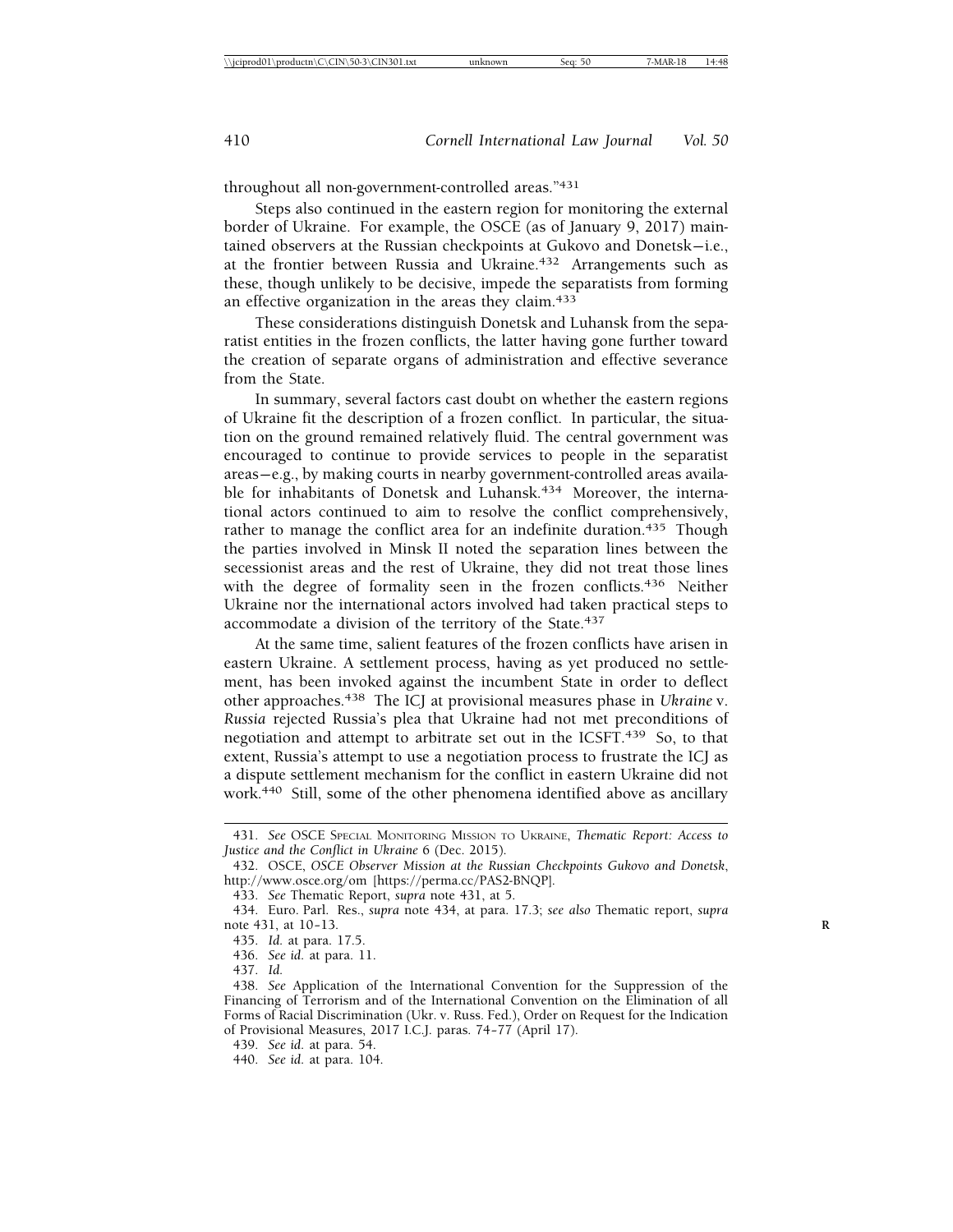to frozen conflicts are visible in eastern Ukraine. In particular, questions of the responsibility of State sponsors of the insurgents have arisen;<sup>441</sup> a crisis of displaced persons continues;<sup>442</sup> and the significant numbers of civilian casualties have raised questions of humanitarian law.443

#### **Conclusion**

The present Article has considered the origins and meaning of the expression "frozen conflict." Applied in particular to a series of separatist crises in the former Soviet Union starting in the 1990s, the expression has purchase in the media, and it is sometimes seen in international relations writing and in State practice as well. The purpose here has been to consider whether the expression denotes a concept of international law. A number of difficulties come to light, when a legal view of "frozen conflicts" is taken.

First, the juridical phenomena of the frozen conflict are diffuse. Far from comprising a single cohesive core, these phenomena have little or no necessary juridical connection to one another, even if they are related to or even arise from the same overall situation. In short, the frozen conflict entails a multiplicity of problems or disputes, not a single, readily identified phenomenon.

The divided or separable character of legal disputes related to or arising from the same situation is not remarkable in itself. Divisibility of disputes was seen, for example, in the *South China Sea* proceedings that concluded in 2016. The Tribunal there did not accept "that it follows from the existence of a dispute over sovereignty that sovereignty is also the appropriate characterization of the claims" raised in the proceedings.444 The Tribunal also rejected characterizing a dispute over delimitation and a dispute over entitlement as the same dispute. That is to say, the Tribunal understood that a dispute as to where a line of delimitation is to be drawn between two States having maritime entitlements that overlap is not the same as a dispute as to what the scope of a State's maritime entitlements are.445 Indeed, even in a single arbitral or judicial proceeding where jurisdiction existed to deal with all the issues (which it did not in the *South China Sea* arbitration), the phenomena still would be distinct: "it does not follow . . . that a dispute over an issue that may be considered in the course of a maritime boundary delimitation constitutes a dispute over maritime boundary delimitation itself."446 One need take no view as to whether the South China Sea is a frozen conflict (as the Philippines suggested it ran the risk of becoming).447 The Tribunal's reasoning and decision are in any

<sup>441.</sup> *See* Eur. Parl. Assemb. Res. *supra* note 434, at para. 4.

<sup>442.</sup> *See id.* at para. 11.

<sup>443.</sup> *See id.* at para. 6.

<sup>444.</sup> South China Sea Arbitration (Phil. v. China), Award on Jurisdiction and Admissibility, para. 152 (UNCLOS Annex VII Trib. Oct. 2015).

<sup>445.</sup> *Id.* at para. 156.

<sup>446.</sup> *Id.* at para. 155.

<sup>447.</sup> *Id.* at para. 9.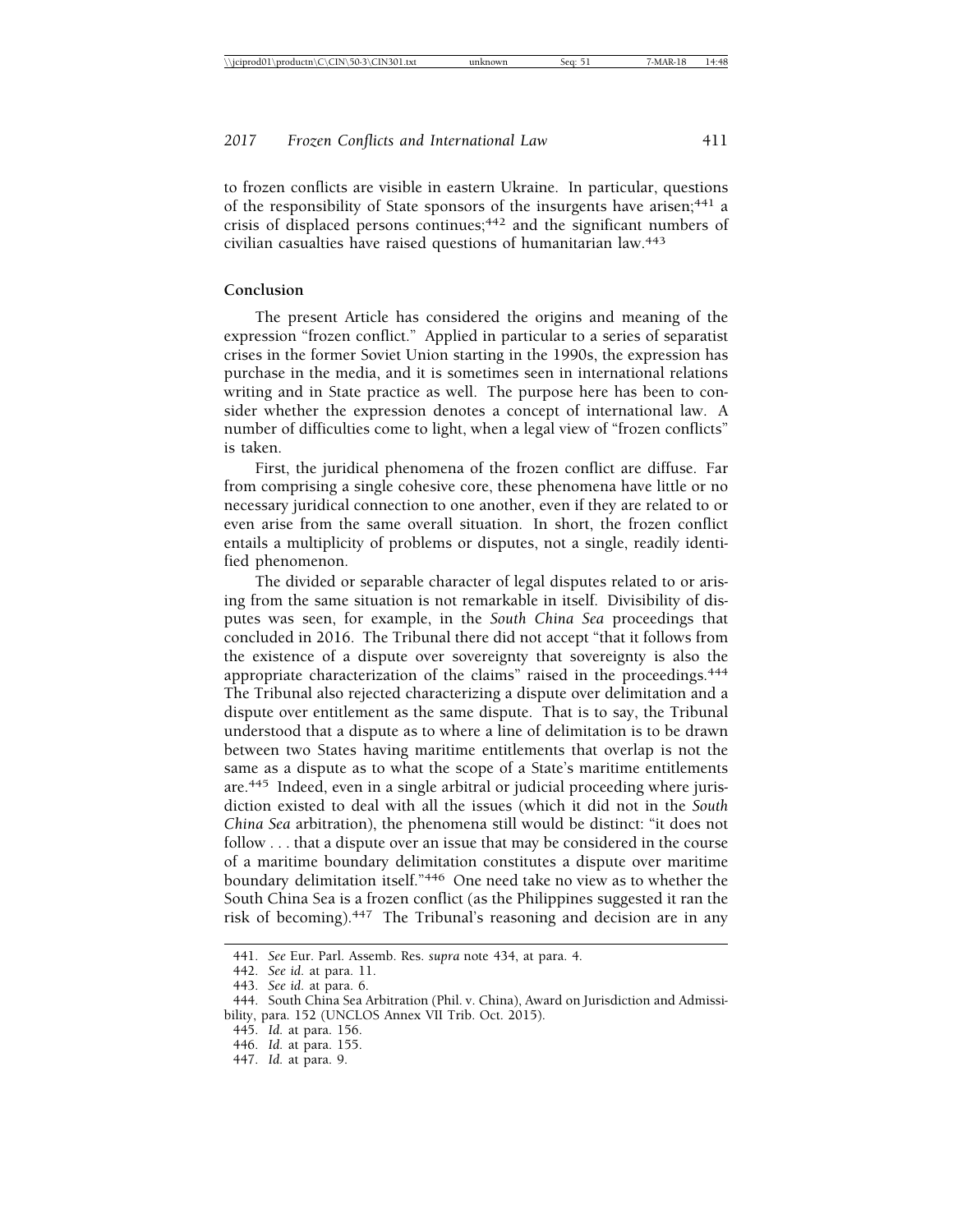event indicative of how multiple legal disputes can cluster or coincide around a common core of historical, social, military, or political origins. A frozen conflict well may have such common origins, yet it entails a variety of juridically distinct disputes. This variegation of the topic "frozen conflict" means that a legal definition, if it is useful at all, will be useful only for limited purposes.

Second, to apply the term "frozen conflict" to a given situation has a tendency to pre-judge the situation. One element of the definition proposed above is the inactivity or ineffectiveness of processes for resolution. It seems apt to include this as an element of the definition, because the main examples of situations that writers have described as frozen conflicts have displayed it—and, where a resolution process has succeeded or shows reasonable prospect of succeeding, a situation is unlikely to be described that way. It follows that describing a situation as a "frozen conflict" suggests that hope for resolution is not rational.

A lawyer is duty-bound as a matter of professional responsibility to bring the client's attention to the difficulties of a case. It is also a duty to advise solutions to the client's problems, where solutions are possible. For a lawyer acting as problem-solver, the better course would be to take each of the various disputes arising out of the conflict as a separate matter, rather than to counsel the incumbent State to reconcile itself to permanent stasis.

Third, there is a problem of legal fragmentation. Use of the term "frozen conflict" implies that much of Eurasia is subject to a regional international law at variance from general international law. For some time, writers have suggested that the Russian Federation defines international public order differently from other States.<sup>448</sup> At least one writer sees a connection between Russia's claim to a *droit de regard* over the "near abroad" and Russia's support for the separatists in the frozen conflicts.<sup>449</sup>

Regional rules of international law certainly exist. Not all rules, however, can be regionalized if a semblance of basic order is to remain. Moreover, some of the main cases of "frozen conflict" involve parties where one State takes the position that it belongs to a particular region and the other State disagrees. The question of Ukraine's association with Euro-Atlantic institutions forms the backdrop to Ukraine's conflicts with Russia. As a matter of geopolitics, Russia's quest for a wider Eurasian organization seems closely connected with the invasions and annexations in Ukraine. Even if the basic rules that stabilize international boundary settlements could be subject to a regional special law, the existence of such a law in parts of Eurasia would not settle disputes as to which States belong to which parts.

<sup>448.</sup> *See* LAURI MALKSOO, RUSSIAN APPROACHES TO INTERNATIONAL LAW 147– 59 (Oxford Univ. Press 2015); ROY ALLISON, RUSSIA, THE WEST, AND MILITARY INTERVENTION 210-13 (Oxford Univ. Press 2013). *See also* Christopher J. Borgen, *Whose Public, Whose Order? Imperium, Region, and Normative Friction*, 32 YALE J. INT'L L. 331, 344– 46 (2007). 449. Abline, *supra* note 46, at 585-617.